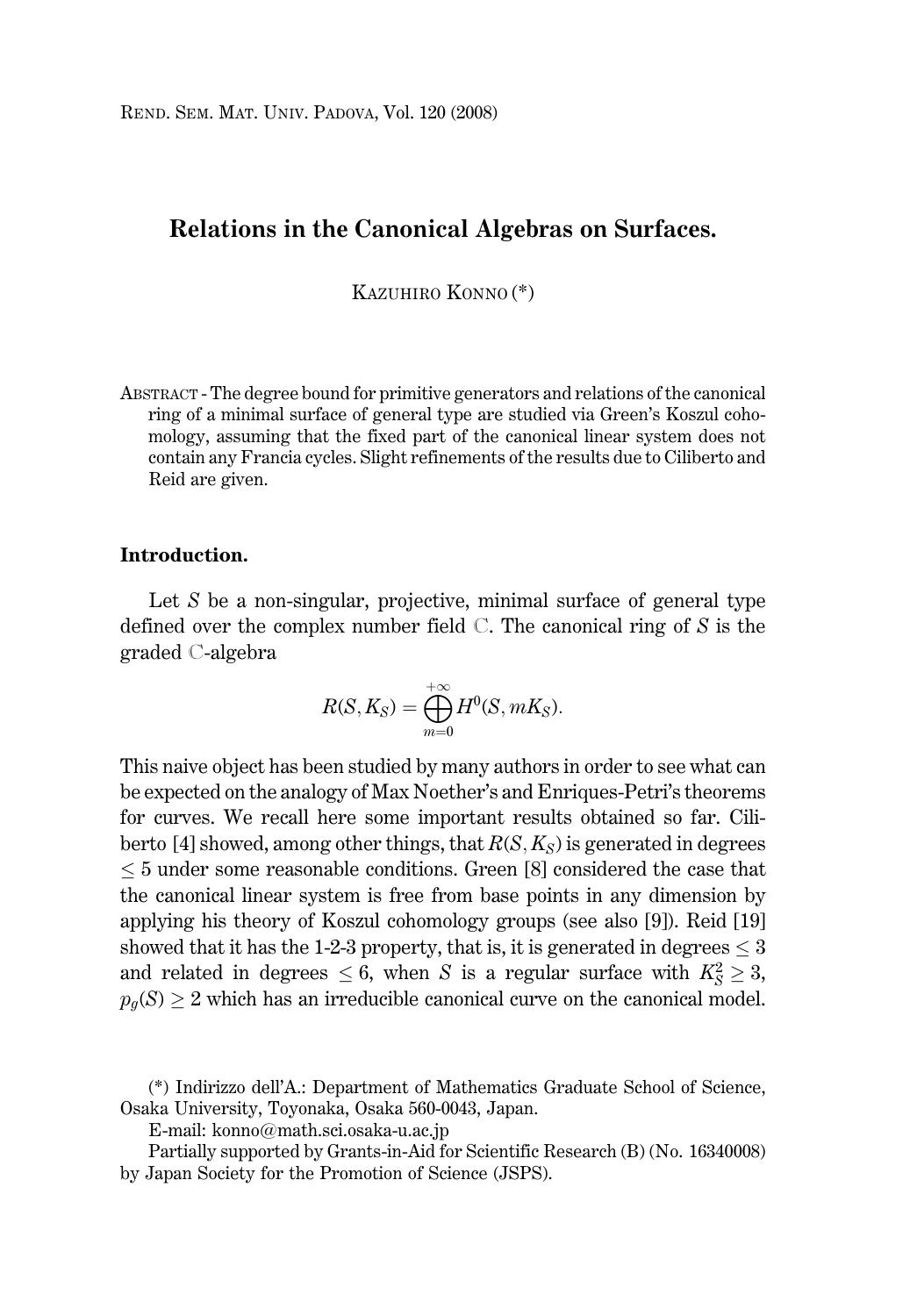Mendes Lopes [17] considered surfaces with vanishing geometric genera and showed that  $R(S, K_S)$  is generated in degrees  $\leq 4$  provided that  $2K_S$  is free.

In this article, we study the degree bound for primitive homogeneous generators and relations of  $R(S, K_S)$ . The key point is the well-known result essentially due to Francia [7] and Reider [22] that  $2K_s$  is free except possibly when  $p_q(S) = 0$  and  $K_s^2 \leq 4$ . We apply the machinery of Green's Koszul cohomology groups  $([8], [9])$  and show the following:

THEOREM A. Let S be a minimal algebraic surface of general type such that  $2K_S$  is free. Then  $R(S, K_S)$  is generated in degrees  $\leq 5$  and related in degrees  $\leq 10$ . If furthermore  $q(S) = 0$ , then  $R(S, K_S)$  is generated in degrees  $\leq 4$  and related in degrees  $\leq 8$  except when  $(p_q(S), K_S^2) = (2, 1)$ and possibly  $(p_q(S), K_S^2) = (0, 3)$ .

This is nothing more than what one naturally expects after Ciliberto's results on generators [4]. Recall that  $R(S, K_S)$  needs a generator in degree 4 if the fixed part of  $|K_{S}|$  contains a special configuration of curves called a *Francia cycle,* that is, an effective divisor E with  $p_a(E) = -E^2 = 1$  or  $p_a(E) = 2, E^2 = 0$ , and many such surfaces are constructed in [4]. Hence the bound in Theorem A is sharp for regular surfaces in this sense.

On the other hand, it is an interesting problem [19] to study whether the canonical ring has the 1-2-3 property if the fixed part of  $|K_s|$  does not contain any Francia cycles. We consider the problem for a regular surface whose canonical map is not composed of a pencil. However, partly because we do not know much about the fixed loci, we have to impose some extra restrictions modeled on fibred surfaces.

THEOREM B. Let S be a minimal algebraic surface of general type with  $p_g(S) \geq 2$ ,  $q(S) = 0$  and  $K_S^2 \geq 3$ . Let  $|K_S| = |M| + Z$  be the decomposition into its variable and fixed parts. Suppose that  $|M|$  has an irreducible member. If one of the following conditions (1) and (2) is satisfied, then  $R(S, K_S)$  is generated in degrees  $\leq 3$  and related in  $\leq 6$ .

- (1)  $H^1(Z, \mathcal{O}_Z) = 0$  (possibly  $Z = 0$ ).
- $(2)$  Z does not contain a Francia cycle and decomposes as  $Z = \Delta + \Gamma_1 + \cdots + \Gamma_n$ , where
	- (a)  $\Delta$  is an effective divisor with  $K_S \Delta = 0$  (possibly  $\Delta = 0$ ),  $\text{Supp}(\varDelta) \cap \text{Supp}(\varZ - \varDelta) = \emptyset$ , and
	- (b) for each  $i \in \{1, \ldots, n\}$ ,  $\Gamma_i$  is a chain connected curve such that  $K_S\Gamma_i > 0$ ,  $\mathcal{O}_{\Gamma_i}(-\Gamma_i)$  is nef, and  $\mathcal{O}_{\Gamma_i}(\Gamma_i)$  is numerically trivial when  $j \neq i$ .

228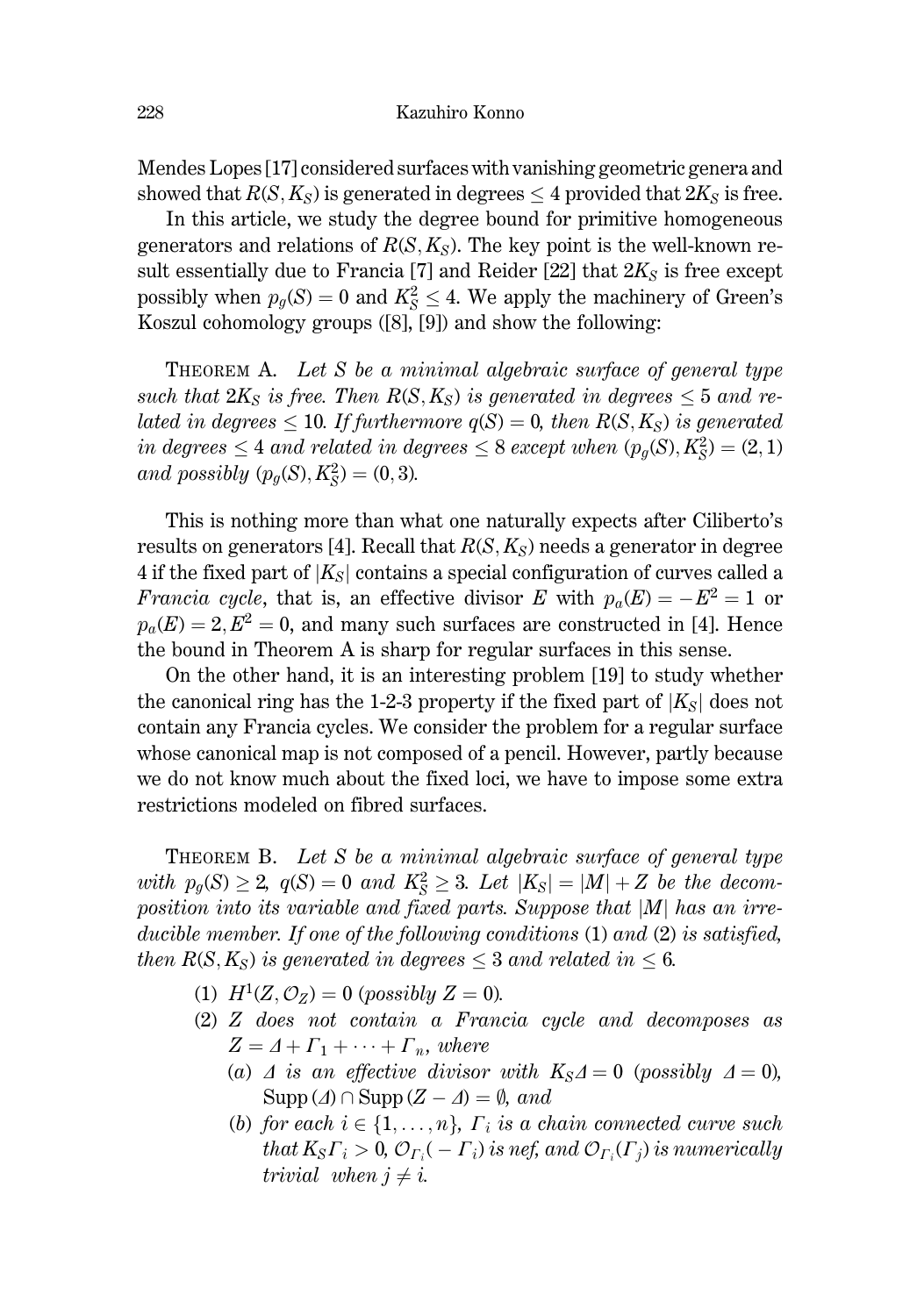If the fixed part supports at most exceptional sets of rational singular points, then we have  $h^1(Z, \mathcal{O}_Z) = 0$ . Hence (1) can be regarded as a slight generalization of Reid's theorem [19] referred above. A curve  $D$  is *chain connected* (cfr. [21]), if either it is irreducible, or for any proper subcurve  $\Delta \prec D$  there exists an irreducible component  $A \prec \Delta$  such that  $(D - \Delta)A > 0$ . The restrictions in (2) are for technical reasons and should be replaced by a simpler assumption, e.g., the intersection form is negative semi-definite on Supp (Z). Note that, if a curve  $\Gamma_i$  as in (2) exists, then the intersection form is negative semi-definite on Supp  $(\Gamma_i)$  and  $\Gamma_i$  is nothing more than the *numerical cycle* on it in the terminology in [20]. The proof of Theorem B is based on the hyperplane section principle as in [19] and a result for chain connected curves similar to those in [15] and [13].

The organization of the paper is as follows. The first two sections are of preparatory nature. In  $\S 1$ , we recall and restate the fundamental tools, such as the duality theorem, the vanishing theorem and the  $K_{p,1}$  theorem, for Green's Koszul cohomology groups [9] in the form suitable for our purpose. We recall in  $\S 2$  some important notions treating the connectedness of effective divisors and show Theorem 2.6 which is crucial for the proof of Theorem B, (2). In §3, we show Theorem A by studying the bicanonical maps. We need several existing results to manage some special cases. Especially when  $p_q = q = 0$ , our proof heavily depends on [17]. Theorem B will be shown in  $\S$  4, 5. At the end of  $\S$  4, we state a result for irregular surfaces similar to Theorem B,  $(1)$ . In Appendix  $(\S 6)$ , we give a few remarks on the relative canonical algebras for fibrations and singularities, in order to supplement the results in [15] and [13] about Reid's 1– 2-3 conjecture.

The author would like to thank the referee for his interest and stimulating suggestions.

#### 1. Koszul cohomology.

In [8] and [9], Green developed the theory of Koszul cohomology groups which gives us a powerful tool for studying graded rings associated to line bundles. Although the results in [9] are stated for compact complex manifolds, it is not so hard to see that most of them hold also for singular objects if one makes suitable modifications. In this section, we restate three main results in [9] (the duality theorem [9, Theorem  $(2,c,6)$ ], the vanishing theorem [9, Theorem (3.a.1)] and the  $K_{p,1}$  theorem [9, Theorem  $(3.c.1)$ ) in the forms suitable for our purpose.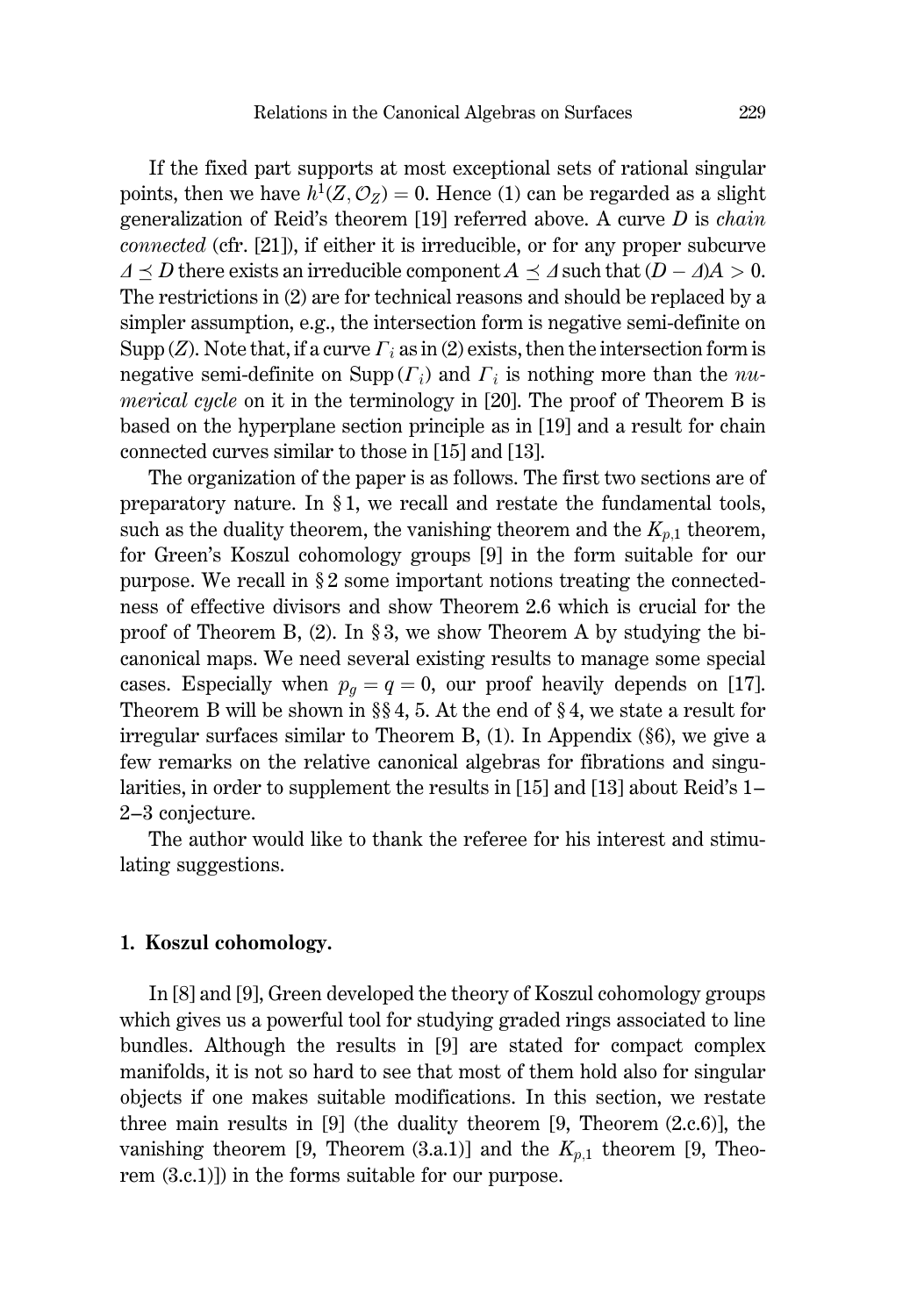Let X be a projective scheme (over C) of pure dimension n. Let  $\mathcal L$  is an invertible sheaf on X and take a subspace  $W \subseteq H^0(X, \mathcal{L})$  giving us a linear system which is free from base points. Then W defines a morphism  $\Phi_W: X \to \mathbb{P}(W)$ . By pulling back the exact sequence  $0 \to \Omega_{\mathbb{P}(W)}^1(-1) \to$  $W \otimes_{\mathbb{C}} \mathcal{O}_{\mathbb{P}(W)} \to \mathcal{O}_{\mathbb{P}(W)}(1) \to 0$ , one obtains  $0 \to \mathcal{E} \to W \otimes_{\mathbb{C}} \mathcal{O}_X \to \mathcal{L} \to 0$ , which gives us

$$
0 \to \bigwedge^p \mathcal{E} \to \bigwedge^p W \otimes \mathcal{O}_X \to \bigwedge^{p-1} \mathcal{E} \otimes \mathcal{L} \to 0
$$

for any positive integer p. In particular,  $\bigwedge^r \mathcal{E} \simeq \mathcal{L}^\vee$  if  $r = \dim W - 1 =$ = rk( $\mathcal{E}$ ). Let M be an invertible sheaf on X. Then tensoring  $\mathcal{M} \otimes \mathcal{L}^{\otimes q}$  $(q \in \mathbb{Z})$  to the above, one gets

$$
(\textrm{Seq})_{p,q}:\qquad \ 0\rightarrow \mathcal{E}_{p,q}(\mathcal{M})\rightarrow \bigwedge^{p}W\otimes \mathcal{M}\otimes \mathcal{L}^{\otimes q}\rightarrow \mathcal{E}_{p-1,q+1}(\mathcal{M})\rightarrow 0,
$$

where  $\mathcal{E}_{n,q}(\mathcal{M}) = \bigwedge^p \mathcal{E} \otimes \mathcal{M} \otimes \mathcal{L}^{\otimes q}$ . Let

$$
d_{p,q}:\bigwedge^p W\otimes H^0(X,\mathcal{M}\otimes \mathcal{L}^{\otimes q})\rightarrow \bigwedge^{p-1} W\otimes H^0(X,\mathcal{M}\otimes \mathcal{L}^{\otimes (q+1)})
$$

be the composite of  $\wedge^p W \otimes H^0(X, \mathcal{M} \otimes \mathcal{L}^{\otimes q}) \to H^0(X, \mathcal{E}_{n-1,q+1}(\mathcal{M}))$  and the natural injection  $H^0(X, \mathcal{E}_{p-1,q+1}(\mathcal{M})) \hookrightarrow \bigwedge^{p-1} W \otimes H^0(X, \mathcal{M} \otimes \mathcal{L}^{\otimes (q+1)})$  obtained from  $(Seq)_{p,q}$  and  $(Seq)_{p-1,q+1}$ , respectively. Then  $d_{p,q} \circ d_{p+1,q-1} = 0$ . The Koszul cohomology group is nothing but

$$
K_{p,q}(X, \mathcal{M}, \mathcal{L}, W) = \text{Ker}\,(d_{p,q})/\text{Im}\,(d_{p+1,q-1})
$$
  

$$
\simeq \text{Coker}\Big\{\bigwedge^{p+1} W \otimes H^0(X, \mathcal{M} \otimes \mathcal{L}^{\otimes (q-1)}) \to H^0(X, \mathcal{E}_{p,q}(\mathcal{M}))\Big\}.
$$

THEOREM 1.1 (Duality Theorem [9, Theorem  $(2.c.6)$ ]). Let X be a Gorenstein projective scheme of pure dimension n and  $\mathcal{L}, \mathcal{M}$  invertible sheaves on X. If  $W \subset H^0(X, \mathcal{L})$  denotes a subspace of dimension  $r+1$  inducing a linear system which is free from base points, then  $K_{p,q}(X, \mathcal{M}, \mathcal{L}, W)$  is dual to  $K_{r-n-p,n+1-q}(X, \omega_X \otimes \mathcal{M}^{\vee}, \mathcal{L}, W)$  provided that  $H^{i}(X, \mathcal{M} \otimes \mathcal{L}^{\otimes (q-i)}) = H^{i}(X, \mathcal{M} \otimes \mathcal{L}^{\otimes (q-i-1)}) = 0$  for  $1 \leq i \leq n-1$ , where  $\omega_X$  denotes the dualizing sheaf.

PROOF. We have a natural injection  $K_{n,q}(X, \mathcal{M}, \mathcal{L}, W) \hookrightarrow$  $\hookrightarrow H^1(X, \mathcal{E}_{n+1,q-1}(\mathcal{M}))$ . Consider the coboundary map

$$
\delta_i: H^i(X, \mathcal{E}_{p+i,q-i}(\mathcal{M})) \to H^{i+1}(X, \mathcal{E}_{p+i+1,q-i-1}(\mathcal{M}))
$$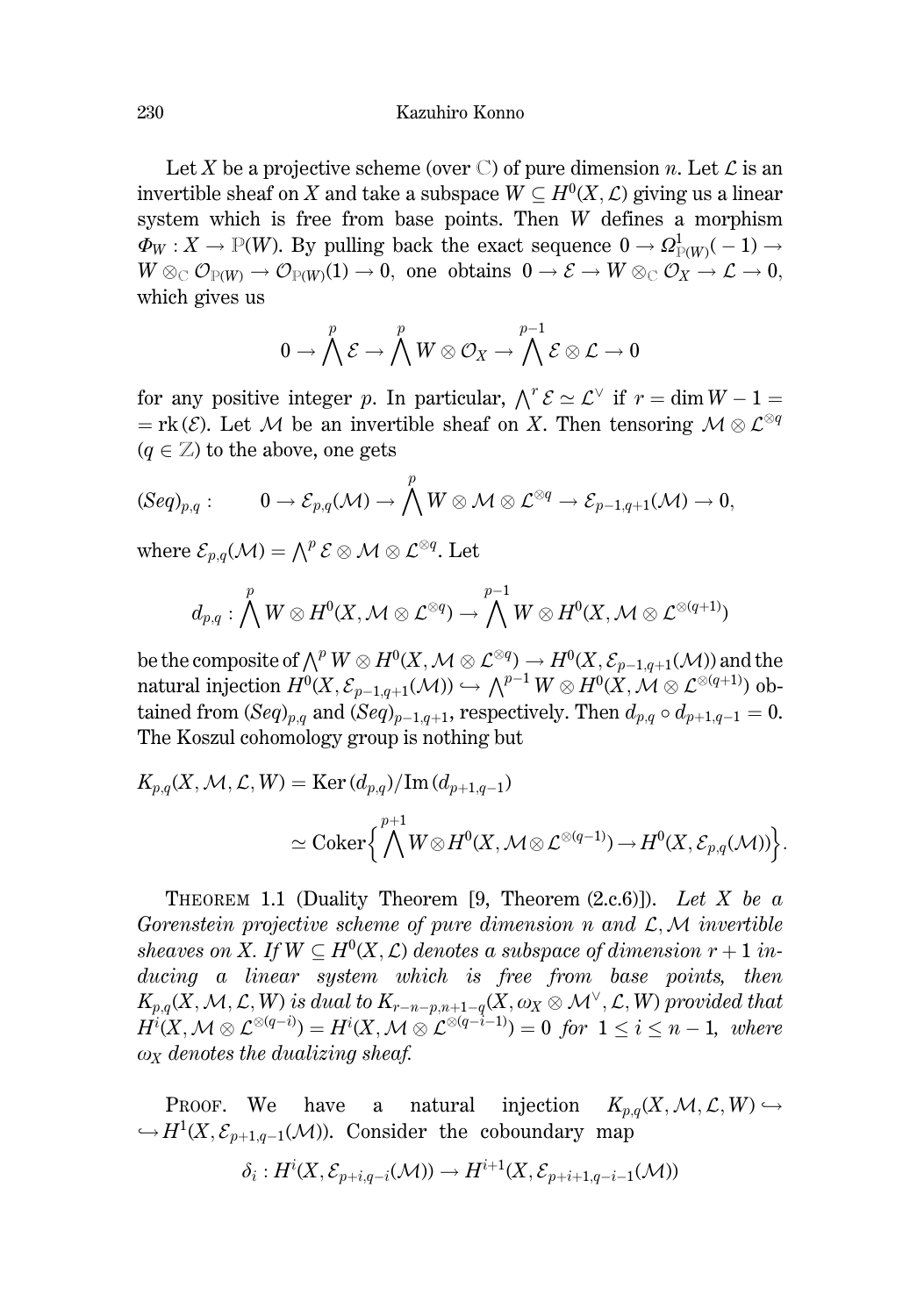obtained from  $(Seq)_{p+i+1,q-i-1}$  for  $1 \leq i \leq n-1$ . If  $H^i(X, \mathcal{M} \otimes \mathcal{L}^{\otimes (q-i-1)}) = 0$ for  $1 \leq i \leq n-1$ , then  $\delta_i$  is injective for  $1 \leq i \leq n-1$ . Therefore,  $K_{p,q}(X, \mathcal{M}, \mathcal{L}, W) \hookrightarrow H^{n-1}(X, \mathcal{E}_{p+n-1,q-n+1}(\mathcal{M}))$  and

$$
\begin{aligned} 0\to H^{n-1}(X,\mathcal{E}_{p+n-1,q-n+1}(\mathcal{M})) &\to H^n(X,\mathcal{E}_{p+n,q-n}(\mathcal{M}))\\ &\to \bigwedge^{p+n}W\otimes H^n(X,\mathcal{M}\otimes \mathcal{L}^{\otimes (q-n)})\end{aligned}
$$

is exact. By the Serre duality theorem, the dual sequence of the latter is  $p+n$ 

$$
\begin{aligned} \bigwedge^{\cdot} W^{\vee}\otimes H^0(X,\omega_X\otimes \mathcal{M}^{\vee}\otimes \mathcal{L}^{\otimes (n-q)}) &\to H^0(X,\omega_X\otimes \mathcal{E}_{p+n,q-n}(\mathcal{M})^{\vee}) \\ &\to H^1(X,\omega_X\otimes \mathcal{E}_{p+n-1,q-n+1}(\mathcal{M})^{\vee}) &\to 0. \end{aligned}
$$

Since we have  $\bigwedge^{p+n} W^{\vee} \simeq \bigwedge^{r+1-p-n} W$  and

$$
\mathcal{E}_{p+n,q-n}(\mathcal{M})^{\vee} \simeq \bigwedge^{p+n} \mathcal{E}^{\vee} \otimes \mathcal{M}^{\vee} \otimes \mathcal{L}^{\otimes (n-q)} \simeq \bigwedge^{r-n-p} \mathcal{E} \otimes \mathcal{M}^{\vee} \otimes \mathcal{L}^{\otimes (n-q+1)}
$$

by  $\wedge^{r+1} W \simeq \mathbb{C}$  and  $\wedge^r \mathcal{E} \simeq \mathcal{L}^{\vee}$ , respectively, the above exact sequence is nothing more than

$$
\bigwedge^{r+1-p-n} W\otimes H^0(X,\omega_X\otimes \mathcal{M}^\vee\otimes \mathcal{L}^{\otimes (n-q)})\to H^0(X,\mathcal{E}_{r-n-p,n-q+1}(\omega_X\otimes \mathcal{M}^\vee))\\\to H^1(X,\mathcal{E}_{r-n-p+1,n-q}(\omega_X\otimes \mathcal{M}^\vee))\to 0.
$$

This shows that the kernel of  $H^n(X, \mathcal{E}_{p+n,q-n}(\mathcal{M})) \to \bigwedge^{p+n} W \otimes$  $\otimes H^n(X, \mathcal{M} \otimes \mathcal{L}^{\otimes (q-n)})$  is the dual space of  $K_{r-n-p,n+1-q}(X, \omega_X \otimes \mathcal{M}^{\vee}, \mathcal{L}, W)$ . Hence  $K_{p,q}(X, \mathcal{M}, \mathcal{L}, W)$  is mapped injectively to  $K_{r-n-p,n+1-q}(X, \omega_X \otimes$  $\otimes \mathcal{M}^{\vee}, \mathcal{L}, W^{\vee}$ . Similarly, if  $H^{i}(X, \mathcal{M} \otimes \mathcal{L}^{\otimes (q-i)}) = 0$  for  $1 \leq i \leq n-1$ , then  $K_{r-n-p,n+1-q}(X,\omega_X\otimes \mathcal{M}^\vee,\mathcal{L},W)\to K_{p,q}(X,\mathcal{M},\mathcal{L},W)^\vee$  is injective, since  $H^j(X, \omega_X \otimes \mathcal{M}^\vee \otimes \mathcal{L}^{\otimes (n-q-j)})$  is dual to  $H^{n-j}(X, \mathcal{M} \otimes \mathcal{L}^{\otimes (q-(n-j))})$  by the Serre duality theorem.  $\Box$ 

We remark that the duality theorem holds for Gorenstein curves without additional cohomological conditions. See also [13, Lemma 1.2.1] for curves on a smooth surface. The following two theorems can be shown as in [9] without major changes. Hence we only give the statements without proofs.

THEOREM 1.2 (Vanishing Theorem [9, Theorem  $(3.a.1)$ ]). Let X be an irreducible projective variety. If  $\mathcal{L}, \mathcal{M}$  are invertible sheaves on X and  $W \subseteq H^0(X, \mathcal{L})$  is a subspace, then  $K_{p,q}(X, \mathcal{M}, \mathcal{L}, W) = 0$  provided that  $h^0(X, \mathcal{M} \otimes \mathcal{L}^{\otimes q}) < p.$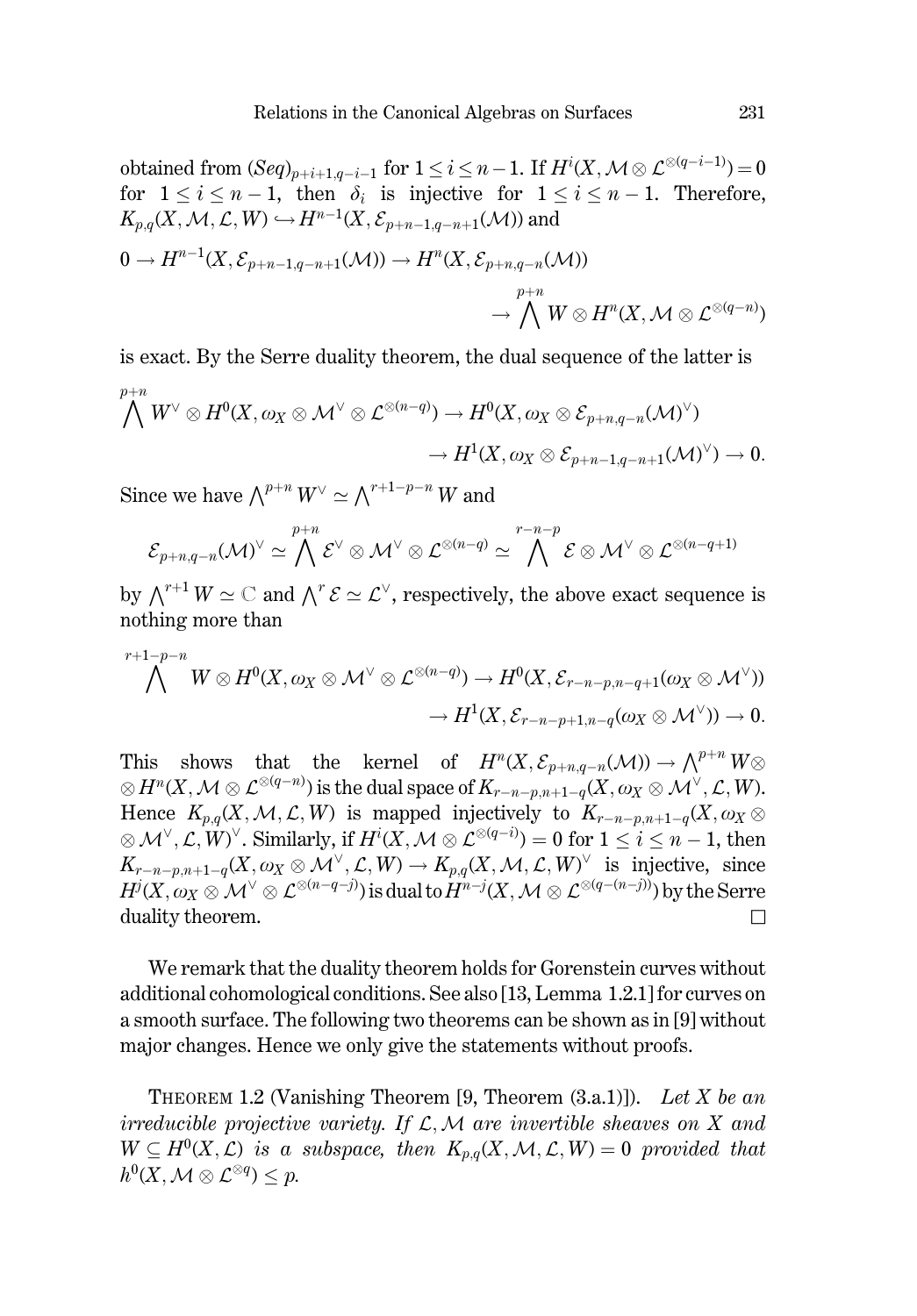For simplicity, we write  $K_{p,q}(X, \mathcal{L})$  instead of  $K_{p,q}(X, \mathcal{L}, \mathcal{L}, H^0(X, \mathcal{L}))$ .

THEOREM 1.3 (The  $K_{p,1}$  Theorem [9, Theorem (3.c.1)]). Let X be an irreducible projective variety, L an invertible sheaf on X with  $h^0(X, \mathcal{L}) =$  $r=r+1$  and put  $m=\dim \Phi_c(X)$ . Then the following hold.

(1)  $K_{n,1}(X,\mathcal{L})=0$  for  $p>r-m$ .

(2)  $K_{r-m,1}(X,\mathcal{L})=0$  unless  $\Phi_{\mathcal{L}}(X)$  is an m-fold of minimal degree.

(3)  $K_{r-m-1,1}(X,\mathcal{L})=0$  unless either deg  $\Phi_{\mathcal{L}}(X)\leq r+2-m$  or  $\Phi$ <sub>C</sub>(X) lies on an  $(m + 1)$ -fold of minimal degree.

The irreducibility of  $X$  is not essential in the vanishing theorem, while it is an important assumption in the  $K_{p,1}$  theorem, since we require the uniform position property for the zero cycle obtained as a general linear section of  $\Phi$ <sub>C</sub>(X). See [8] and [9] for the detail.

We recall one more lemma from [8] which will be used frequently.

LEMMA 1.4 ([8]). Let  $\mathcal L$  be an invertible sheaf on a projective scheme X and let k be the smallest positive integer such that  $\mathcal{L}^{\otimes k}$  is generated by global sections. Assume that the graded ring  $R(X, \mathcal{L}) = \bigoplus_{m>0} H^0(X, \mathcal{L}^{\otimes m})$ is generated in degrees  $\leq d$ . Put

 $d_0 = \min_{n \in Z_{>0}} \{H^0(X, L^{\otimes k}) \otimes H^0(X, L^{\otimes (m-k)}) \to H^0(X, L^{\otimes m}) \text{ is surjective}\}$ tive for any  $m > n$ 

$$
\begin{aligned} d_1\min_{n\in Z_{\geq 0}}\Bigl\{\bigwedge^2 H^0(X,L^{\otimes k})\otimes H^0(X,L^{\otimes (m-2k)})\to H^0(X,L^{\otimes k})\otimes H^0(X,L^{\otimes (m-k)})\\ &\to H^0(X,L^{\otimes m})\,\,is\,\,exact\,\,at\,\,the\,\,middle\,\,term\,\,for\,\,any\,\,m< n\Bigr\} \end{aligned}
$$

Then  $R(X, \mathcal{L})$  is related in degrees  $\leq$  max $\{d + d_0, d_1\}$ . If  $d_0$  is not a multiple of d, then  $R(X, \mathcal{L})$  is related in degrees  $\leq$  max $\{d + d_0 - 1, d_1\}$ .

PROOF. Though this is contained in the proof of [8, Theorem 3.11], we recall the argument for the later use.

Choosing a minimal set of homogeneous generators of  $R(X, \mathcal{L})$ , we have a surjective homomorphism  $\Phi : \Omega \to R(X, \mathcal{L})$ , where  $\Omega$  is a polynomial ring over C. We let  $\Omega = \bigoplus_{m>0} \Omega_m$  be the decomposition into the graded pieces such that  $\Phi$  becomes a homomorphism of graded algebras. The kernel I of  $\Phi$  is a homogeneous ideal and we denote it as  $I = \bigoplus_{m>0} I_m$ . We let  $\{\xi_1,\ldots,\xi_N\}$  be a basis for  $\Omega_k$ .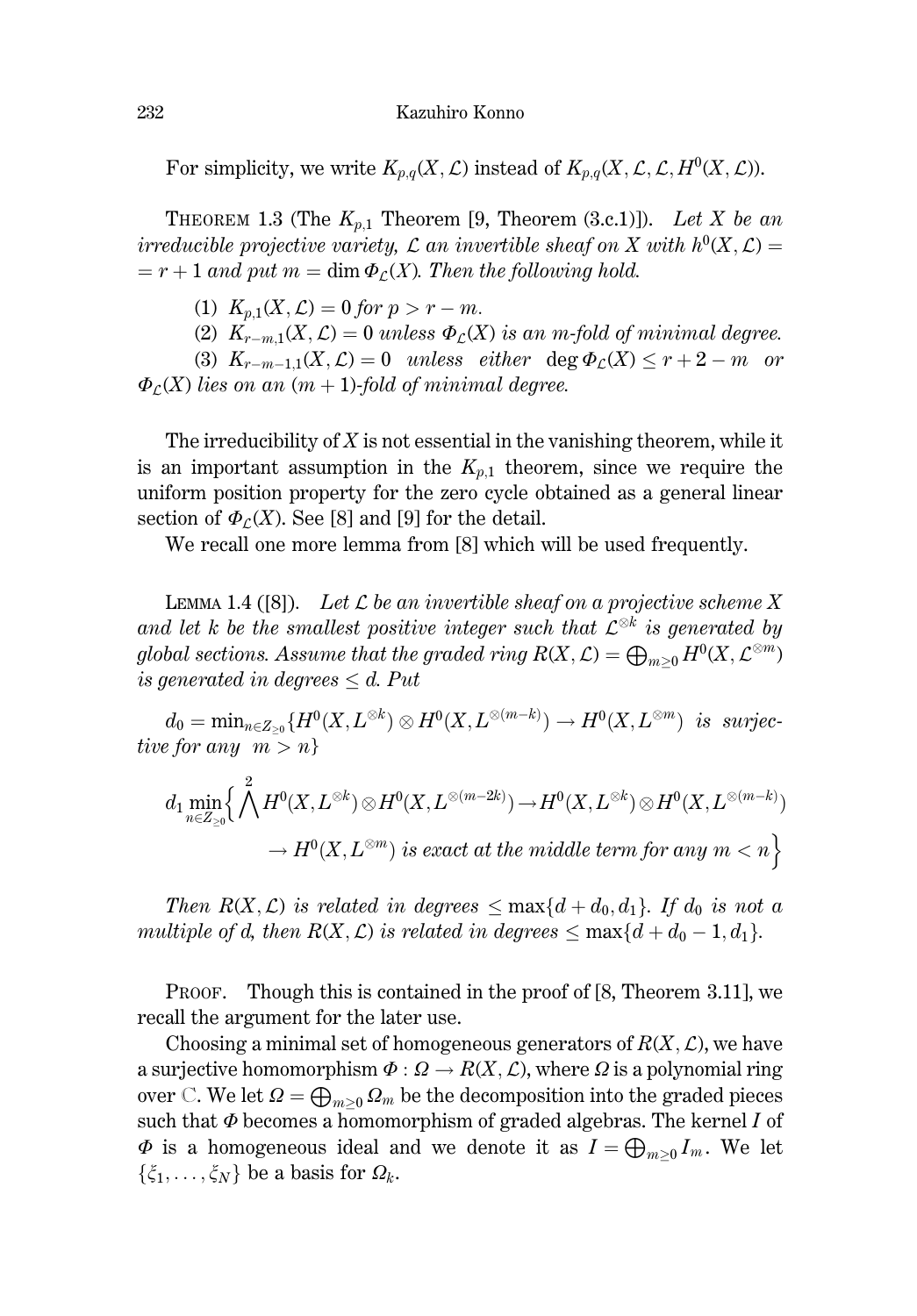Assume that  $n > \max\{d + d_0, d_1\}$  and let  $F \in I_n$  be a relation in degree *n*. We shall show that  $F \equiv 0$  modulo relations in lower degrees. Let G be any monomial appearing in F. Since  $n > d + d_0$ , we see that G can be divided by a monomial  $G_1$  satisfying  $d_0 < \deg G_1 \le d + d_0$ . Then, since deg  $G_1 > d_0$ ,  $\Phi(G_1)$  can be expressed as a sum of products of degree k and degree  $n - k$  elements in  $R(X, \mathcal{L})$ . Therefore, we can write  $F = \sum_{i=1}^{N} \xi_i F_i$ modulo relations in degrees  $\leq \max\{n-k, d+d_0\}$ , where the  $F_i$ 's are homogeneous polynomials of degree  $n - k$ . Then, since  $n > d_1$ , we can find polynomials  $F_{ij}$  of degree  $n-2k$  satisfying  $F_i = \sum \xi_j F_{ij}$  and  $F_{ij} = -F_{ji}$ , modulo relations in degrees  $\langle n \rangle$ . Then we obtain  $F = \sum_i \xi_i F_i =$  $=\sum_{i\leq j}\xi_i\xi_j(F_{ij}+F_{ji})=0$  modulo relations in lower degrees.

If  $d_0$  is not a multiple of d, then the above argument works also when  $n=d_0+d$ .  $\Box$ 

## 2. Chain connected curves.

A non-zero effective divisor on a non-singular surface will be simply called a *curve*. In this section, we recall basic notions about the connectedness of curves from [5, Appendix] and [21] and collect some results for the later use. See also [20]. In some sense, this section is a reconsideration of [21].

Let D be a curve. For an integer k, D is numerically k-connected if  $D_1D_2 \geq k$  holds for any decomposition  $D = D_1 + D_2$  where  $D_1$ ,  $D_2$  are curves. Note that a nef and big curve is necessarily 1-connected. In particular, so is a canonical curve of a minimal surface of general type.

DEFINITION 2.1. A numerically 2-connected curve  $E$  is called a *Francia* cycle, if either (i)  $p_a(E) = 1$  and  $E^2 = -1$ , or (ii)  $p_a(E) = 2$  and  $E^2 = 0$ .

A curve as in (i) will be sometimes called a  $(-1)$  elliptic cycle.

If  $\text{Supp}(D)$  is connected and the intersection form is negative semidefinite on it, then  $D$  is called the *numerical cycle* if  $D$  is the smallest curve such that  $-D$  is nef on its support. When the intersection form is negative definite, that is,  $\text{Supp}(D)$  is the exceptional set of a normal surface singularity, the numerical cycle is usually called the *fundamental cycle*. A curve  $D$  is *chain connected* ([21]), if either it is irreducible, or for any proper subcurve  $\Delta \prec D$  there exists an irreducible component  $A \prec A$  such that  $(D - \Delta)A > 0$ . It is easy to see that numerical cycles and 1-connected curves are chain connected.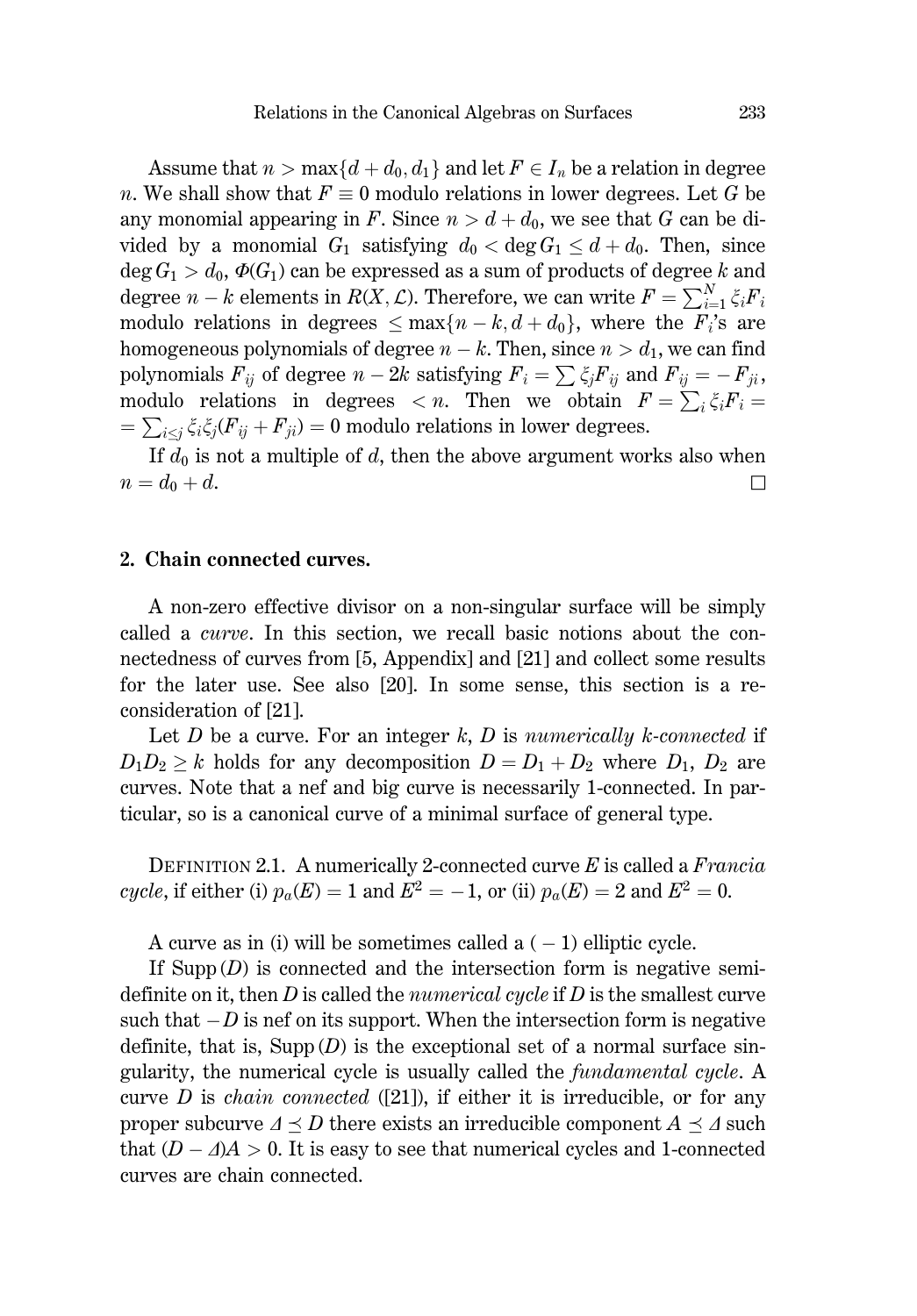LEMMA 2.2. For a chain connected curve D, the following hold.

(1)  $h^0(D, \mathcal{O}_D) = 1$  and a non-zero element of  $H^0(D, \mathcal{O}_D)$  does not vanish identically on any component.

(2) If L is a nef line bundle on D, then  $H^0(D, -L) \neq 0$  if and only if  $\mathcal{O}_D(L) \simeq \mathcal{O}_D$ .

PROOF. We first show  $(2)$  by using an argument in [5, Appendix]. Let  $s \in H^0(D, -L)$  be a non-zero element. If s vanishes identically on some components of D, we let  $\Delta$  be the biggest subcurve of D on which s vanishes identically. Then s induces a non-zero element of  $H^0(D - A, -L - A)$  which does not vanish identically on any component of  $D - \Delta$ . This implies that  $-L - \Delta$  is nef on  $D - \Delta$ . On the other hand, by the chain connectedness of D, there is an irreducible component  $A \preceq D - \Delta$  such that  $\Delta A > 0$ . Then  $\deg(-L - \Delta)_{|A} \leq -\Delta A < 0$ , which contradicts what we have just seen above. Hence s does not vanish identically on any component of D. Then  $-L$ is numerically trivial, since  $L$  is nef, and the nowhere vanishing section  $s$ induces an isomorphism  $\mathcal{O}_D \simeq \mathcal{O}_D(-L)$ .

To show (1), we assume that  $h^0(D, \mathcal{O}_D) > 1$ . Then we can find a non-zero element  $s \in H^0(D, \mathcal{O}_D)$  which vanishes identically on some components of D. Take the biggest subcurve  $\Delta$  on which s vanishes identically and copy the first half of the proof of (2) with  $-L$  being replaced by  $\mathcal{O}_D$ . Then it will immediately lead us to a contradiction. Hence  $h^0(D, \mathcal{O}_D) = 1$ . The last assertion in  $(1)$  is clear from the above proof of  $(2)$ .  $\Box$ 

Here we recall the following easy lemma whose proof can be found in [13, Lemma  $2.2.1$ ].

LEMMA 2.3. Let  $D$  be a curve and  $L$  a line bundle on  $D$ . Take an irreducible component  $A \prec D$  and let  $\Delta$  be a minimal curve containing A such that the restriction map  $H^0(D, L) \to H^0(\Lambda, L)$  is surjective. Then one of the following holds.

(1)  $K_A - L$  is nef on  $\Lambda$ .

(2) A is of multiplicity one in  $\Delta$  and  $K_{\Delta} - L$  is nef on  $\Delta - A$ . Furthermore, deg  $(L - (A - A))|_A > \deg K_A$  and the image of the restriction map  $H^0(D, L) \to H^0(A, L)$  contains that of the natural inclusion  $H^0(A, L - (A - A)) \to H^0(A, L).$ 

If |L| has no base points on  $A \cap (A-A)$  in (2), then  $h^0(A, L) \ge$  $> h^0(A, L - (A - A)) + 1.$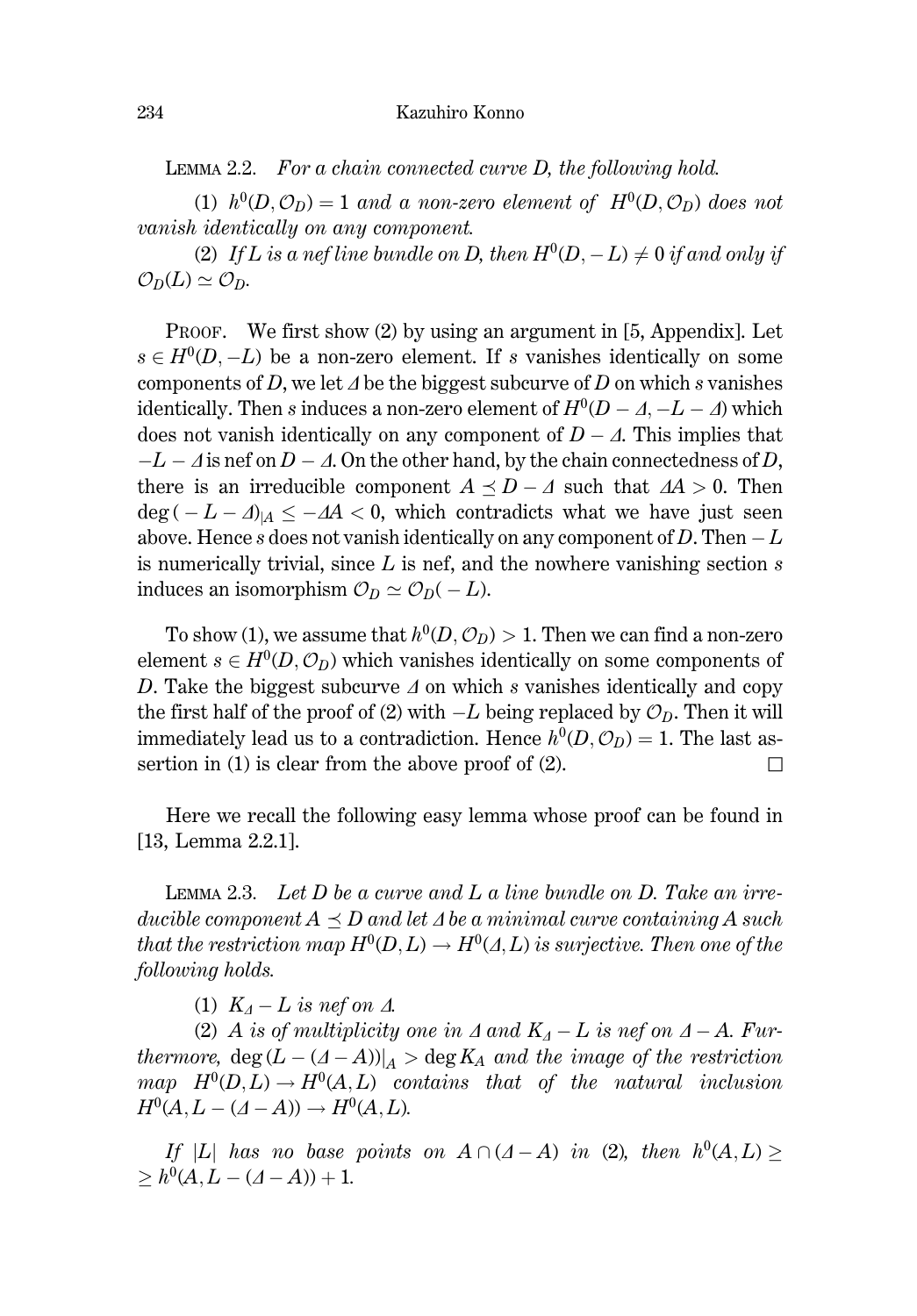PROPOSITION 2.4. Let  $D$  be chain connected and  $L$  a line bundle on  $D$ such that  $L - K_D$  is nef and  $\deg(L - K_D) > 0$ . If  $x \in \text{Bs}|L|$ , then there exists a subcurve  $\Delta$  of D satisfying the following properties.

(1) x is a non-singular point of  $\Delta$ .

(2) The restriction map  $H^0(D, L) \to H^0(\Lambda, L)$  is surjective.

(3)  $\mathcal{O}_A(L) \simeq \omega_A \otimes \mathcal{O}_A(x)$ , where A denotes the unique irreducible component of  $\Delta$  through x.

(4)  $K_A - L$  is nef on  $A - A$ .

We may assume that  $D$  is reducible. Take an irreducible PROOF. component A through x and let  $\Delta = A_A$  be a minimal subcurve of D such that  $A \preceq \Delta$  and  $H^0(D, L) \to H^0(\Delta, L)$  is surjective.

We first assume that  $\Delta = A$ . We have  $\deg L|_A = \deg (L - K_D)|_A +$ +deg  $K_A + (D - A)A$ . Since  $L - K_D$  is nef and D is chain connected, we get  $\deg L|_A > \deg K_A$ . Since  $x \in \text{Bs}|\mathcal{O}_A(L)|$ , x is a non-singular point of A and  $\mathcal{O}_A(L) \simeq \omega_A(x)$ .

We next assume that  $\Delta = D$ . Since  $L - K_D$  is nef and deg  $(L - K_D) > 0$ , it follows from Lemma 2.3 that A is of multiplicity one in  $D, K_D - L$  is nef on  $D-A$  and  $\deg (L-(D-A))|_A > \deg K_A$ . Note that  $H^0(D,L) \to$  $\rightarrow H^0(D-A,L)$  is surjective, because  $H^1(A, L-(D-A))=0$ . Hence, we can assume that  $x \notin A \cap (D - A)$ , because, otherwise, there exists another irreducible component B through x and then  $A_B \preceq D - A$  by what we have just seen which enables us to argue with  $(B, A_B)$  instead of  $(A, A_A)$ . Then  $x \in \text{Bs}|\mathcal{O}_A(L-(D-A))|$ . Since deg  $(L-(D-A))|_A > \text{deg } K_A$ , x has to be a non-singular point of A and we see that  $\mathcal{O}_A(L-(D-A)) \simeq \omega_A(x)$ which is equivalent to  $\mathcal{O}_A(L) \simeq \omega_D \otimes \mathcal{O}_A(x)$ . Note that x is also a nonsingular point of D by  $x \notin A \cap (D - A)$ .

We finally assume that  $\Delta \neq A$  and  $\Delta \neq D$ . We have  $K_A - L =$  $= K_D - L - (D - A)$  on  $\Lambda$ . Since D is chain connected, we can find an irreducible component  $B \preceq \Lambda$  such that  $(D - \Lambda)B > 0$ . For such B, we get  $\deg (K_A - L)|_B < 0$ . Hence  $K_A - L$  is not nef on  $\Lambda$  and we are in the situation of Lemma 2.3, (2). Since  $H^0(\Lambda, L) \to H^0(\Lambda - A, L)$  is surjective, we may assume that  $x \notin A \cap (A - A)$  as in the previous case. Then we can conclude that x is a non-singular point of A and  $\mathcal{O}_A(L - (A - A)) \simeq \omega_A(x)$ . This shows  $\mathcal{O}_A(L) \simeq \omega_A \otimes \mathcal{O}_A(x)$ .  $\Box$ 

COROLLARY 2.5. Let  $D$  be a chain connected curve on a smooth surface S such that  $K_S$  and  $-D$  are both nef on D and  $D^2 < 0$ . If L is a line bundle on D such that  $L - rK_S$  is a nef Q-bundle for some rational number  $r > 1$ , then  $H^1(D, L) = 0$  and |L| has no base points.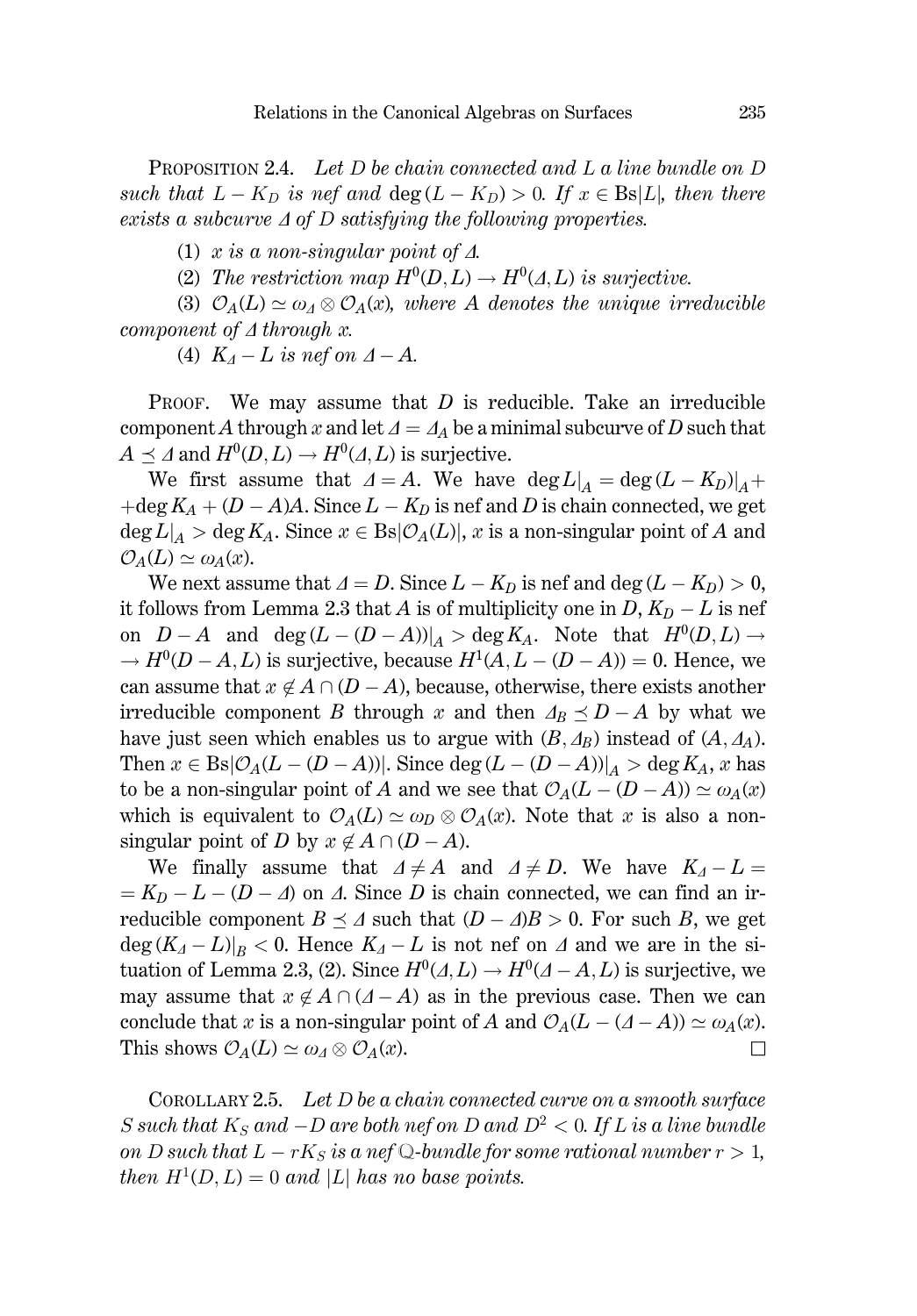PROOF. We may assume that D is reducible. We have  $L - K_D =$  $= L - rK<sub>S</sub> + (r - 1)K<sub>S</sub> - D$  on D. Hence  $L - K<sub>D</sub>$  is nef of positive degree. By the Serre duality theorem,  $H^1(D, L)^{\vee} \simeq H^0(D, K_D - L)$ . So we get  $H^1(D, L) = 0$ , because D is chain connected.

We show that  $|L|$  is free from base points. We first remark that the intersection form is negative definite on  $\text{Supp}(D)$  and D is the numerical cycle, since  $\text{Supp}(D)$  is connected,  $\mathcal{O}_D(-D)$  is nef and  $D^2 < 0$ . Suppose now that x is a base point of |L|. Then there exists a subcurve  $\Delta$ and an irreducible component  $A$  as in Proposition 2.4. We have  $\mathcal{O}_A(K_A - L) = \mathcal{O}_A(rK_S - L - (r-1)K_S + \Delta)$ . Since  $\mathcal{O}_A(L - K_A) \simeq \mathcal{O}_A(x)$ , we have  $\Delta A = (r-1)K_S A + (L - rK_S)A - 1$ . Since  $K_A - L$  is nef on  $\Delta - A$ , we have  $\Delta(\Delta - A) \ge (L - rK_S)(\Delta - A) + (r - 1)K_S(\Delta - A)$ . In sum, we get  $\Delta^2 = \Delta A + \Delta(\Delta - A) \ge (L - rK_S)\Delta + (r - 1)K_S\Delta - 1$ . If  $\Delta = D$  or  $\Delta = A$ , then, since  $\Delta^2$  < 0, we must have  $\Delta^2 = -1$  and  $K_S \Delta = 0$ , which is impossible for the reason of parity. Assume that  $\Delta \neq D$  and  $\Delta \neq A$ . Since D is chain connected, we can find an irreducible component B of  $\Delta$  satisfying  $(D - \Delta)B > 0$ . Then  $0 > DB > \Delta B$ , which shows that  $K_A - L$  is of negative degree on B. Hence we get  $B = A$ . Now, it follows from  $0 > \Delta A = (L - rK_S)A + (r - 1)K_S A - 1$  that  $\deg L|_A = K_S A = 0$  and  $-1 = AA =$  =  $(A - A)A + A^2$ . The last shows that  $A^2 = -1$  and  $(A-A)A = 0$ , because  $A^2 < 0$  and A is of multiplicity one in A. It is again impossible for the reason of parity. П

Let  $D$  be a chain connected curve on a non-singular surface  $S$ . Take an arbitrary subcurve  $A_1$  of D and put  $D_1 = A_1$ . If  $D_1 \neq D$ , then there is an irreducible component  $A_2$  of  $D-D_1$  such that  $D_1A_2>0$ . We put  $D_2 = D_1 + A_2$ . If  $D_i$  is defined and  $D_i \neq D$ , then we take an irreducible component  $A_{i+1}$  of  $D - D_i$  such that  $D_i A_{i+1} > 0$ , and put  $D_{i+1} = D_i + A_{i+1}$ .<br>In this way, we get a composition series  $\{A_i\}_{i=1}^N$  such that  $D = \sum_{i=1}^N A_i$ . It is said to be irreducible, if the first curve  $A_1$  is also irreducible. We put  $X_i = D - D_{N-i}$  for  $0 \leq i \leq N$ .

**THEOREM 2.6.** Let  $D$  be a chain connected curve on a non-singular surface S with  $K_S^2 > 0$  such that  $K_S$  and  $-D$  are both nef on D. For  $\alpha = 1, 2,$ let  $L_{\alpha}$  be a line bundle on D such that  $L_{\alpha}-2K_{\rm S}$  is nef. Then the multi*plication map* 

$$
H^0(D, L_1) \otimes H^0(D, L_2) \to H^0(D, L_1 + L_2)
$$

is surjective, unless there exists a Francia cycle  $E \preceq D$  on which  $L_1$  and  $L_2$ are both numerically equivalent to  $2K_S$ .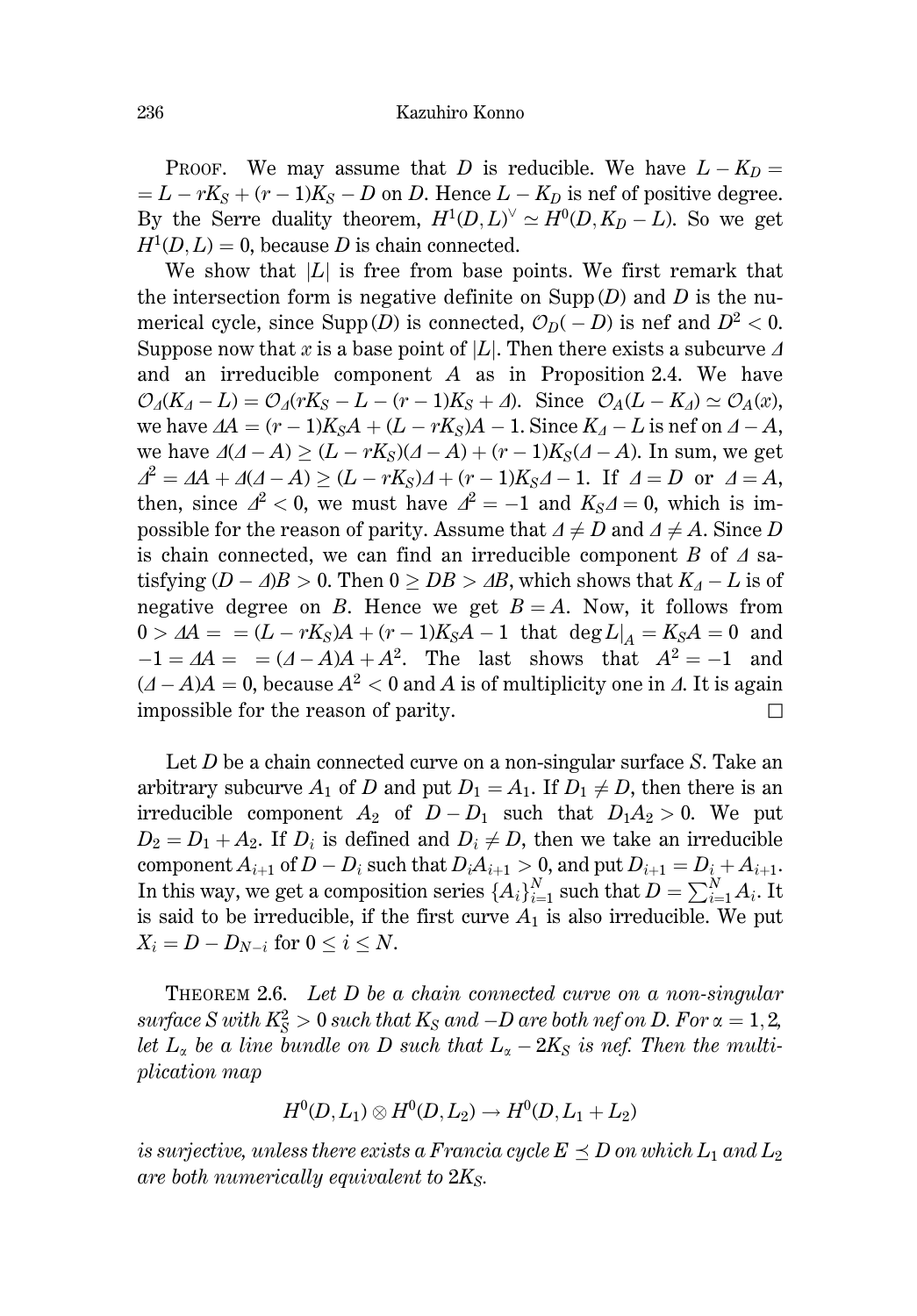PROOF. Since D is chain connected and  $\mathcal{O}_D(-D)$  is nef, the intersection form is negative semi-definite on  $\text{Supp}(D)$  and D is nothing more than the numerical cycle on its support. Furthermore, for a subcurve  $\Delta \prec D$  with  $K_S \Delta = 0$ , we have  $\Delta^2 < 0$  by Hodge's index theorem, since  $K_S^2 > 0$ .

If  $D$  is irreducible, it is easy to check that the multiplication map is surjective unless D itself is a Francia cycle and  $L_1 \equiv L_2 \equiv 2K_s$  on D, where the symbol  $\equiv$  means the numerical equivalence. So we may assume that D is reducible.

We first consider the extremal case that  $D^2 = 0$ . Then  $\mathcal{O}_D(D)$  is numerically trivial and D is 1-connected. We have  $K_D = (K_S + D)|_D$  which is nef in the present case. Hence  $p_a(D) \geq 1$ . If  $p_a(D) = 1$ , then  $K_S D = D^2 = 0$ , which is impossible by Hodge's index theorem because  $K_S^2 > 0$ . Hence we have  $p_a(D) \geq 2$ . Since  $L_{\alpha} - 2K_D = (L_{\alpha} - 2K_S) - 2D|_D$  is nef, the assertion follows from [13, Theorem I].

We assume that  $D^2 < 0$ . Then the intersection form is negative definite on  $\text{Supp}(D)$ . We follow Laufer's argument [15]. We take an irreducible composition series  $\{A_i\}_{i=1}^N$  for D satisfying  $DA_1 < 0$ . Since  $L_{\alpha} - 2K_S$  and  $-D$  are nef on D, we can show that  $H^1(D, L_{\alpha}) = 0$  and the restriction map  $H^0(X_{N-i+1}, L_\alpha) \to H^0(X_{N-i}, L_\alpha)$  is surjective. This in particular implies that  $H^0(D, L_{\alpha}) \to H^0(X_k, L_{\alpha})$  is surjective for  $0 < k < N$ ,  $\alpha = 1, 2$ . Furthermore,  $|L_{\alpha}|$  is free from base points by Corollary 2.5. We have the exact sequence

$$
0\rightarrow H^0(A_i,L-X_{N-i})\rightarrow H^0(X_{N-i+1},L)\rightarrow H^0(X_{N-i},L)\rightarrow 0
$$

for  $L = L_1$ ,  $L_2$ ,  $L_1 + L_2$ . Then we see that  $H^0(X_{N-i+1}, L_1) \otimes$  $\otimes H^0(X_{N-i+1}, L_2) \to H^0(X_{N-i+1}, L_1 + L_2)$  is surjective provided that so are  $H^0(X_{N-i}, L_1) \otimes H^0(X_{N-i}, L_2) \to H^0(X_{N-i}, L_1 + L_2)$  and

$$
(2.1) \qquad \begin{aligned} H^0(A_i,L_1-X_{N-i}) &\otimes W_{2,i} \bigoplus W_{1,i} \otimes H^0(A_i,L_2-X_{N-i}) \\ &\to H^0(A_i,L_1+L_2-X_{N-i}), \end{aligned}
$$

where  $W_{\alpha,i} = \text{Im} \{H^0(D, L_{\alpha}) \to H^0(A_i, L_{\alpha})\}\$ . By induction, in order to show that  $H^0(D, L_1) \otimes H^0(D, L_2) \to H^0(D, L_1 + L_2)$  is surjective, it suffices to show that (2.1) is surjective for any  $i, 1 \le i \le N$ . Since  $L_{\alpha} - 2K_S$  is nef, we have  $\deg (L_{\alpha} - K_S)|_{A_i} \geq \deg K_S|_{A_i} \geq 0$ . If  $L_{\alpha} - K_S$  is of degree zero on  $A_i$ , then  $A_i$  is a ( - 2)-curve and (2.1) is clearly surjective, because  $L_{\alpha}|_{A_i}$  is trivial and  $Bs|L_{\alpha}| = \emptyset$ . This enables us to assume that  $\deg(L_{\alpha} - K_S)|_{A_{\alpha}} > 0$  for  $\alpha = 1, 2$  in what follows. We denote by  $\Delta_{\alpha,i}$  a minimal subcurve of D containing  $A_i$  such that  $H^0(D, L_{\alpha}) \to H^0(A_{\alpha,i}, L_{\alpha})$  is surjective.

We assume that  $\deg L_1|_{A_i} \geq \deg L_2|_{A_i}$  and consider the multiplication map  $\mu_{2,i} : H^0(A_i, L_1 - X_{N-i}) \otimes W_{2,i} \to H^0(A_i, L_1 + L_2 - X_{N-i}).$  We shall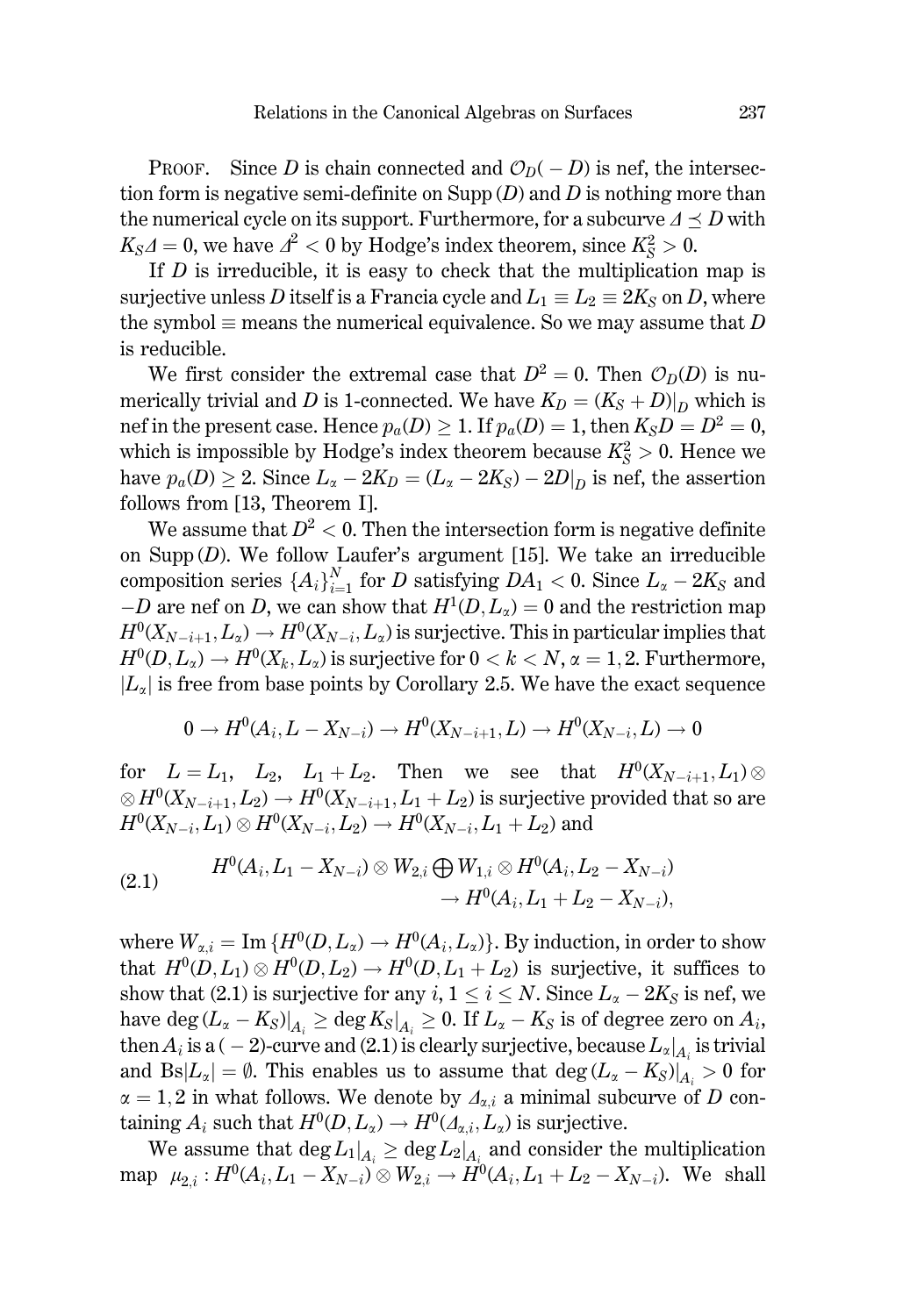show that either  $\mu_{2,i}$  is surjective or there is a Francia cycle  $\Delta$  containing  $A_i$  and  $L_2 \equiv 2K_s$  on  $\Delta$ . By Theorems 1.1 and 1.2,  $\mu_{2,i}$  is surjective if  $h^0(A_i, K_{A_i} + L_2 - L_1 + X_{N-i}) \le \dim W_{2,i} - 2$ . Hence we only have to check that

(2.2) dim 
$$
W_{2,i} \ge \begin{cases} p_a(A_i) + 2, & \text{if } K_{A_i} + L_2 - L_1 + X_{N-i} \text{ is special,} \\ p_a(A_i) + 1 + \deg (L_2 - L_1)|_{A_i} + (D - D_{i-1})A_i - A_i^2, \\ & \text{otherwise.} \end{cases}
$$

Assume that  $W_{2,i} = H^0(A_i, L_2)$ . Then dim  $W_{2,i} = \deg L_2|_{A_i} + 1 - p_a(A_i)$ . The inequality dim  $W_{2,i} \geq p_a(A_i) + 2$  is equivalent to  $\deg(L_2 - K_S)|_{A_i}$  $-A_i^2 \geq 3$ , which fails only when  $K_S A_i = 1$ ,  $A_i^2 = -1$  and  $\deg L_2|_{A_i} = 2$ , that is,  $A_i$  is a Francia cycle of arithmetic genus one on which  $L_2 \equiv 2K_S$ . The second inequality in (2.2) is equivalent to  $\deg (L_1 - K_S)|_{A_i} - DA_i +$  $+D_{i-1}A_i\geq 2$ , which always holds under our assumptions.

Assume that  $W_{2,i} \neq H^0(A_i, L_2)$  and put  $\Delta_i := \Delta_{2,i}$ . Since  $H^0(D, L_2) \rightarrow$  $\rightarrow H^0(X_{N-i+1}, L_2)$  is surjective, we have  $\Delta_i \preceq X_{N-i+1}$ . In particular, we have  $A_i = D$  only when  $i = 1$ . It follows from Lemma 2.3 that we have either (i)  $A_i - (L_2 - K_S)$  is nef on  $A_i$ , or (ii)  $A_i$  is of multiplicity one in  $A_i$ ,  $A_i - (L_2 - K_S)$  is nef on  $A_i - A_i$  and  $\mathcal{O}_{A_i}(L_2 - (A_i - A_i))$  is non-special; furthermore,

(2.3) dim 
$$
W_{2,i} \ge 1 + h^0(A_i, L_2 - (A_i - A_i))
$$
  
=  $p_a(A_i) + \deg (L_2 - K_S)|_{A_i} + (D - A_i)A_i - DA_i$ ,

since  $|L_2|$  has no base points.

We exclude the possibility (i). Assume that  $A_i - (L_2 - K_S)$  is nef on  $A_i$ . Then we have  $A_iA \ge \deg (L_2 - K_S)|_A \ge K_S A \ge 0$  and, hence,  $(D - A_i)A \le 0$ holds for any irreducible component A of  $A_i$ . Since D is chain connected, this is possible only if  $\Delta_i = D$ . If  $\Delta_i = D$ , then we have  $(D - (L_2 - K_S))D \ge 0$  and it would follow  $D^2 \geq 0$ , which is absurd. Hence (i) is impossible, and we are in the case (ii). In particular, we must have  $(D - A_i)A_i > 0$  except when  $i = 1$ ,  $\Delta_1=D.$ 

We use (2.3) to examine (2.2). If  $K_{A_i} + L_2 - L_1 + X_{N-i}$  is special on  $A_i$ , it suffices to check that  $\deg (L_2 - K_S)|_{A_i} + (D - A_i)A_i - DA_i \geq 2$ , which is direct. If it is non-special on  $A_i$ , then a sufficient condition for (2.2) is that  $2p_a(A_i) + (D - A_i)A_i - 2DA_i + D_{i-1}A_i + \deg(L_1 - 2K_S)|_{A_i} \geq 3$ . This does not hold in the following cases:

$$
\begin{array}{l} (a) \ \ i=1, \ A_1=D, DA_1=-1, \ p_a(A_1)=\deg \left(L_1-2K_S\right)\vert_{A_1}=0. \\ (b) \ \ i\geq 2, \ p_a(A_i)=DA_i=\deg \left(L_1-2K_S\right)\vert_{A_i}=0, \ (D-A_i)A_i=D_{i-1}A_i=1. \end{array}
$$

In either case,  $L_1$ ,  $L_2$  and  $2K_S$  are of the same degree on  $A_i$ .

238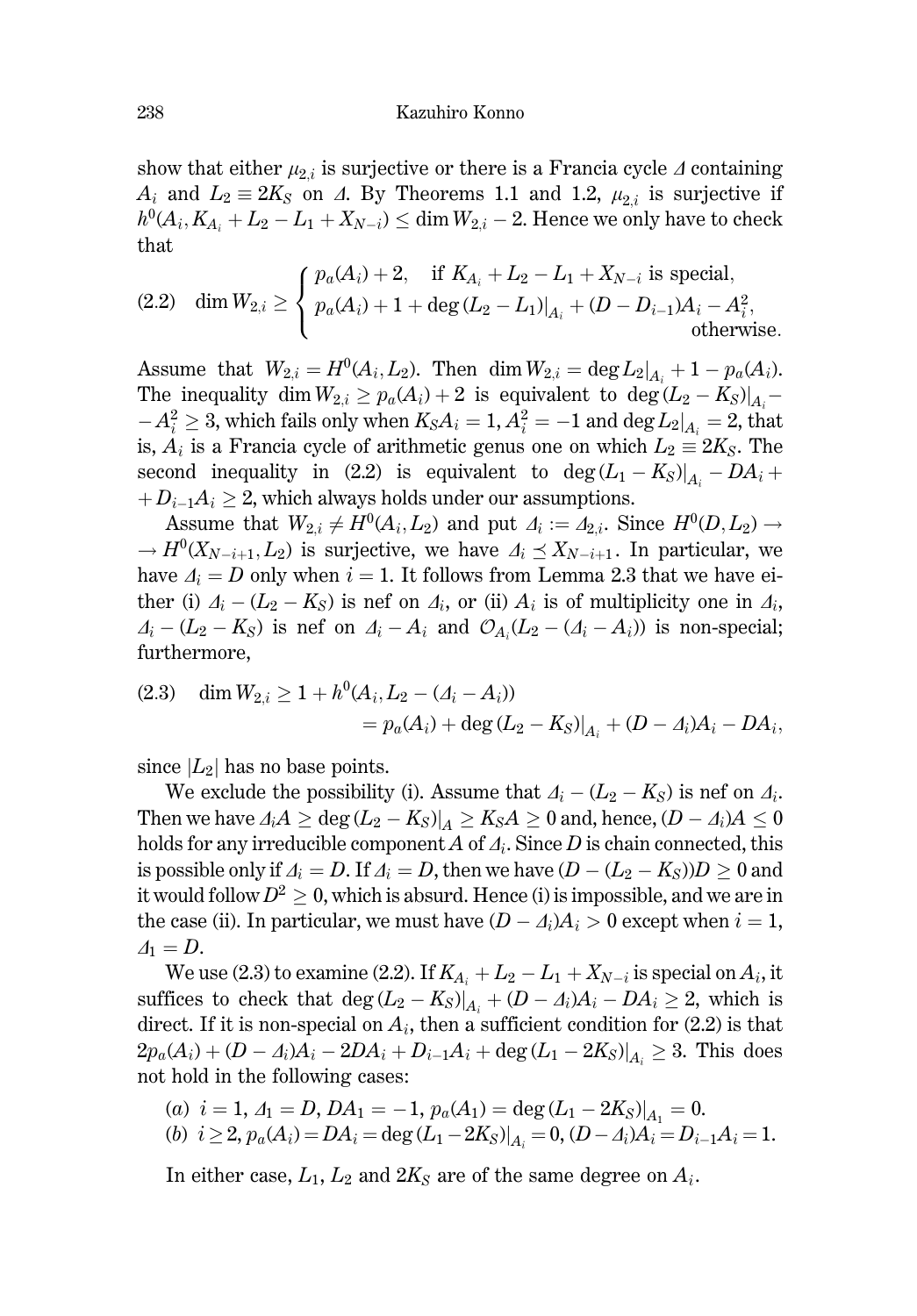Consider the case (a). Recall that  $D-(L_2-K_S)$  is nef on  $D-A_1$ . Since  $L_2 - 2K_s$  and  $-D$  are both nef, we see that every component of  $D-A_1$  is a  $(-2)$ -curve,  $D(D-A_1)=0$  and  $L_2 \equiv 2K_S$  on D. Consider the cohomology long exact sequence for

$$
0 \to \mathcal{O}_{D-A_1}(-A_1) \to \mathcal{O}_D \to \mathcal{O}_{A_1} \to 0.
$$

We have  $h^0(D, \mathcal{O}_D) = 1$  and  $H^0(D, \mathcal{O}_D) \to H^0(A_1, \mathcal{O}_{A_1})$  is non-trivial. This shows that  $H^0(D-A_1, \mathcal{O}(-A_1))=0$ . Recall that we have  $\mathcal{O}_{D-A_1}(L_2) \simeq$  $\simeq \mathcal{O}_{D-A_1}$ . It follows from the exact sequence

$$
0 \to H^0(D-A_1, L_2-A_1) \to H^0(D, L_2) \to H^0(A_1, L_2)
$$

and  $H^0(D - A_1, L_2 - A_1) \simeq H^0(D - A_1, \mathcal{O}_{D-A_1}(-A_1)) = 0$  that dim  $W_{2,1} =$  $= h^{0}(D, L_{2}) = 2K_{S}D - D(K_{S} + D)/2 = (3/2)K_{S}A_{1} - D^{2}/2$ . Hence the inequality in (2.2) becomes  $(1/2)(K<sub>S</sub>A<sub>1</sub> - D<sup>2</sup>) - DA<sub>1</sub> \ge 3$ . This does not hold only when  $K_S A_1 = -D^2 = -DA_1 = 1$ , that is, D is a (-1) elliptic cycle on which  $L_2 \equiv 2K_s$ . We show that such a (-1) elliptic cycle D is 2-connected. Let  $D = A + B$  be any effective decomposition of D. We can assume that  $A_1$ is contained in A. Then B consists of  $(-2)$ -curves and it follows that  $B^2$  is a negative even integer. Recall that  $\mathcal{O}_{D-A_1}(D)$  is numerically trivial. In particular, we have  $0 = DB = AB + B^2$ . Hence we get  $AB > 2$  and see that D is 2-connected.

Consider the case (b). (2.2) is now dim  $W_{2,i} \geq -A_i^2 = K_S A_i + 2$ . We have  $A_iA_i = -1$  and  $(A_i - A_i)A_i \ge \deg (L_2 - K_S)|_{A_i - A_i} \ge K_S(A_i - A_i) \ge 0$ . Since  $0 > A_i^2 = (A_i - A_i)A_i + A_iA_i \ge K_S(A_i - A_i) - 1 \ge -1$ , we get  $A_i^2 = -1$ . Then the equalities hold everywhere. Since  $K_S(\Lambda_i - \Lambda_i) = 0$ ,  $\Lambda_i - \Lambda_i$  consists of (-2)-curves. Furthermore, we see that  $L_2 \equiv 2K_s$  on  $\Delta_i$ . We can show that  $\Lambda_i$  is 2-connected as in (a). Then  $h^0(\Lambda_i, \mathcal{O}_{\Lambda_i}) = 1$  and we get  $\dim W_{2,i} = h^0(\Lambda_i, L_2) = (3/2)K_S\Lambda_i + 1/2$  similarly as in (a). The desired inequality dim  $W_{2,i} \geq K_S A_i + 2$  holds except when  $K_S A_i = 1$ , that is,  $A_i$  is a Francia cycle of arithmetic genus one on which  $L_2 \equiv 2K_S$ .

Now we exchange the rôle of  $L_1, L_2$ , and consider the multiplication map  $\mu_{1,i}: W_{1,i} \otimes H^0(A_i, L_2 - X_{N-i}) \to H^0(A_i, L_1 + L_2 - X_{N-i})$  for each index *i* for which we failed to show the surjectivity of  $\mu_{2,i}$ . Since we can assume  $A_{1,i} = A_{2,i}$  by the following lemma, the assertion follows.  $\Box$ 

LEMMA 2.7. Let S and D be as in the previous theorem. If E is a subcurve with  $E^2 = -1$ , then the restriction map  $H^0(D, L) \to H^0(E, L)$  is surjective for any line bundle L on D such that  $L-2K_S$  is nef.

PROOF. We assume that the restriction map is not surjective and show that this leads us to a contradiction. Consider the cohomology long exact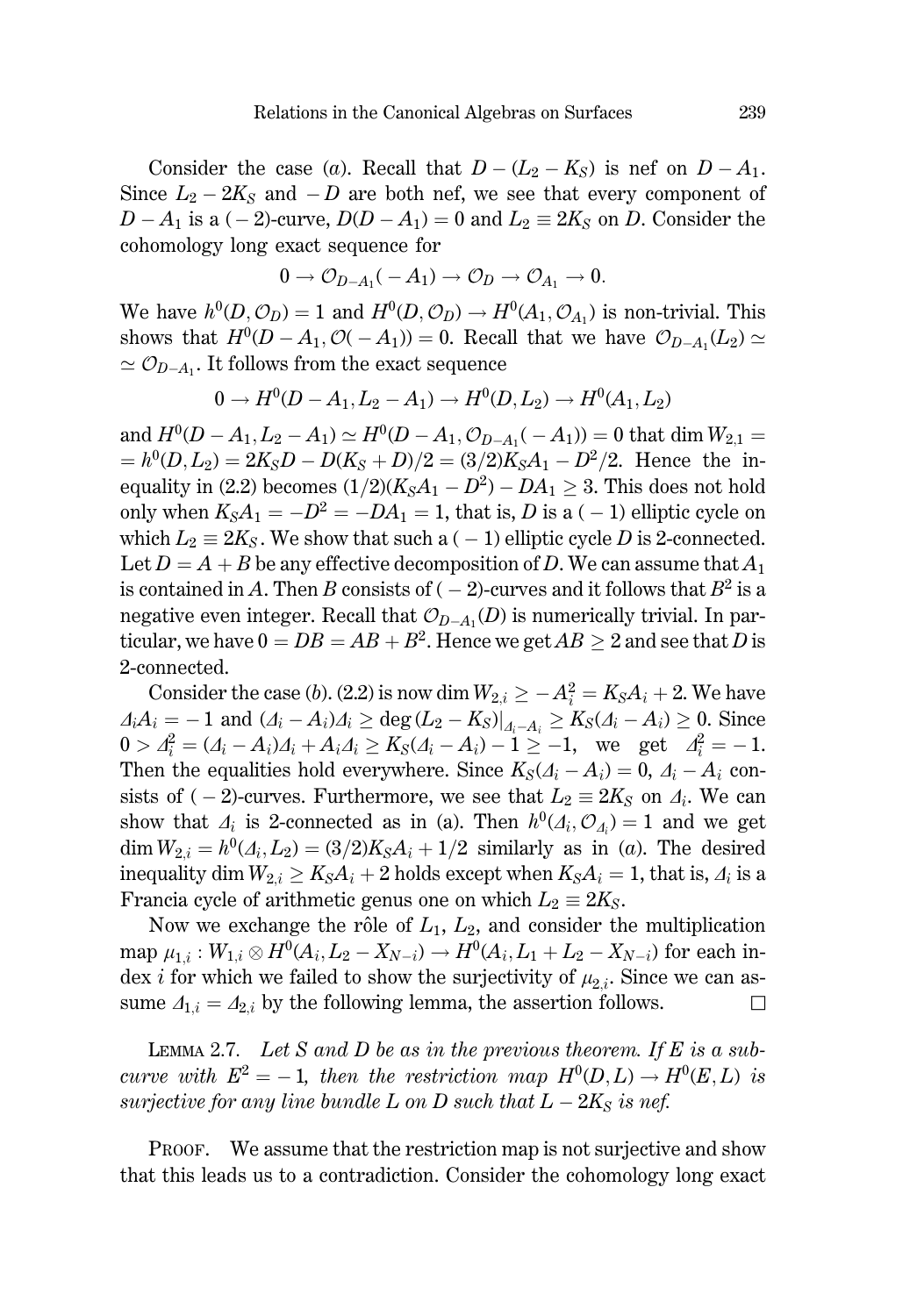sequence for

$$
0\to \mathcal{O}_{D-E}(L-E)\to \mathcal{O}_D(L)\to \mathcal{O}_E(L)\to 0.
$$

Since  $H^1(D, L) = 0$ , we must have  $H^1(D - E, L - E) \neq 0$ . By the duality, we get  $H^1(D - E, L - E)^{\vee} = H^0(D - E, D - (L - K_S))$ . Let  $s \in H^0(D - E, D - E)$  $-(L - K_{\rm S})$  be a non-zero element. If Z is the biggest subcurve on which s vanishes identically (possibly  $Z = 0$ ), then  $D - (L - K_S) - Z$  is nef on  $D - E - Z$ . In particular, we have  $(D - Z)(D - E - Z) \ge$  $>$  deg (L – K<sub>S</sub>)|<sub>D-F-Z</sub> > 0. We have

$$
0 \le (D-Z)(D-E-Z) = (D-Z)^{2} - E(D-Z) = (D-E-Z)^{2} + E(D-Z) - E^{2}
$$

Since  $(D - Z)^2 < 0$  and  $(D - E - Z)^2 < 0$ , we get  $E^2 < E(D - Z) < 0$ . Then we get  $(D - E - Z)^2 = -1$ ,  $E(D - Z) = 0$  and  $(D - Z)(D - E - Z) = 0$ , because  $E^2 = -1$ . This implies that  $L - K_S$  is of degree zero on  $D - E - Z$ and it follows that  $K_S(D - E - Z) = 0$ , because  $L - 2K_S$  is nef. This is impossible for the reason of parity.  $\Box$ 

## 3. General degree bounds.

From now on, S denotes a non-singular projective minimal surface of general type. It is known that  $2K_S$  is free when  $p_q(S) > 0$  or  $p_q = 0, K_S^2 \ge 5$ (see [7], [22], [2], [3]). In what follows, we always assume that  $2K_S$  is free. Put  $r = P_2(S) - 1 = K_S^2 + \chi(\mathcal{O}_S) - 1$ . Note that we have  $r = 1$  if and only if  $p_g = q = 0$ ,  $K_S^2 = 1$ , that is, S is a numerical Godeaux surface. Since we have assumed that  $2K_s$  is free, we have  $r \geq 2$  and therefore exclude Godeaux surfaces from our considerations. We also remark that the image of the bi-canonical map is necessarily a surface when  $2K_S$  is free.

Our main strategy in studying  $R(S, K_S)$  is the use of the Koszul cohomology. The following two lemmas are easy applications of Theorems 1.1, 1.2 and 1.3, which combined with Lemma 1.4 can cover a major part of Theorem A.

LEMMA 3.1. Suppose that  $2K_s$  is free. Then the multiplication map

$$
H^0(S, 2K_S) \otimes H^0(S, (m-2)K_S) \to H^0(S, mK_S)
$$

is surjective in the following cases:

 $(1)$   $m > 7$ . (2)  $m = 7$  and  $K_S^2 + p_q(S) - q(S) \geq 3$ .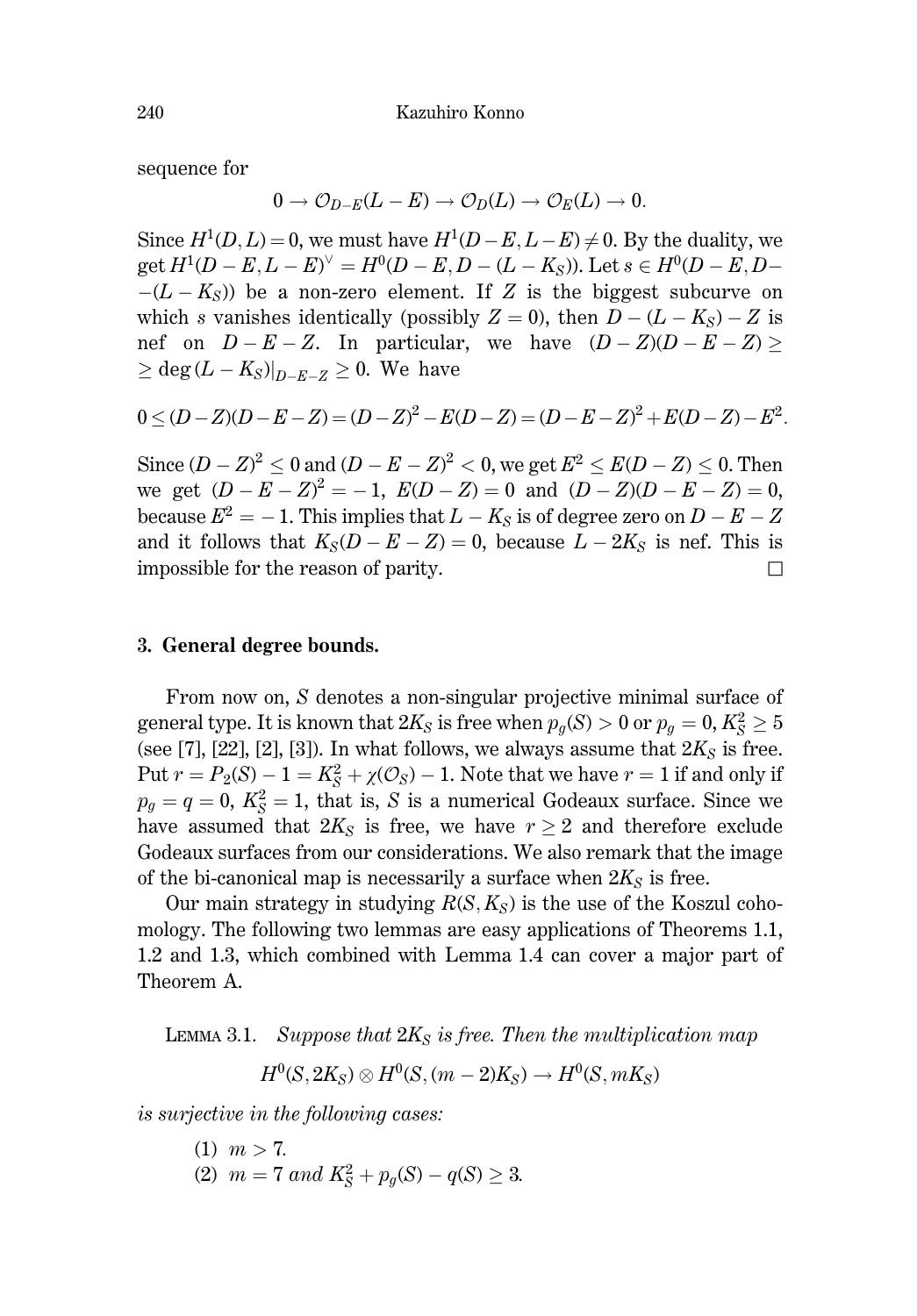(3)  $m = 6$  and  $K_S^2 \geq q(S) + 2$ .

(4)  $m = 5$ ,  $q(S) = 0$  and the bi-canonical image of S is not a surface of minimal degree.

**PROOF.** Since  $S$  is a minimal surface of general type, we have  $H^1(S, iK_S) = 0$  when  $i \neq 0, 1$ . Of course  $H^1(S, iK_S) = 0$  holds also for  $i = 0, 1$  when S is regular. Put  $\varepsilon = 0, 1$  according to m is even or odd. The multiplication map in question is surjective if and only if  $K_{0(m-\varepsilon)/2}(S, \varepsilon K_S, 2K_S, H^0(S, 2K_S)) = 0$ . By the proof of Theorem 1.1, the natural map

$$
K_{0,(m-\varepsilon)/2}(S, \varepsilon K_S, 2K_S, H^0(S, 2K_S)) \\ \longrightarrow K_{r-2,3-(m-\varepsilon)/2}(S, (1-\varepsilon) K_S, 2K_S, H^0(S, 2K_S))^{\vee}
$$

is injective (resp. surjective) when  $H^1(S, (m-4)K_S) = 0$  (resp.  $H^{1}(S,(m-2)K_{S})=0$ ). Therefore, when  $m > 6$  or  $m = 5$ ,  $q(S) = 0$ , the problem is reduced to showing that the Koszul sequence

$$
\bigwedge^{r-1} H^0(S, 2K_S) \otimes H^0(S, (5-m)K_S) \to \bigwedge^{r-2} H^0(S, 2K_S) \otimes H^0(S, (7-m)K_S)
$$
  

$$
\to \bigwedge^{r-3} H^0(S, 2K_S) \otimes H^0(S, (9-m)K_S)
$$

is exact at the middle term. If  $m \geq 8$ , then  $H^0(S, (7 - m)K_S) = 0$  and we have (1). If  $m = 7$ , then we have  $H^0(S, (5-m)K_S) = 0$ ,  $H^0(S, (7-m)K_S) \simeq \mathbb{C}$ , and the Koszul map  $\bigwedge^{r-2} H^0(S, 2K_S) \to \bigwedge^{r-3} H^0(S, 2K_S) \otimes H^0(S, 2K_S)$  is injective when  $r-3 > 0$ , which gives (2). If  $m = 6$  and  $p_q(S) = h^0(S, K_S)$  $\leq r-2$ , then the exactness follows from Theorem 1.2, which gives (3). Assume that  $m = 5$  and  $q(S) = 0$ . Recall that the bi-canonical image is a surface, since  $2K_S$  is free. Then Theorem 1.3 shows that the above sequence is exact at the middle term, unless the bi-canonical image is a surface of minimal degree. Hence  $(4)$ .  $\Box$ 

Quite similarly, we can show the following:

LEMMA 3.2. Assume that  $2K_s$  is free. Then the Koszul sequence  $\bigwedge^2 H^0(2K_S)\otimes H^0((m-4)K_S)\to H^0(2K_S)\otimes H^0((m-2)K_S)\to H^0(mK_S)$ 

is exact at the middle term in the following cases:

$$
(1) \ \ m > 9,
$$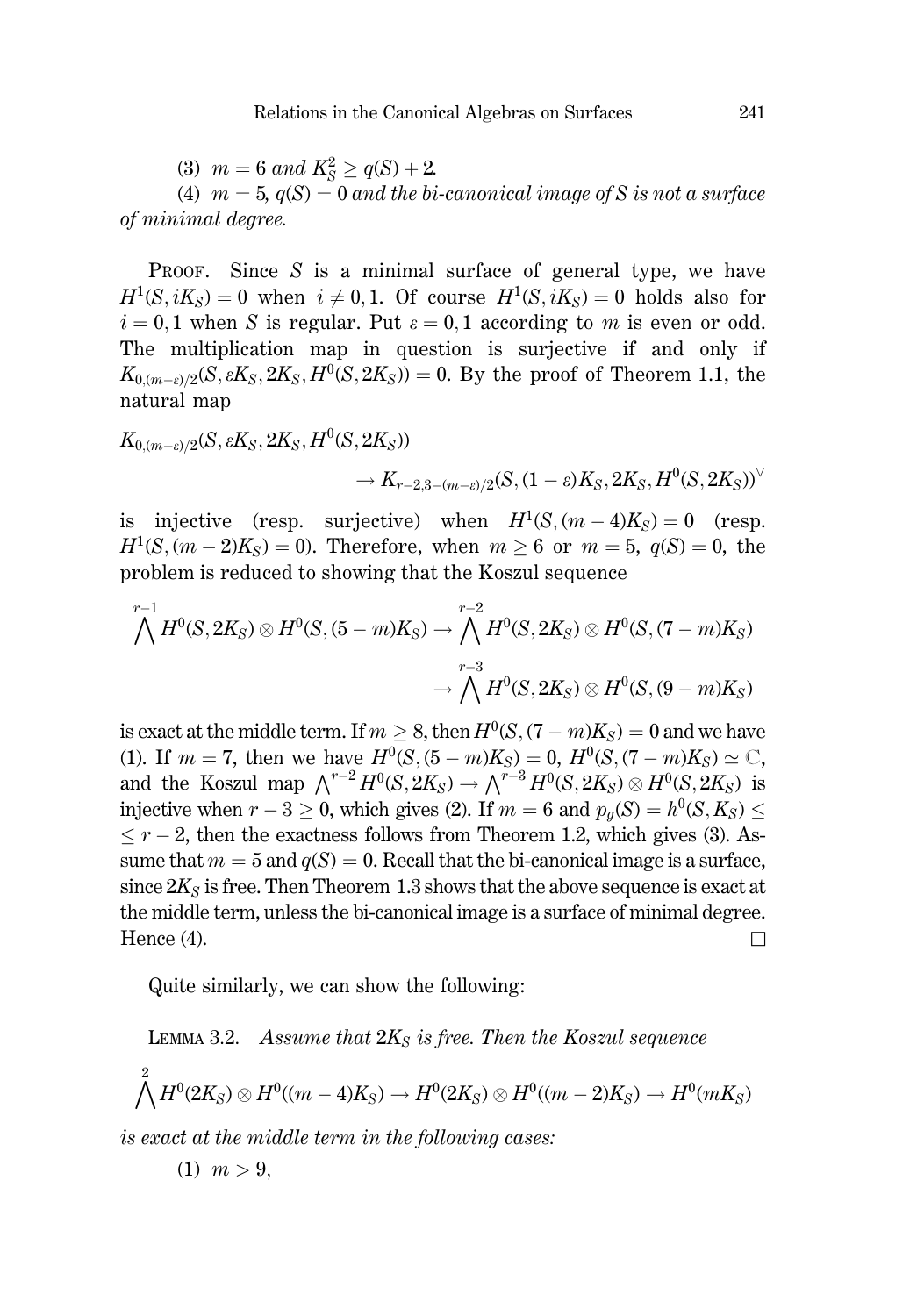Kazuhiro Konno

(2) 
$$
m = 9
$$
 and  $K_S^2 + p_g(S) - q(S) \ge 4$ ,  
(3)  $m = 8$  and  $K_S^2 \ge q(S) + 3$ .

Another strategy is the hyperplane section principle. Assume that  $p_q(S) > 0$  and let  $D \in |K_S|$  be a general member. Put  $L = K_{S/D}$ . Consider the cohomology long exact sequence for

$$
0 \to \mathcal{O}_S(mK_S - D) \to \mathcal{O}_S(mK_S) \to \mathcal{O}_D(mL) \to 0
$$

for any non-negative integer  $m$ . Since S is a minimal surface of general type, we have  $H^1(S, mK_S - D) = H^1(S, (m-1)K_S) = 0$  except when  $q(S) > 0$  and  $m = 1,2$ . Hence the restriction map  $H^0(S, mK_S) \rightarrow$  $\rightarrow H^0(D, mK_S)$  is surjective for  $m > 0$  when  $q(S) = 0$  and for  $m \neq 1, 2$  when  $q(S) > 0$ . Consider the homomorphism of graded C-algebras

(3.4) 
$$
R(S, K_S) = \bigoplus_{m \ge 0} H^0(S, mK_S) \to R(D, L) = \bigoplus_{m \ge 0} H^0(D, mL)
$$

induced by the restriction maps. The kernel is the homogeneous ideal of  $R(S, K_S)$  generated by a single element in degree one, that is, a section defining D. Therefore, for example, in order to show that  $R(S, K_S)$  is generated in degrees  $\leq$  3 and related in degrees  $\leq$  6, it is sufficient to show the same things for the image  $R'(D,L)$  of  $R(S,K_S) \to R(D,L)$ . Since D is Gorenstein, Theorem 1.1 works well, when we study  $R'(D,L)$  via the Koszul cohomology groups.

Now, we are going to show Theorem A. Our basic assumption is that  $2K_s$  is free. Though a considerable part inevitably overlaps with [4] and [24], we do not exclude it for the convenience of readers, unless it involves too much. Among other things, we shall freely use basic inequalities in the surface geography:  $K_S^2 > 0$ ,  $\chi(\mathcal{O}_S) > 0$ ,  $K_S^2 \geq 2p_g(S) - 4$ , and  $K_S^2 \geq 2p_g(S)$ , when  $q(S) > 0$  (see [6]).

We study the exceptional cases in  $(2)$ ,  $(3)$ ,  $(4)$  of Lemma 3.1.

(a) Suppose that  $K_S^2 + p_g - q = 2$ . Then we have  $K_S^2 = 2$ ,  $p_g = q$ ;  $K_S^2 = 1$ ,  $p_g = q + 1$ . If  $q(S) = 0$ , then  $(p_g, K_S^2) = (0, 2)$ ,  $(1, 1)$ . If  $q(S) > 0$ , then  $K_S^2 = 2$  and  $p_q = q = 1$ , because  $K_S^2 \geq 2p_q(S)$  holds for irregular surfaces of general type.

LEMMA 3.3. Assume that  $(p_g, q, K_S^2) = (0, 0, 2), (1, 0, 1), (1, 1, 2)$ . Then the following hold:

- (1) corank $\{H^0(S, 2K_S) \otimes H^0(S, 5K_S) \to H^0(S, 7K_S)\} = 1.$
- (2) corank $\{H^0(S, 2K_S) \otimes H^0(S, 4K_S) \to H^0(S, 6K_S)\} = p_q(S)$ .
- (3) corank $\{H^0(S, 2K_S) \otimes H^0(S, 3K_S) \to H^0(S, 5K_S)\} = 3q(S)$ .

242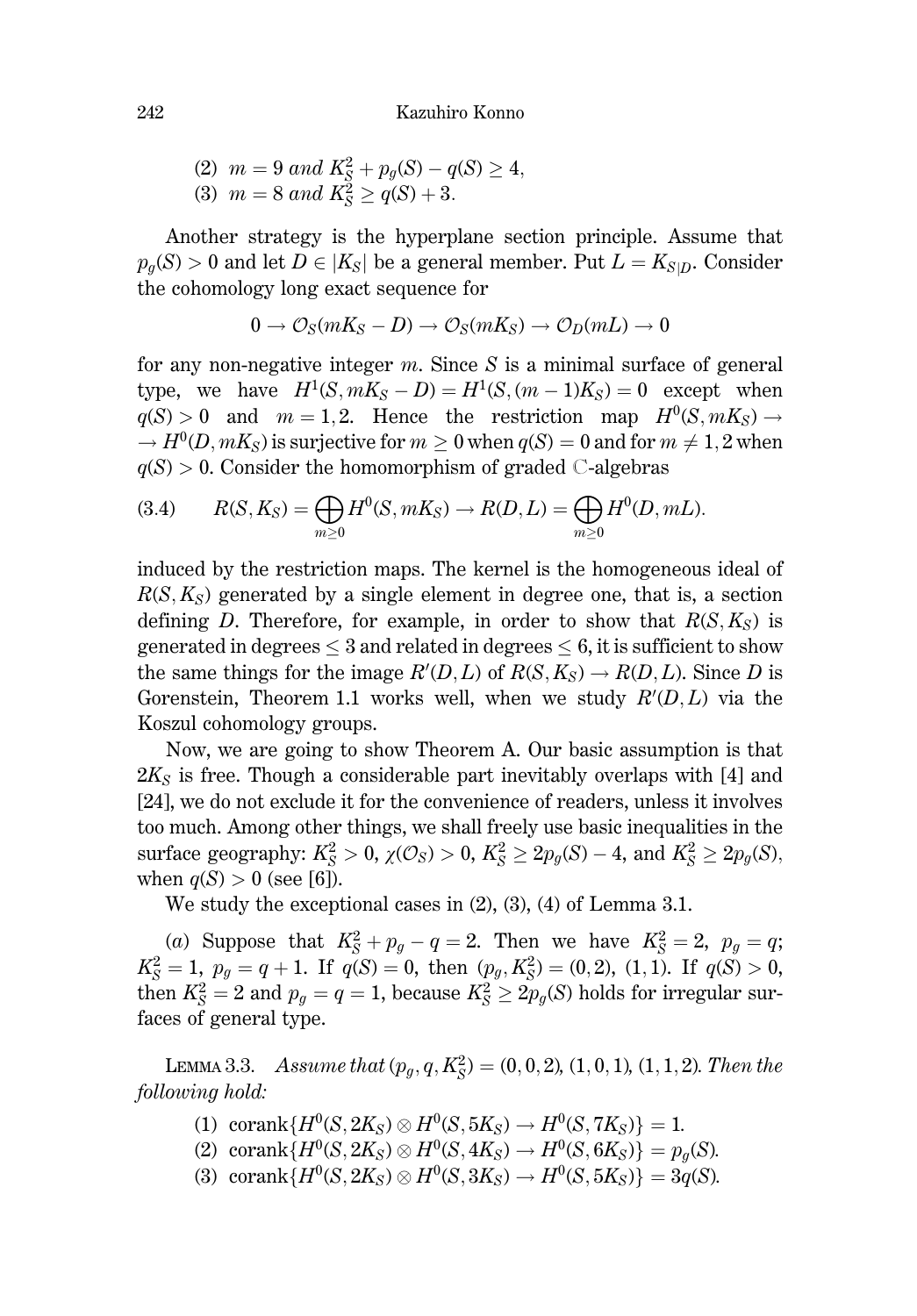Furthermore, the Koszul sequence

$$
\bigwedge^2 H^0(S, 2K_S) \otimes H^0(S, (m-4)K_S) \longrightarrow H^0(S, 2K_S) \otimes H^0(S, (m-2)K_S) \longrightarrow H^0(S, mK_S)
$$

is exact at the middle term for  $m \geq 8$  when  $q(S) = 1$ ; for arbitrary m when  $q(S) = 0.$ 

PROOF. Let

$$
0\to \mathcal{E}\to H^0(S,2K_S)\otimes \mathcal{O}_S\to \mathcal{O}_S(2K_S)\to 0
$$

be the exact sequence obtained by the evaluation map. If  $m > 4$ , then we have  $H^1(S, (m-2)K_S) = 0$  and we see that the cokernel of  $H^0(S, 2K_S) \otimes H^0(S, (m-2)K_S) \to H^0(S, mK_S)$  is isomorphic to  $H^1(S, \mathcal{E} \otimes \mathcal{O}_S((m-2)K_S))$  which is dual to  $H^1(S, \mathcal{E}^{\vee} \otimes \mathcal{O}_S((3-m)K_S)).$ Since  $\Lambda^2 \mathcal{E} \simeq \mathcal{O}_S(-2K_S)$ , we have  $\mathcal{E}^\vee \otimes \mathcal{O}_S((3-m)K_S) \simeq \mathcal{E}^\vee \otimes \Lambda^2 \mathcal{E} \otimes$  $\otimes \mathcal{O}_S((5-m)K_S) \simeq \mathcal{E} \otimes \mathcal{O}_S((5-m)K_S)$ . So, we have only to calculate  $h^1(S, \mathcal{E} \otimes \mathcal{O}_S((5-m)K_S))$ . It follows from the exact sequence

$$
H^0(S, 2K_S) \otimes H^0(S, (5-m)K_S) \to H^0(S, (7-m)K_S) \to H^1(S, \mathcal{E} \otimes \mathcal{O}_S((5-m)K_S))
$$
  

$$
\to H^0(S, 2K_S) \otimes H^1(S, (5-m)K_S) \to H^1(S, (7-m)K_S)
$$

that we have

$$
H^1(S, \mathcal{E} \otimes \mathcal{O}_S(5-m)K_S) \simeq \begin{cases} H^0(S, (7-m)K_S) & \text{when } m = 6, 7, \\ H^0(S, 2K_S) \otimes H^1(S, \mathcal{O}_S) & \text{when } m = 5. \end{cases}
$$

Hence we get  $(1)$ – $(3)$ . As to the last assertion, note the kernel of  $H^0(S, 2K_S) \otimes H^0(S, (m-2)K_S) \to H^0(S, mK_S)$  is  $H^0(S, \mathcal{E} \otimes \mathcal{O}_S((m-2)K_S))$ . Since  $\wedge^2 \mathcal{E} \simeq \mathcal{O}_S(-2K_S)$  and we have the exact sequence

$$
0 \to \bigwedge^2 \mathcal{E} \otimes \mathcal{O}_S((m-4)K_S) \to \bigwedge^2 H^0(S, 2K_S) \otimes \mathcal{O}_S((m-4)K_S) \\ \to \mathcal{E} \otimes \mathcal{O}_S((m-2)K_S) \to 0,
$$

we have only to check whether  $H^1(S, (m-6)K_s)$  vanishes or not.  $\Box$ 

When  $K_S^2 = p_g = 1$  and  $q = 0$ , it is known [1] that the canonical model of  $S$  is isomorphic to a complete intersection of type  $(6,6)$  in the weighted projective space  $P(1, 2, 2, 3, 3)$ . Therefore,  $R(S, K_S)$  is generated in degrees  $\leq$  3 and related in degrees  $\leq$  6. We study the other two cases.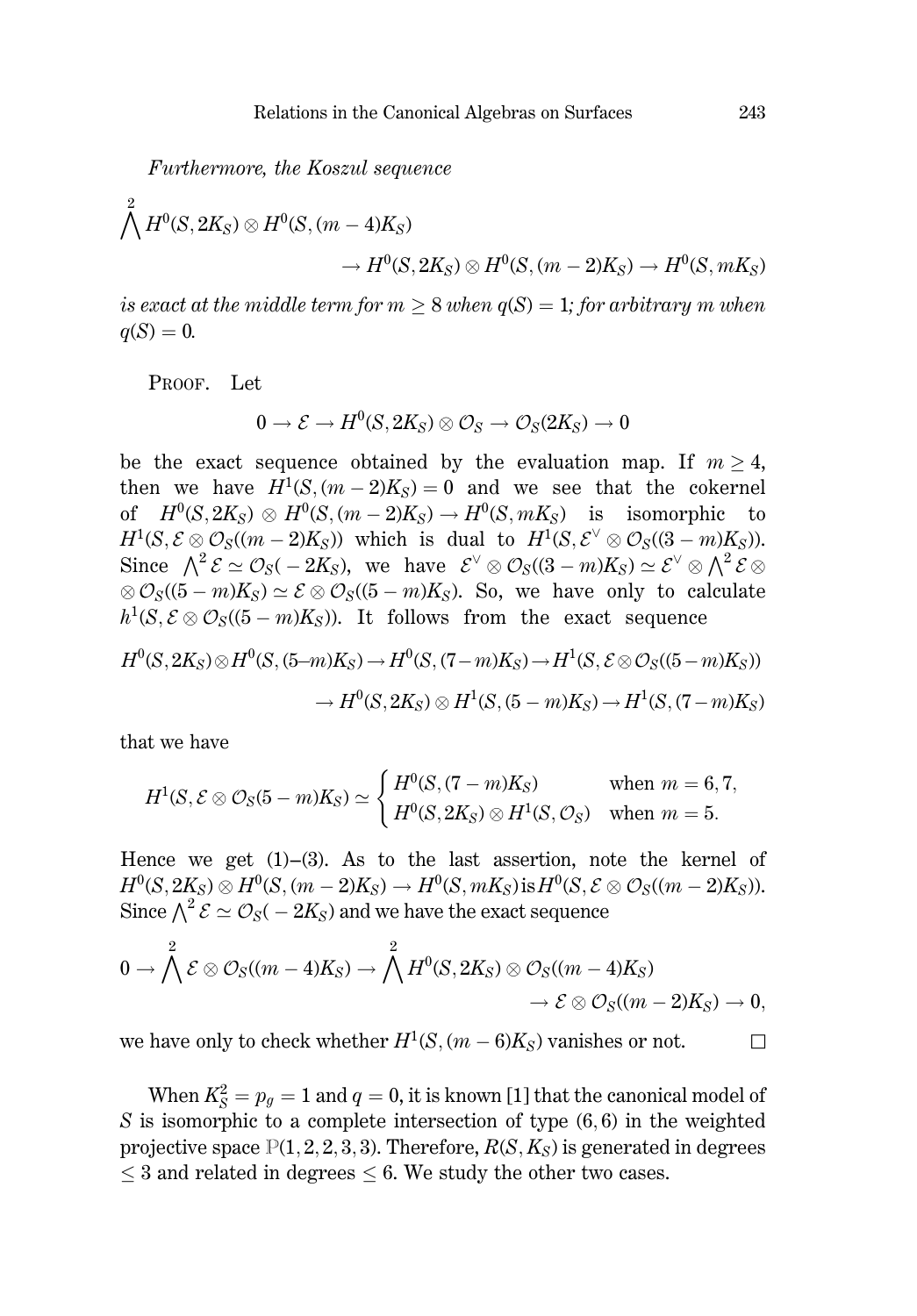LEMMA 3.4. Assume that  $K_S^2 = 2$  and  $p_q = q = 0$ . If  $2K_S$  is free, then  $R(S, K_S)$  is generated in degrees  $\leq 4$  and related in degrees  $\leq 8$ .

PROOF. We shall show that  $H^0(S, 3K_S) \otimes H^0(S, 4K_S) \to H^0(S, 7K_S)$  is surjective. Note that  $3K_S$  is free (see, e.g., [22]). By Theorem 1.1, it suffices to show that

$$
\bigwedge^5 H^0(S,3K_S)\rightarrow \bigwedge^4 H^0(S,3K_S)\otimes H^0(S,3K_S)\rightarrow \bigwedge^3 H^0(S,3K_S)\otimes H^0(S,6K_S)
$$

is exact at the middle term. By Theorem 1.3, we have the claim unless the tri-canonical image of S is a surface of degree 5 in  $\mathbb{P}^6$ . Since we have  $(3K_s)^2 = 18$  which is not a multiple of 5, we are done. This and Lemma 3.3 show that  $R(S, K_S)$  is generated in degrees  $\leq 4$ . Then putting  $d = 4, d_0 = 7$ .  $d_1 = 0$  and  $k = 2$ , Lemma 1.4 shows that it is related in degrees  $\leq 10 = 4 + 7 - 1$ . Since  $p_q = 0$ , we have no generators in degree 1. If there is a relation of degree 9 or 10, then any monomial appearing the relation can be divided by a monomial of degree 5 or 6. Then, using Lemma 3.3, the proof of Lemma 1.4 shows that such a relation can be reduced to relations in degrees  $\leq 8$ .  $\Box$ 

LEMMA 3.5. Assume that  $K_S^2 = 2$ ,  $p_q = q = 1$ . Then  $R(S, K_S)$  is generated in degrees  $\leq 5$  and related in degrees  $\leq 10$ .

PROOF. Surfaces with such numerical invariants are extensively studied in [12]. We freely use the results there. The Albanese map  $f: S \to B = Alb(S)$  is a fibration of genus 2. Then  $f_*\omega_S$  is an indecomposable, nef locally free sheaf of rank two and of degree one. Since it has no locally free quotient of degree zero, we have an exact sequence

$$
0\longrightarrow \mathcal{O}_B\longrightarrow f_*\omega_S\longrightarrow \mathcal{O}_B(P)\longrightarrow 0,
$$

for a point  $P \in B$ . By [12], S is obtained as the minimal resolution of a finite double covering surface of  $P = P_B(f_*\omega_S)$  which has at most rational double points and with branch locus in  $|64 - 2\Gamma|$ , where  $\Delta$  is a tautological divisor and  $\Gamma$  is the fibre of  $\mathbb{P} \to B$  over P. Hence  $K_S$  is induced by  $\Lambda$ . Furthermore, we have the decomposition  $H^0(S, mK_S) \simeq H^0(\mathbb{P}, m\Delta) \oplus H^0(\mathbb{P}, (m-3)\Delta + \Gamma)$ into the  $(\pm 1)$ -eigen spaces under the action of the covering transformation group.

We first claim that the invariant part  $\bigoplus_{m>0} H^0(\mathbb{P}, m\Delta)$  is generated in degrees  $\leq 4$ . We show that  $H^0(\mathbb{P}, 2\Delta) \otimes H^0(\overline{\mathbb{P}}, (m-2)\Delta) \to H^0(\mathbb{P}, m\Delta)$  is surjective for  $m \geq 5$ . By the duality theorem, it suffices to show that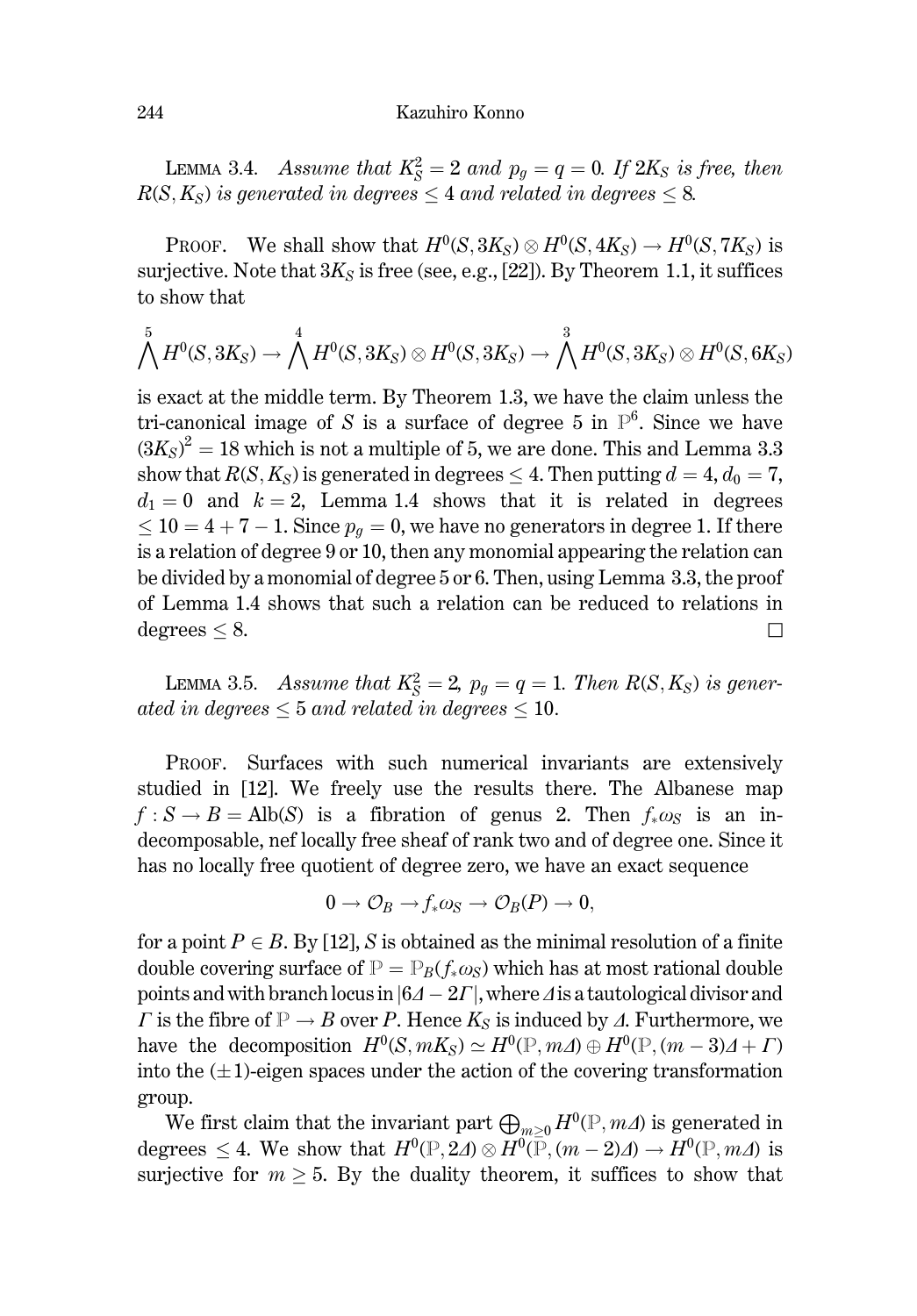$H^1(\mathbb{P}, (6-m)\Delta + K_{\mathbb{P}}) = 0$ . Since the canonical bundle of P is given by  $-2\Delta + \Gamma$ , we are done. As to the anti-invariant part, we consider

$$
\bigoplus_{i=1}^{m-3} H^0(\mathbb{P}, i\varDelta) \otimes H^0(\mathbb{P}, (m-3-i)\varDelta + \varGamma) \to H^0(\mathbb{P}, (m-3)\varDelta + \varGamma).
$$

Note that the image of  $H^0(\Lambda) \otimes H^0((m-4)\Lambda + \Gamma)$  consists of those sections vanishing on  $\Delta$ , whilst that of  $H^0((m-3)\Delta) \otimes H^0(\Gamma)$  consists of sections vanishing on  $\Gamma$ . In particular, when  $m = 5$ , this implies that we need a new generator in degree 5 which does not vanish at  $\Delta \cap \Gamma$ . If  $m > 6$ , then the image of  $H^0(2A) \otimes H^0((m-5)A + \Gamma)$  contains a section not vanishing at  $\Delta \cap \Gamma$ . This and Lemma 3.3 imply that  $R(S, K_S)$  is generated in degrees < 5.

It remains to show that  $R(S, K_S)$  is related in degrees < 10. By Lemma 1.4 with  $d = 5$ ,  $d_0 = d_1 = 7$  and  $k = 2$ , we see that it is related in degrees  $\leq 11 = 5 + 7 - 1$ . Assume that we have a relation in degree 11. Let G be a monomial of degree 11 appearing in the relation. Then it is easy to see that G can be divided by a monomial  $G_1$  of degree 8 or 9. Hence, as in the proof of Lemma 1.4, we can show that any relations in degree 11 are induced by relations in lower degrees.  $\Box$ 

(b) Suppose that  $K_S^2 \leq q(S) + 1$  but  $K_S^2 + p_g - q \geq 3$ . By Noether's inequality and the fact that  $K_S^2 \geq 2p_q$  holds for irregular surfaces, we get  $p_q = 2, q = 0, K_S^2 = 1$ . It is known [11] that the canonical model of a surface with  $p_q = 2, q = 0, K_s^2 = 1$  is isomorphic to a hypersurface of degree 10 in  $P(1, 1, 2, 5)$ . In particular,  $R(S, K_S)$  is generated in degrees  $\leq 5$  and related in degrees  $\leq 10$ .

(c) Suppose that  $q(S) = 0, K_S^2 + p_g \geq 3, K_S^2 \geq 2$  and that the bi-canonical image of S is a surface of minimal degree  $r - 1$  in  $\mathbb{P}^r$ . By the classification [18], a surface of minimal degree is either (a)  $\mathbb{P}^2$  (r = 2), or (b) a quadric surface in  $\mathbb{P}^3$  ( $r = 3$ ), or (c) the Veronese surface in  $\mathbb{P}^5$  ( $r = 5$ ), or (d) a rational normal surface scroll. In particular, it is ruled by straight lines except when it is the Veronese surface. If  $k$  denotes the degree of the bicanonical map (onto the image), then

$$
4K_S^2 = k(K_S^2 + p_g - 1).
$$

We divide the case into sub-cases according to  $k$ .

(c1) If  $k = 2$ , then  $K_S^2 = p_g - 1$ . It follows  $(K_S^2, p_g) = (2, 3)$ . Then it is shown in  $[10]$  that the canonical model of  $S$  is isomorphic to a hypersurface of degree 8 in  $P(1,1,1,4)$ . In particular,  $R(S, K_S)$  is generated in degrees  $\leq$  4 and related in degrees  $\leq$  8.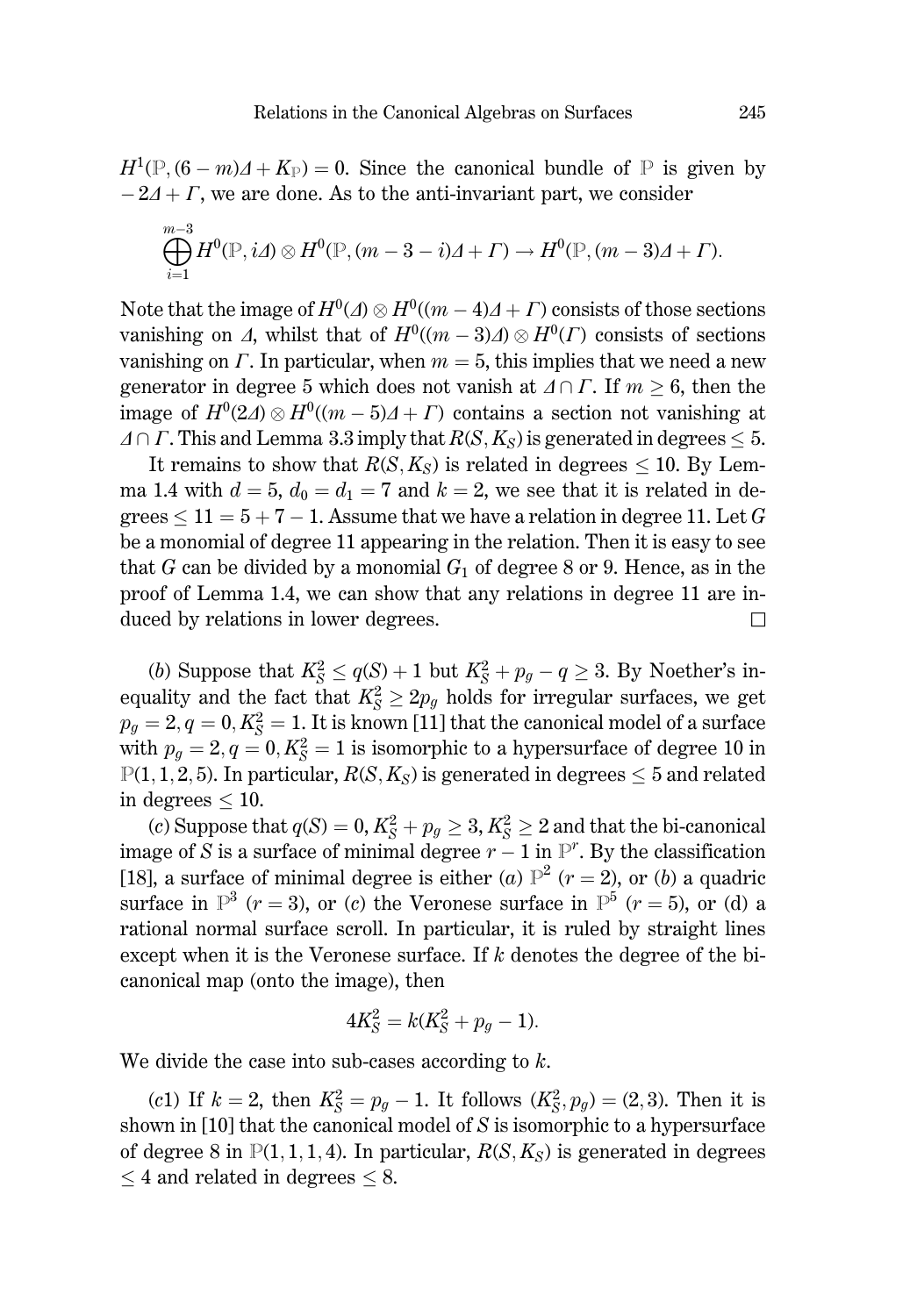### Kazuhiro Konno

(c2) If  $k = 3$ , then we have  $K_S^2 = 3p_a - 3$ . Assume that the bi-canonical image is ruled by straight lines and let  $D$  be the pull-back to  $S$  of a line. Then, since the bi-canonical map is of degree 3, we must have  $2K<sub>S</sub>D = 3$ , which is absurd. Assume that the bi-canonical image is the Veronese surface in  $\mathbb{P}^5$ . Then we have  $p_g(S) = 2$ ,  $q(S) = 0$  and  $K_S^2 = 3$ . Furthermore, we have a divisor H with  $2K_s = 2H$  coming from a line on  $\mathbb{P}^2$ . Note that we have  $H \neq K_S$ , because  $h^0(S, K_S) = 2$  but  $h^0(S, H) > h^0(\mathbb{P}^2, \mathcal{O}_{\mathbb{P}}(1)) = 3$ . In particular, S is not simply connected and the unramified double covering  $\tilde{S}$ of S associated to the 2-torsion divisor  $K_S - H$  is a surface with  $p_q = 5$  and  $K^2 = 6$ . Now,  $\tilde{S}$  is on the Noether line and, therefore, has a unique pencil of curves of genus  $2$  (see, [10]). By the uniqueness, the pencil is preserved by the action of the covering transformation group of  $\tilde{S} \to S$ . This implies that S also has a pencil of curves of genus 2. Then the bi-canonical map of  $S$ cannot be of odd degree, since it factors through the relative bi-canonical map which is of degree 2. Hence such a surface does not exist.

(c3) If  $k = 4$ , then we have  $p_g = 1$ . We assume that  $K_S^2 \geq 5$  and show that this leads us to a contradiction. We have  $r \geq 6$  and it follows that the bicanonical image is ruled by lines. Then we have a pencil  $|D|$  of curves with  $2K_{S}D=4$ , that is,  $K_{S}D=2$ . Hodge's index theorem shows that  $4 = (K_S D)^2 \geq K_S^2 D^2$ . Since  $K_S^2 \geq 5$ , we get  $D^2 = 0$ . Then |D| is a pencil of curves of genus 2. This is impossible by Xiao's theorem [23, Théorème 5.6] which in particular implies that  $S$  does not have a pencil of curves of genus 2 when  $K_S^2 \geq 5$  and the degree of the bi-canonical map is 4. Hence  $K_S^2 \leq 4$ .

LEMMA 3.6. Let  $S$  be a minimal regular surface of general type with  $p_g(S) = 1, 2 \leq K_S^2 \leq 4$ . Then  $R(S, K_S)$  is generated in degrees  $\leq 4$  and related in degrees  $\leq 8$ .

PROOF. Since  $p_g = 1$ , we have a unique canonical curve  $D \in |K_S|$ . We show that the multiplication map  $H^0(S, 2K_S) \otimes H^0(S, 3K_S) \bigoplus H^0(S, K_S) \otimes$  $\otimes H^0(S, 4K_S) \to H^0(S, 5K_S)$  is surjective. For this purpose, it is sufficient to show that  $H^0(D, 2L) \otimes H^0(D, 3L) \to H^0(D, 5L)$  is surjective, where  $L = K_S|_D$ (see the argument around  $(3.4)$ ). By Theorem 1.1, it is surjective when

$$
\bigwedge^{K_S^2-1} H^0(D,2L)\otimes H^0(D,L)\rightarrow \bigwedge^{K_S^2-2} H^0(D,2L)\otimes H^0(D,3L)
$$

is injective. Since  $p_q = 1$  and  $q = 0$ , we have  $h^0(D, L) = 0$ . Therefore,  $R(S, K_S)$ is generated in degrees  $\leq 4$ .

In order to see that  $R(D, L)$  (hence also  $R(S, K_S)$ ) is related in degrees

246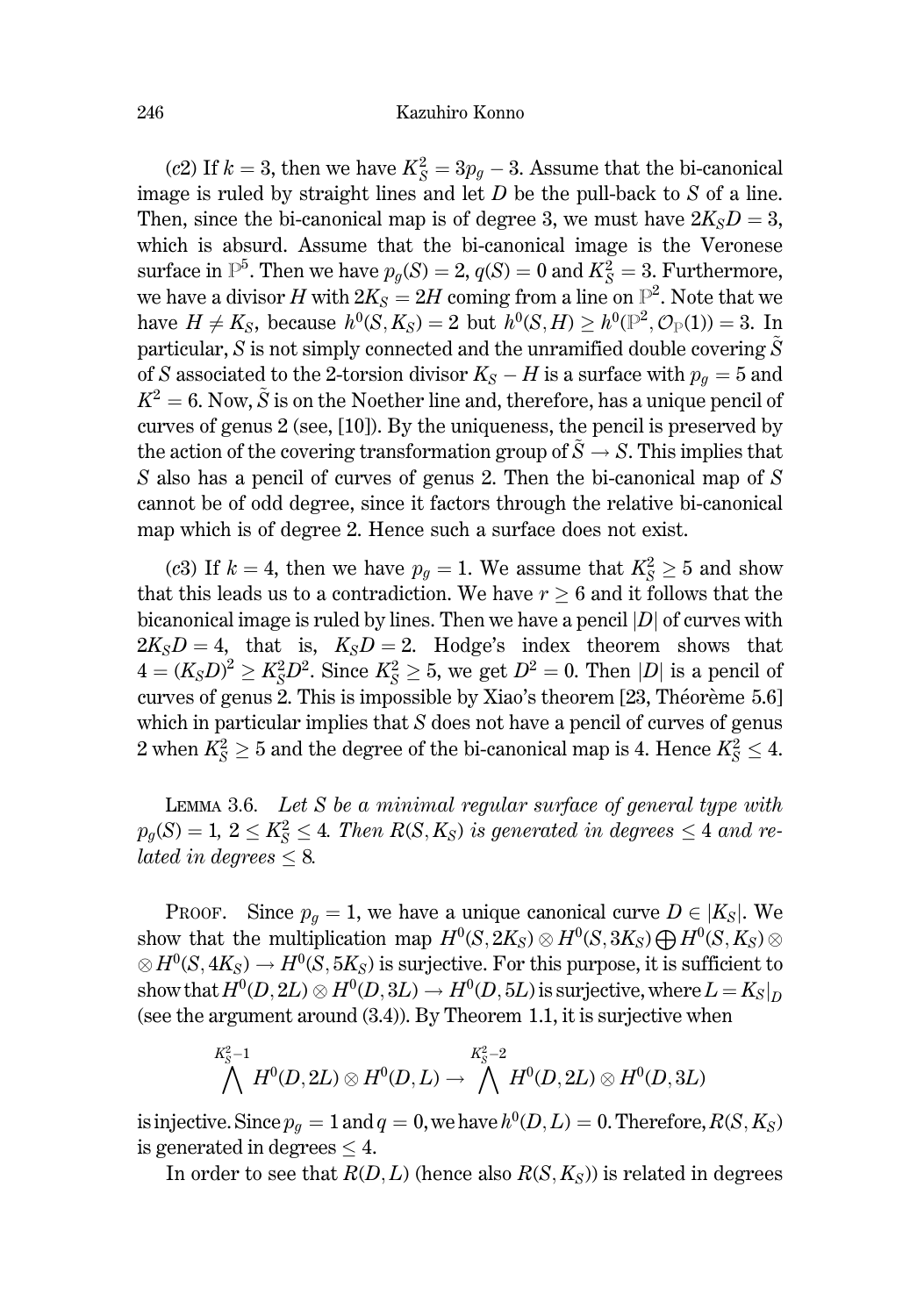$\leq$  8, by Lemma 1.4, it is sufficient to show that the Koszul sequence

$$
\bigwedge^2 H^0(D,2L) \otimes H^0(D,(m-4)L) \to H^0(D,2L) \otimes H^0(D,(m-2)L) \to H^0(D,mL)
$$

is exact at the middle term for  $m > 9$ . By Theorem 1.1, we only have to show that

$$
\bigwedge^{K_S^2-2} H^0(D,2L)\otimes H^0(D,(8-m)L)\rightarrow \bigwedge^{K_S^2-3} H^0(D,2L)\otimes H^0(D,(6-m)L)
$$

is injective for  $m \ge 9$ . Since  $H^0(D,(8-m)L) = 0$  unless  $m = 8$ , we are  $\Box$ done.

(c4) If  $k \ge 5$ , then  $p_g = 0$  and  $(k, K_S^2) = (5, 5)$  or  $(6, 3)$ . As Mendes Lopes showed in [17], both cases are impossible.

We must take into account one more case in which Lemma 3.2, (2) does not hold:  $p_g = q = 0$  and  $K_S^2 = 3$ . In this case, we already know that  $R(S, K_S)$  is generated in degrees  $\leq 4$ . By Lemmas 3.2 and 1.4, it is related in degrees  $\leq 9$ .

Now, Theorem A in Introduction follows from Lemmas 3.1, 3.2, 1.4 and what we showed above.

REMARK 3.7. In Theorem A, the assertion for generators were already shown by Ciliberto [4]. See also [17] for surfaces with  $p_g = q = 0$ . As to surfaces with  $p_g = q = 0$  and  $K_S^2 = 3$ , one can show that  $R(S, K_S)$  is related in degrees  $\leq 8$  if a general  $C \in |2K_S|$  is nontrigonal. In fact, it is known that the tri-canonical map of  $S$  is a birational morphism. Since  $K_C = 3K_S|_C$ , it follows that C is non-hyperelliptic. So, if C is non-trigonal, then the canonical ring of C is related in degree 2 and, hence,

$$
\bigwedge^2 H^0(C, K_C) \otimes H^0(C, K_C) \to H^0(C, K_C) \otimes H^0(C, 2K_C) \to H^0(C, 3K_C)
$$

is exact at the middle term. Noting that  $K_C = 3K_S|_C$ , one sees that  $R(C, K_S|_C)$  is related in degrees  $\leq 8$ . Then  $R(S, K_S)$  is also related in degrees  $\leq 8$ , since the kernel of the surjection  $R(S, K_S) \to R(C, K_S|_C)$ is a principle ideal generated by an element in degree 2. We do not know, however, whether a general bi-canonical curve is trigonal or not.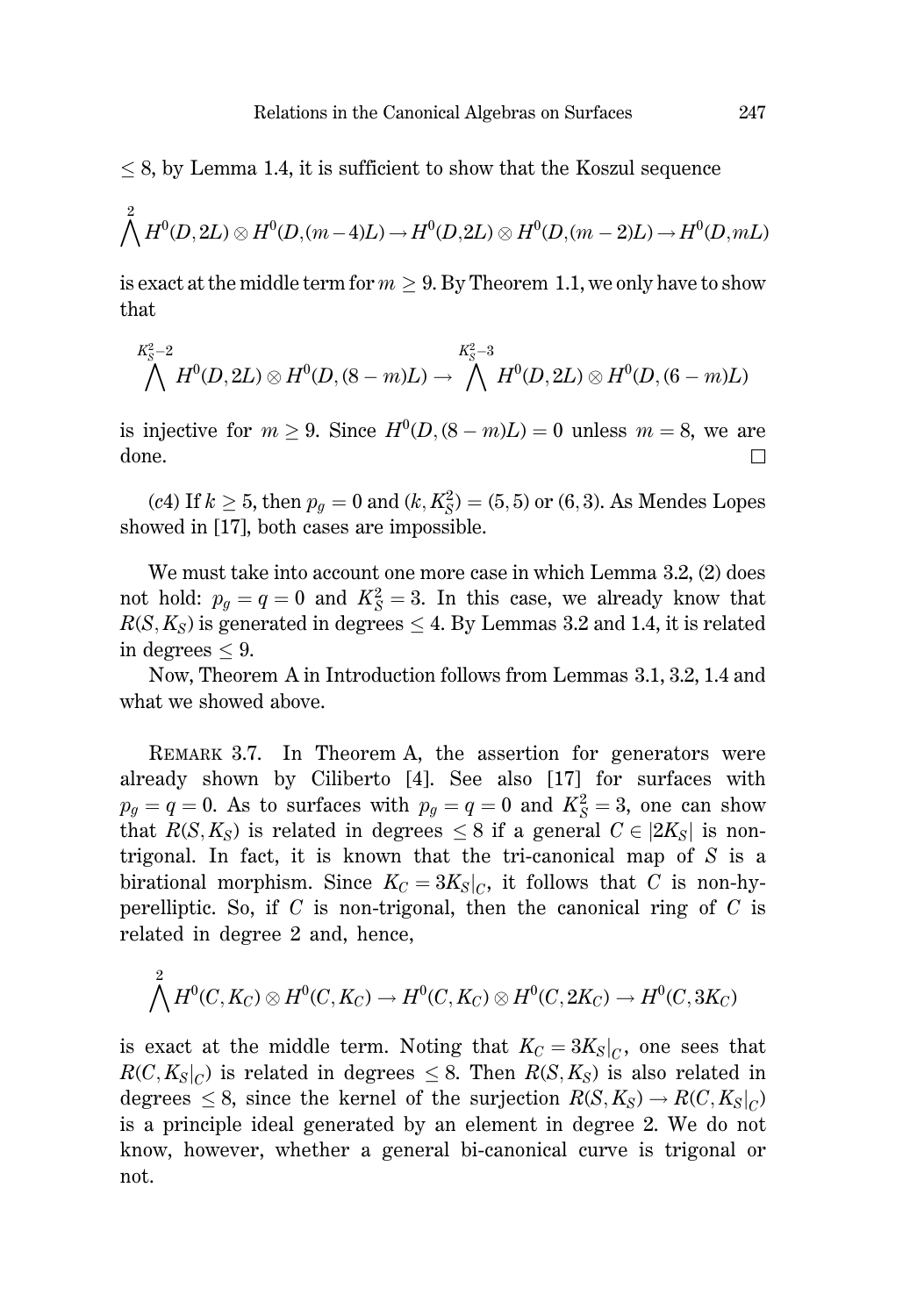## 4. The case of rational fixed part.

In this section and the next one, we shall show Theorem B. We consider in this section (1) of Theorem B.

We let S be a minimal surface of general type with  $p_q(S) \geq 2$  and  $q(S) = 0$ . Let  $|K_S| = |M| + Z$  be the decomposition of  $|K_S|$  into the variable part |M| and the fixed part Z. We denote by  $C \in |M|$  a general member. Then C is a reduced Gorenstein curve of arithmetic genus  $M^2 + 1 + MZ/2$ . We put  $D = C + Z$ . Then  $D \in K_S$ . Since  $K_S$  is nef and big, and since  $K_{\rm S}A + A^2$  is an even integer for any curve A on S, we see that D is a numerically 2-connected curve.

LEMMA 4.1. Let  $\Gamma \prec Z$  be a subcurve with  $(Z - \Gamma)\Gamma = 0$ . Then M  $\Gamma$  is a non-negative even integer. Furthermore,  $M\Gamma = 0$  if and only if  $\Gamma = 0$ .

PROOF. Since  $K_S\Gamma + \Gamma^2$  is even and  $K_S\Gamma + \Gamma^2 = M\Gamma + 2\Gamma^2 +$  $+(Z-I)I = MT + 2I^2$ , we see that MI is a non-negative even integer. Assume that  $MT = 0$ . Then we have  $0 \le K_S \Gamma = MT + \Gamma^2 +$  $+(Z-I)I = I^2$ . If  $M^2 > 0$ , then it follows from Hodge's index theorem that  $\Gamma^2$  < 0. Hence  $\Gamma^2 = 0$  and we get  $\Gamma = 0$ . If  $\overline{M^2} = 0$ , then the canonical map of S is composed of a pencil and it follows from  $MT = 0$ that every component of  $\Gamma$  is vertical. Since the intersection form is negative semi-definite on fibres by Zariski's lemma, we have  $\Gamma^2 \leq 0$ implying  $\Gamma^2 = 0$ . Since  $K_S \Gamma = 0$  and  $K_S^2 > 0$ , we get  $\Gamma = 0$  by Hodge's index theorem.  $\Box$ 

We put  $L = K_{S/D}$ . Then L is nef and we have  $2L = K_D$  by the adjunction formula. The restriction map  $H^0(S, mK_S) \to H^0(D, mL)$  is surjective for any non-negative integer m, since  $q(S) = 0$ .

LEMMA 4.2. If  $K_S^2 \geq 2$ , then  $|2L|$  and  $|3L|$  are free from base points.

PROOF. Since  $p_g(S) > 0$ , the bi-canonical system  $|2K_S|$  is free from base points by Francia's theorem. Hence  $|K_D| = |2L|$  is also free from base points. We have  $p_a(D) = K_S^2 + 1$  and  $\deg L = K_S^2$ . It follows that 3L may have base points only when  $K_S^2 = 1$  (see, e.g., [13]).  $\Box$ 

Note that the restriction map  $H^0(D, L) \to H^0(Z, L)$  is the zero map, because Z is the fixed part of  $|K_S|$ . Consider the cohomology long exact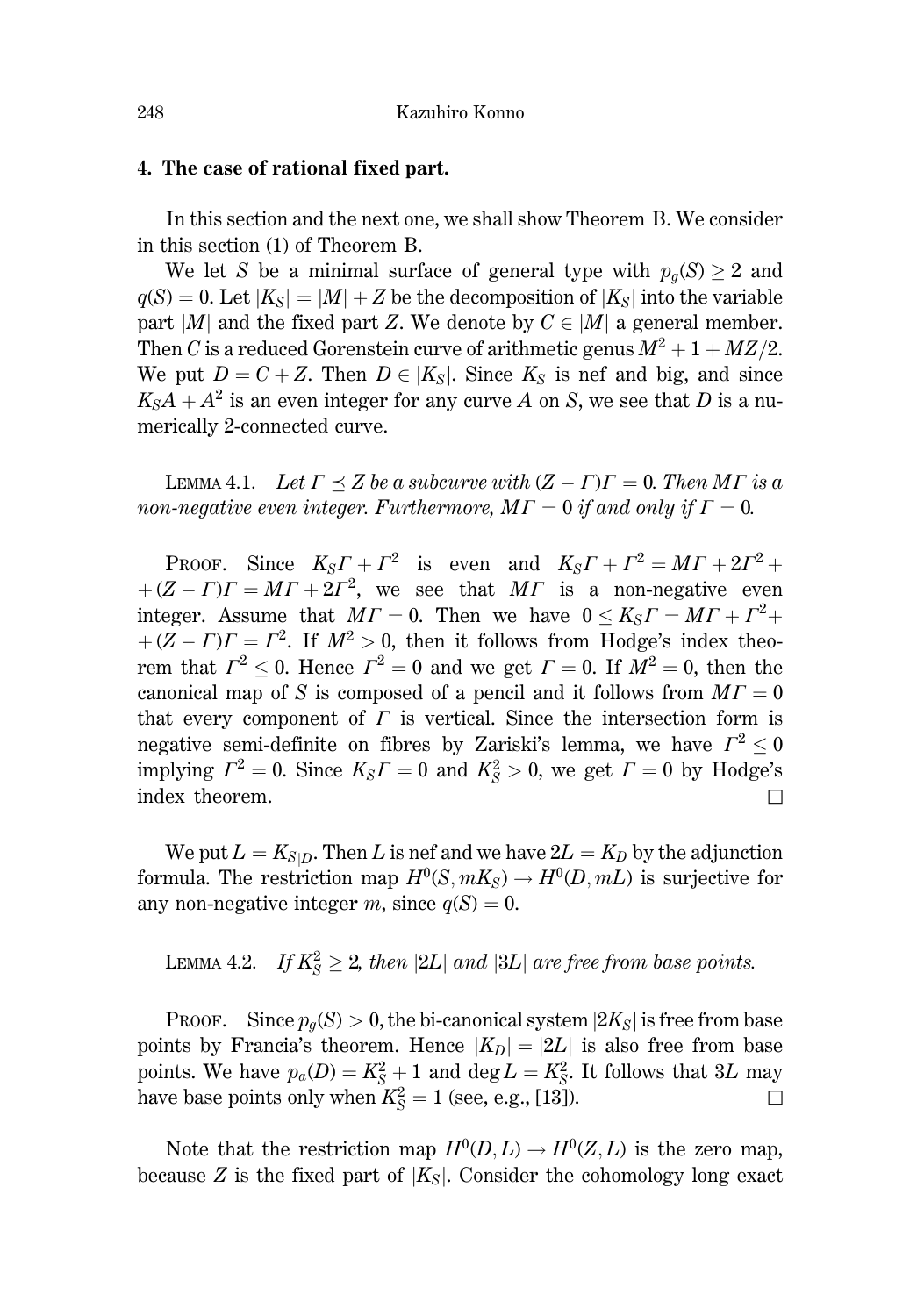sequence for

$$
0 \to \mathcal{O}_S \to \mathcal{O}_S(Z) \to \mathcal{O}_Z(Z) \to 0.
$$

Since we have  $h^0(S, \mathcal{O}_S(Z)) = 1$  and  $h^1(S, \mathcal{O}_S) = 0$ , we obtain  $h^0(Z, \mathcal{O}_Z(Z)) = 0$ .

A numerically 1-connected curve with self-intersection number  $-2$  is called a  $(-2)$ -cycle, if it consists of  $(-2)$ -curves.

LEMMA 4.3. Let  $|K_S| = |M| + Z$  be the decomposition as above. If  $\Gamma \prec Z$ is a subcurve satisfying  $MT = 2$ ,  $(Z - \Gamma)T = 0$  and  $\Gamma^2 < 0$ , then either  $\Gamma$  is  $a(-2)$ -cycle or it contains a Francia cycle.

PROOF. Since D is numerically 2-connected and  $(D - \Gamma)\Gamma =$  $= (C + (Z - \Gamma))T = 2$ , we see that  $\Gamma$  is numerically 1-connected. We have  $0 \le K_S \Gamma = M \Gamma + \Gamma^2 = 2 + \Gamma^2$ . Assume that  $\Gamma^2 = -2$ . Then  $p_a(\Gamma) = 0$  and  $\Gamma$  consists of (-2)-curves because  $K_S \Gamma = 0$ . Hence  $\Gamma$  is a (-2)-cycle. Assume that  $\Gamma^2 = -1$ . Then  $p_a(\Gamma) = 1$ . If  $\Gamma$  is numerically 2-connected. then  $\Gamma$  is a Francia cycle. If  $\Gamma$  is not 2-connected, we get an effective decomposition  $\Gamma = A + B$  with  $AB = 1$ . Then A, B are both 1-connected and we have  $1 = p_a(\Gamma) = p_a(A) + p_a(B) - 1 + AB = p_a(A) + p_a(B)$ . Hence either  $p_a(A) = 1$  or  $p_a(B) = 1$ . Assume that  $p_a(A) = 1$ . If A is not 2-connected, we argue as above with A instead of  $\Gamma$  to find a 1-connected subcurve A' with  $p_a(A') = 1$ . Therefore, without loosing generality, we may assume that A is 2-connected. We have  $K_S A + A^2 = 0$  and  $1 = K_S \Gamma \ge K_S A$ . It follows  $K<sub>S</sub>A = 1$  and A is a Francia cycle. Assume finally that  $\Gamma^2 = 0$ . Then  $p_a(\Gamma) = 2$  and  $\Gamma$  is a Francia cycle of arithmetic genus two if it is numerically 2-connected. If  $\Gamma$  is not 2-connected, letting  $\Gamma = A + B$  be an effective decomposition such that  $AB = 1$  and  $p_a(A) \geq p_a(B)$ , we get  $p_a(A) + p_a(B) = 2$  and A, B are 1-connected. Then  $(p_a(A), p_a(B)) =$  $=(1,1),(2,0)$ . We also have  $2 = K_S \Gamma = K_S A + K_S B$  and  $A^2 + B^2 = -2$ . When  $p_a(A) = 1$ , we may assume that A is 2-connected as in the previous case to conclude that  $A$  is a Francia cycle of arithmetic genus one. Assume that  $p_a(A) = 2$ . If  $K_S A = 1$ , then  $A^2 = 1$  and  $1 = (K_S A)^2 \ge K_S^2 A^2 = K_S^2$  by Hodge's index theorem. So,  $K_S^2 = 1$  and A is numerically equivalent to  $K_S$ . In particular, A is nef. It would follow  $1 = K_S A = MA + (Z - \Gamma)A + A\Gamma \ge$  $\geq A^2 + AB = 2$ , which is absurd. Hence,  $K_S A = 2$  and  $A^2 = 0$  when  $p_a(A) = 2$ . If A is 2-connected, then it is a Francia cycle. If A is not 2-connected, then we can repeat the above argument for  $A$  instead of  $\Gamma$ .  $\Box$ 

The following is a direct consequence of [16, Theorem 4.2].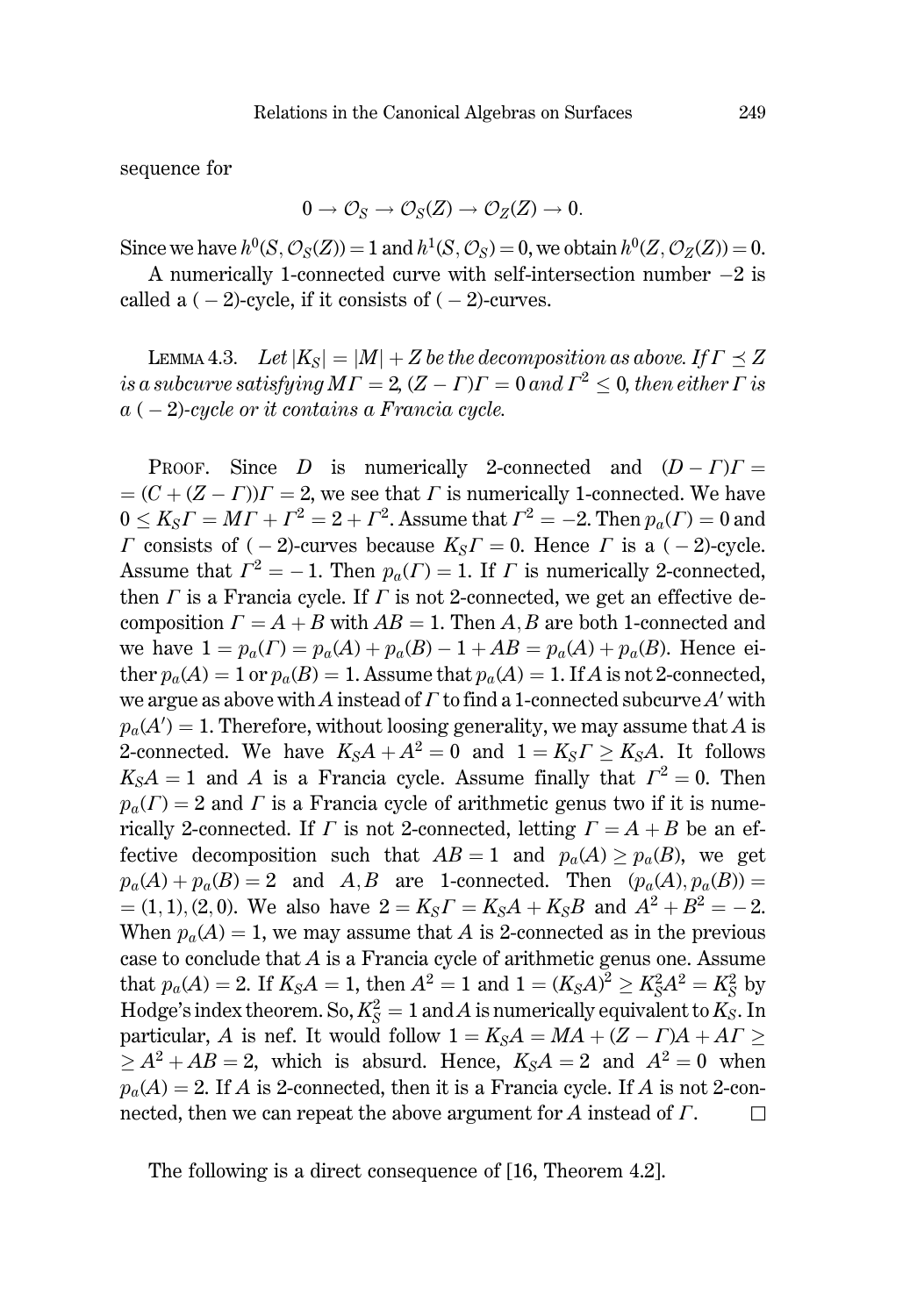LEMMA 4.4. With the above notation, assume that  $C$  is an irreducible curve and that Z does not contain a Francia cycle. If the bi-canonical map of S does not map C birationally onto the image, then  $C$  is a hyperelliptic curve, that is, C has a  $g_2^1$ . If furthermore either  $M^2 \geq 5$  or  $h^0(Z, K_Z) \leq 2$  or  $\mathcal{O}_Z(-Z)$  is nef, then Z consists of at most (-2)-cycles.

**PROOF.** We have  $p_a(C) > 2$  because S is of general type and C moves in  $|M|$ . Recall that D is 2-connected.

Suppose that there are points  $x, y \in C$  which are non-singular points of D (possibly  $x = y$ ) and such that x, y are not separated by |K<sub>D</sub>|. Then, by  $[16,$  Theorem 4.2, we have the following possibilities:

(a) D is an irreducible hyperelliptic curve and  $|\mathcal{O}_D(x+y)|$  is the unique  $g^1$  on D.

(b)  $D$  is reducible,  $C$  is a hyperelliptic curve, and  $D$  decomposes as a sum  $C + F_1 + \cdots + F_m$  satisfying:

- (i)  $F_1, \ldots, F_m$  are curves such that  $CF_i = 2$  for every  $i \in \{1, \ldots, m\}$ .
- (ii)  $\mathcal{O}_C(F_i) \simeq \mathcal{O}_C(x+y)$  for every  $i \in \{1, \ldots, m\}.$
- (iii)  $|\mathcal{O}_C(x+y)|$  is a  $g_2^1$  on C.
- (iv)  $F_iF_j = 0$  for  $i \neq j$ .
- (v)  $\mathcal{O}_{F_i}(F_k) \simeq \mathcal{O}_{F_i}$  for all  $k < i$ .

If we are in case  $(a)$ , then we have nothing to prove. Suppose that we are in case (b). We have  $F_i \preceq Z$  and  $(Z - F_i)F_i = 0$  for each i. Since Z does not contains a Francia cycle, it suffices to show that  $F_i^2 \leq 0$  by the previous lemma. If  $M^2 \geq 5$ , then we get  $F_i^2 \leq 0$ , because we have  $4 = (MF_i)^2 \geq 1$  $\geq M^2F_i^2$  by Hodge's index theorem. If  $h^0(Z, K_Z) \leq 2$ , then we have  $p_a(F_i) \leq 2$  and it follows that  $F_i^2 \leq 0$ . If  $\mathcal{O}_Z(-Z)$  is nef, then we automatically have  $F_i^2 \leq 0$ . □

Note that the condition that  $C$  is irreducible is equivalent to that the canonical map of S is generically finite onto the image, when  $p_g(S) \geq 3$ . From now on, we assume that  $C$  is an irreducible curve.

LEMMA 4.5. Assume that  $C$  is an irreducible curve. For a positive integer p, the Koszul map

$$
\bigwedge^p H^0(D,2L)\otimes H^0(D,L)\rightarrow \bigwedge^{p-1} H^0(D,2L)\otimes H^0(D,3L)
$$

is injective if  $h^0(D, L) \leq p - h^0(Z, K_Z)$ .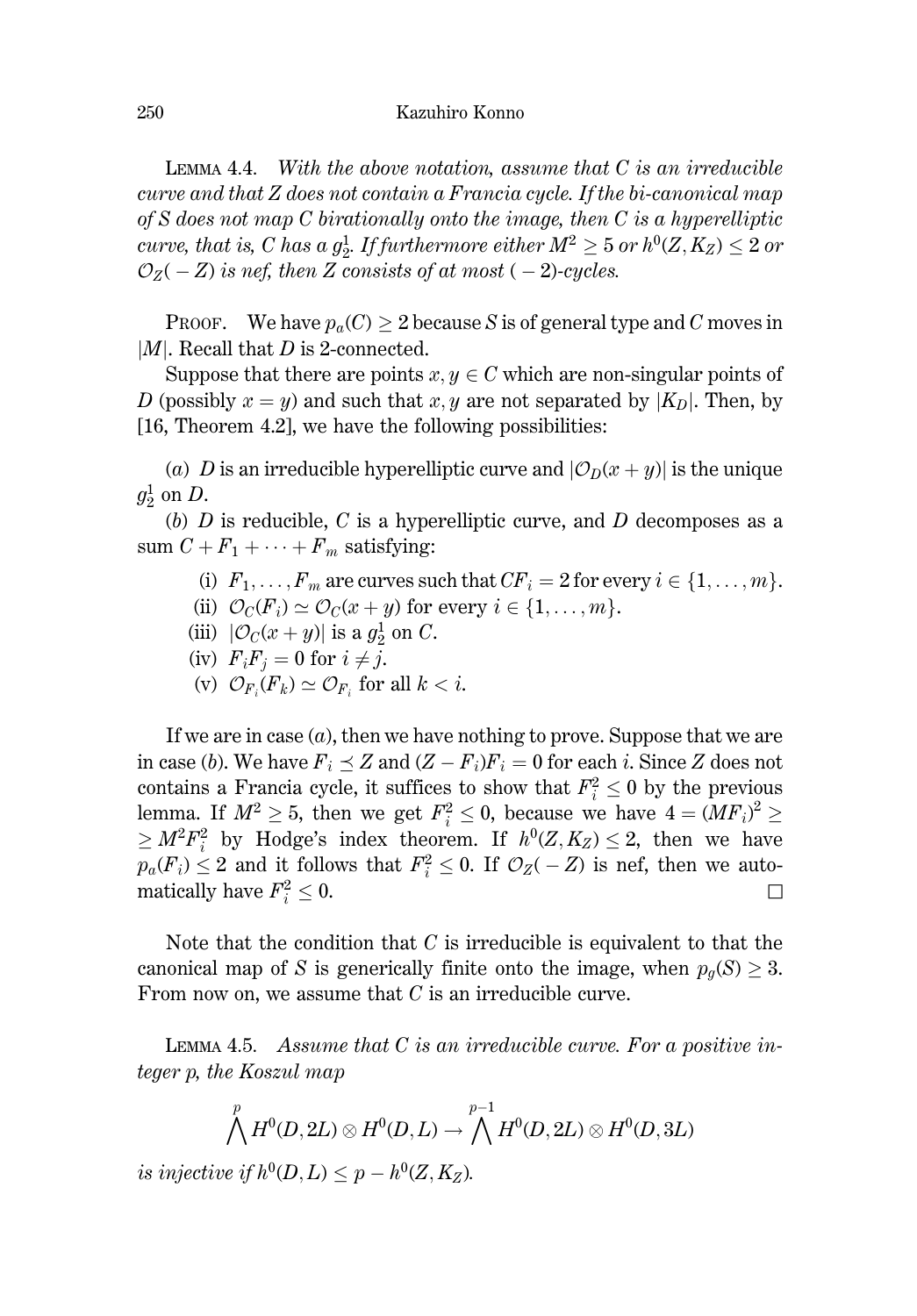**PROOF.** Recall that we have  $h^0(Z, \mathcal{O}_Z(Z)) = 0$ . Then, it follows from the exact sequence

$$
0 \to H^0(Z, \mathcal{O}_Z(Z)) \to H^0(D, L) \to H^0(C, L)
$$

that the restriction map  $H^0(D, L) \to H^0(C, L)$  is injective.

Put  $r = h^0(D, 2L) - 1 = K_s^2$  and let W be the image of the restriction map  $H^0(D, L) \to H^0(C, L)$ . From the exact sequence

$$
0 \to H^0(Z, K_Z) \to H^0(D, 2L) \to H^0(C, 2L) \to H^1(Z, K_Z) \to H^1(D, 2L) \to 0,
$$

we get dim  $W = r + 1 - h^0(Z, K_Z)$ . We choose a basis  $\{s_0, s_1, \ldots, s_r\}$  of  $H^0(D, 2L)$  such that  $s_i$  vanishes identically on C for  $r + 1 - h^0(Z, K_Z) \le$  $\leq i \leq r$  and the rest induce a basis for W. We take sufficiently general points  $P_0, \ldots, P_{r-h^0(Z|K_z)}$  on C so that  $s_i(P_i) = \delta_{i,i}$ . We consider when the Koszul map

$$
\bigwedge^p H^0(D,2L)\otimes H^0(D,L)\to \bigwedge^{p-1} H^0(D,2L)\otimes H^0(D,3L)
$$

is injective. The map can be identified with

$$
\bigwedge^{r+1-p} H^0(D,2L)^\vee \otimes H^0(D,L) \to \bigwedge^{r+2-p} H^0(D,2L)^\vee \otimes H^0(D,3L).
$$

Put  $t = r + 1 - p$  and let  $\{e_0, e_1, \ldots, e_r\}$  be the dual basis for  $H^0(D, 2L)^\vee$ . Then the last map is given by

$$
\sum \alpha_{i_1,\dots,i_l} e_{i_1} \wedge \dots \wedge e_{i_l} \mapsto \sum (-1)^j \alpha_{i_1,\dots,\hat{i_j},\dots,i_{l+1}} s_{i_j} e_{i_1} \wedge \dots \wedge e_{i_{l+1}}
$$

Therefore, an element in the kernel can be identified with a collection  $\{\alpha_{i_1,\dots,i_t}\}\subset H^0(D,L)$  such that

$$
\alpha_{i_2,...,i_{t+1}} s_{i_1} + \cdots + \alpha_{i_1,...,i_t} s_{i_{t+1}} = 0.
$$

Evaluating at  $P_i$ , we see that  $\alpha_{i_1,\dots,i_r}(P_i) = 0$  for any  $j \in \{0,\dots,r-1\}$  $-h^0(Z, K_Z) \setminus \{i_1, \ldots, i_t\}.$  Hence, if dim Im  $\{H^0(D, L) \to H^0(C, L)\} \le$  $\leq r+1-h^0(Z,K_Z)-t=p-h^0(Z,K_Z)$ , then  $\alpha_{i_1,\ldots,i_r}$  vanishes identically on C. Since the restriction map  $H^0(D, L) \to H^0(C, L)$  is injective, we conclude that  $\alpha_{i_1,\dots,i_t} = 0$  in  $H^0(D,L)$ . Therefore, the Koszul map in question is injective when  $h^0(D, L) \leq p - h^0(Z, K_Z)$ .  $\Box$ 

LEMMA 4.6. Assume that  $p_q(S) \geq 2$  and C is an irreducible curve. If  $K_S^2 \ge p_q(S) + 1 + h^0(Z, K_Z)$ , then

$$
H^0(D,2L)\otimes H^0(D,(m-2)L)\to H^0(D,mL)
$$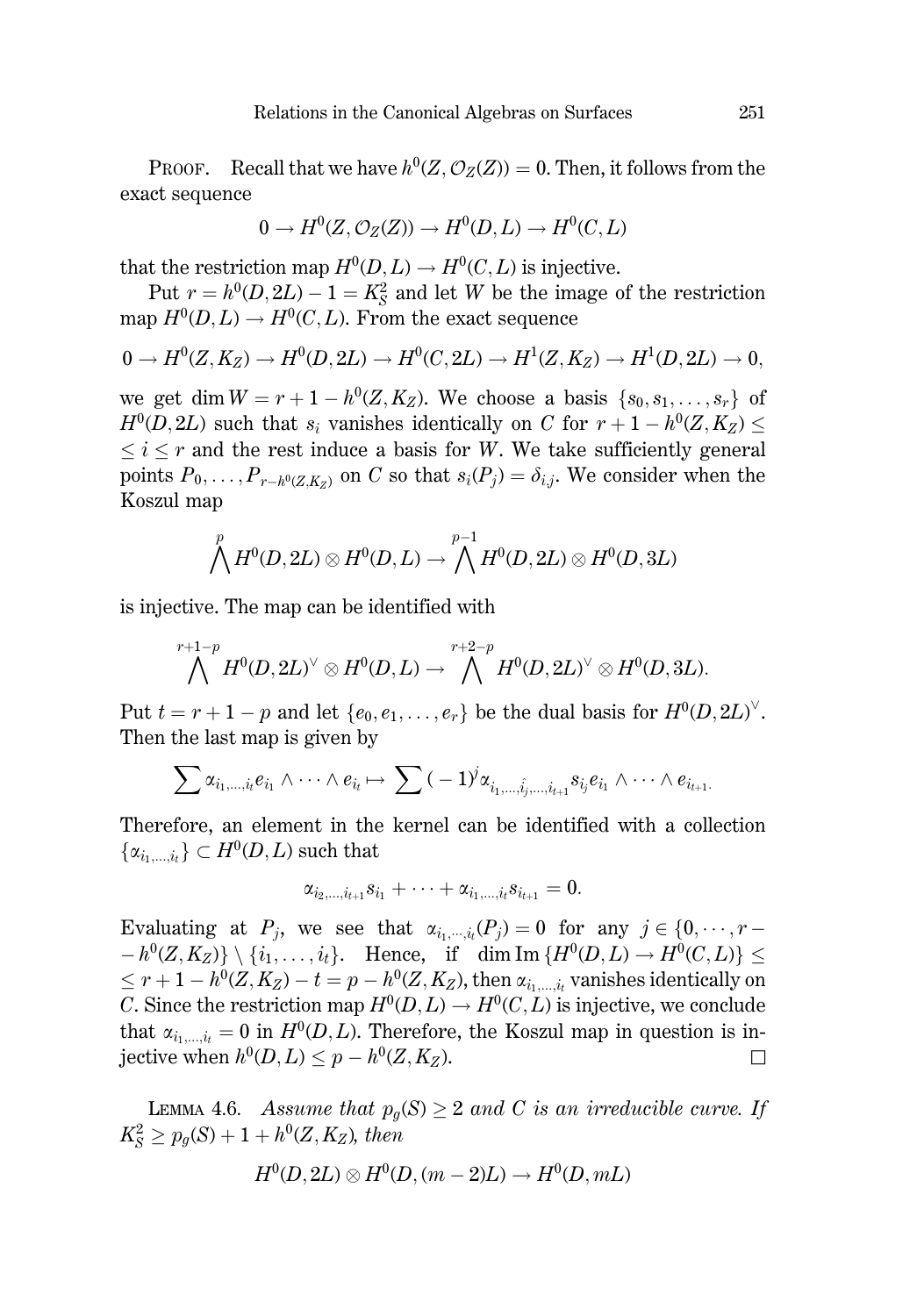is surjective for  $m > 5$ , and

$$
\bigwedge^2 H^0(D, 2L) \otimes H^0(D, (m-4)L) \to H^0(D, 2L) \otimes H^0(D, (m-2)L) \to H^0(D, mL)
$$
  
is exact at the middle term for  $m \ge 7$ .

PROOF. By Theorem 1.1, we only have to check that

$$
\bigwedge^{r-1} H^0(D,2L) \otimes H^0(D,(6-m)L) \to \bigwedge^{r-2} H^0(D,2L) \otimes H^0(D,(8-m)L)
$$

and

$$
\bigwedge^{r-2} H^0(D,2L) \otimes H^0(D,(8-m)L) \to \bigwedge^{r-3} H^0(D,2L) \otimes H^0(D,(10-m)L)
$$

are injective for  $m \geq 5$  and  $m \geq 7$ , respectively, where  $r = K_S^2$ . Since  $r \geq 3$ , this is clear except in the cases  $m = 5$  and  $m = 7$ , respectively. The rest follows from the previous lemma.  $\Box$ 

LEMMA 4.7. If  $H^0(Z, K_Z) = 0$  and the bi-canonical map of S maps C birationally onto the image, then  $H^0(D, 2L) \otimes H^0(D, 2L) \rightarrow H^0(D, 4L)$  is surjective.

PROOF. By Theorem 1.1, we only have to check that

$$
\bigwedge^r H^0(D,2L) \to \bigwedge^{r-1} H^0(D,2L) \otimes H^0(D,2L) \to \bigwedge^{r-2} H^0(D,2L) \otimes H^0(D,4L)
$$

is exact at the middle term, where  $r = K_S^2 = h^0(D, 2L) - 1$ . Recall that  $K_D = 2L$ . Consider the exact sequence

$$
0 \to H^0(Z, K_Z) \to H^0(D, K_D) \to H^0(C, K_D) \to H^1(Z, K_Z).
$$

If  $H^0(Z, K_Z) = 0$ , then the restriction map  $H^0(D, K_D) \to H^0(C, K_D)$  is injective. This implies that the image  $C'$  of C under the canonical map of D (or, the bi-canonical map of  $S$ ) is an irreducible non-degenerate curve in  $\mathbb{P}H^0(D,2L)$ . Therefore, if the above Koszul complex is not exact at the middle term, we can apply [8, Theorem 1.13] (or the  $K_{p,1}$  theorem) to conclude that  $C'$  is a rational normal curve. This is absurd, because  $C$  is not a rational curve.  $\Box$ 

Assume that Z supports at most rational double points (possibly  $Z = 0$ ). Then, by contracting  $Z$ , we have an irreducible canonical curve on the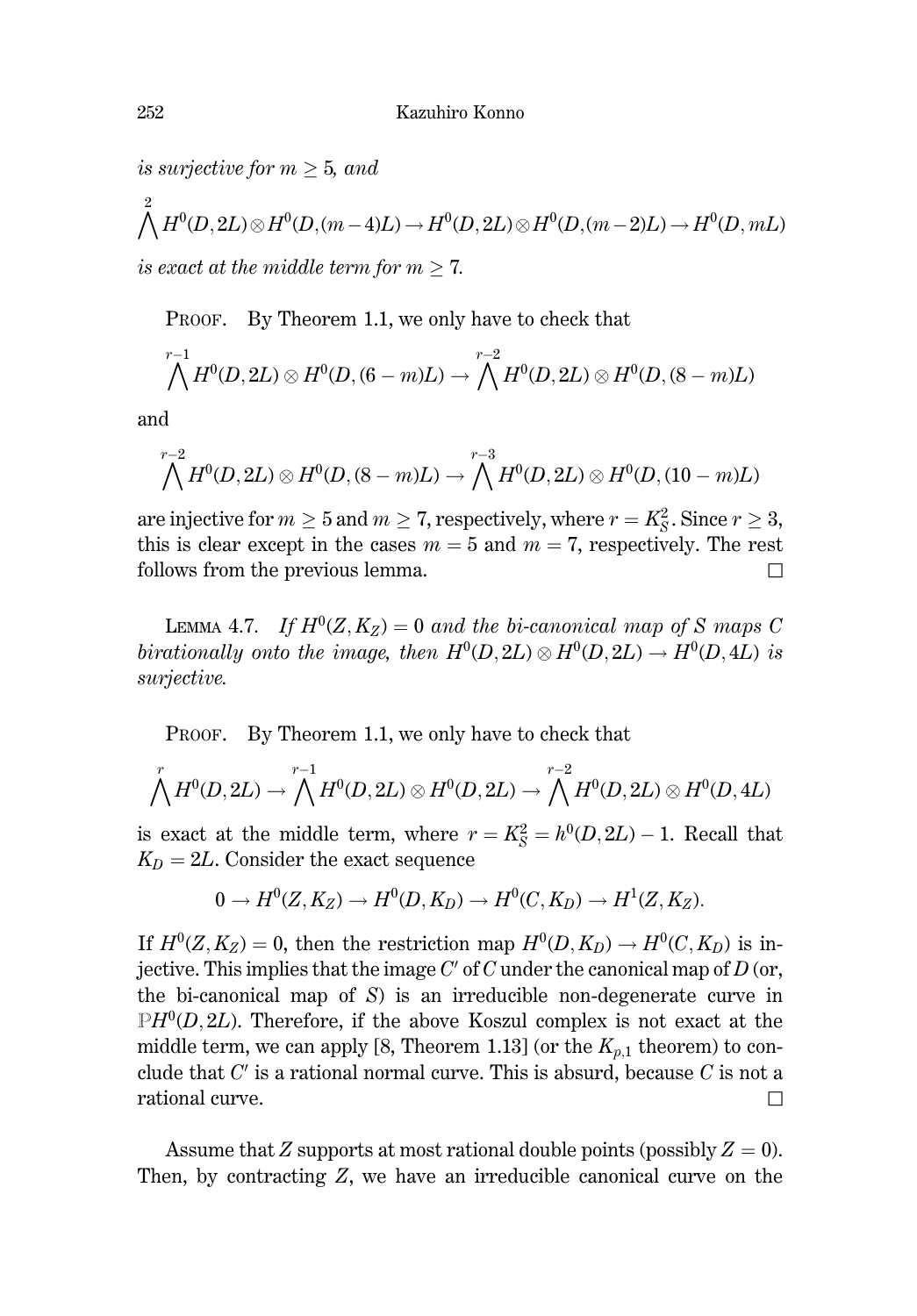canonical model of S. In this case, it has already been shown by Reid [19] that  $R(S, K_S)$  is generated in degrees  $\leq 3$  and related in degrees  $\leq 6$ provided that  $p_g \geq 2$  and  $K_S^2 \geq 3$ . The main ingredient of his proof is to apply the following fact to that curve:

LEMMA 4.8 ([19, p. 246, Theorem]). Let  $X$  be an irreducible Gorenstein curve of genus  $q > 2$ , and E a Cartier divisor on X such that  $2E$  is linearly equivalent to  $K_X$ . If  $g \geq 4$ , then the ring  $\bigoplus_{m>0} H^0(X, mE)$  is generated in degrees  $\leq$  3 and related in degrees  $\leq$  6.

We now state our main result in this section, which is (1) of Theorem B:

THEOREM 4.9. Let S be a minimal surface of general type with  $q(S) = 0$ ,  $p_q(S) \ge 2$  and  $K_S^2 \ge 3$ . Assume that the variable part of  $|K_S|$ contains an irreducible curve and the fixed part  $Z$  of  $|K_S|$  satisfies  $h^0(Z, K_Z) = 0$ . Then the canonical ring is generated in degrees  $\leq 3$  and related in degrees  $\leq 6$ .

PROOF. We can assume that the bi-canonical map of  $S$  maps  $C$  birationally onto the image. In fact, if it is not the case, then  $D$  induces on the canonical model of S an irreducible, hyperelliptic canonical curve by Lemma 4.4 and we can apply the above result of Reid.

We may also assume that  $Z \neq 0$ . Then MZ is a positive even integer. We are going to show that  $K_S^2 \ge p_q(S) + 1$ , which is clear when  $p_q(S) = 2$  since  $K_S^2 \geq 3$ . If  $p_g(S) \geq 3$ , then  $M^2 \geq 2p_g - 4$  and

$$
K_S^2=K_S M+K_S Z=M^2+M Z+K_S Z\geq 2p_g(S)-4+M Z+K_S Z.
$$

Hence we get  $K_S^2 \ge p_q(S) + 1$ . Then it follows from Lemmas 1.4, 4.6 and 4.7 that  $R(D, L)$  is generated in degrees  $\leq 3$  and related in degrees  $\leq 6$ . By the hyperplane section principle,  $R(S, K_S)$  has the same properties.  $\Box$ 

We close the section with stating a similar result for irregular surfaces which is obtained analogously as above if we replace  $R(D, L)$  by the image  $R'(D,L)$  of  $R(S,K_S) \to R(D,L)$ . Note that the difference between  $R'(D,L)$ and  $R(D,L)$  is only in degrees 1 and 2. Put  $V = \text{Im} \{H^0(S, 2K_S) \rightarrow$  $\rightarrow$   $H^0(D, 2L)$ . Since  $2K_S$  is free, V induces a free linear system on D.

THEOREM 4.10. Let S be a minimal irregular surface of general type. Assume that the variable part of  $|K_{S}|$  contains an irreducible curve and the fixed part Z supports at most exceptional sets of rational singular points.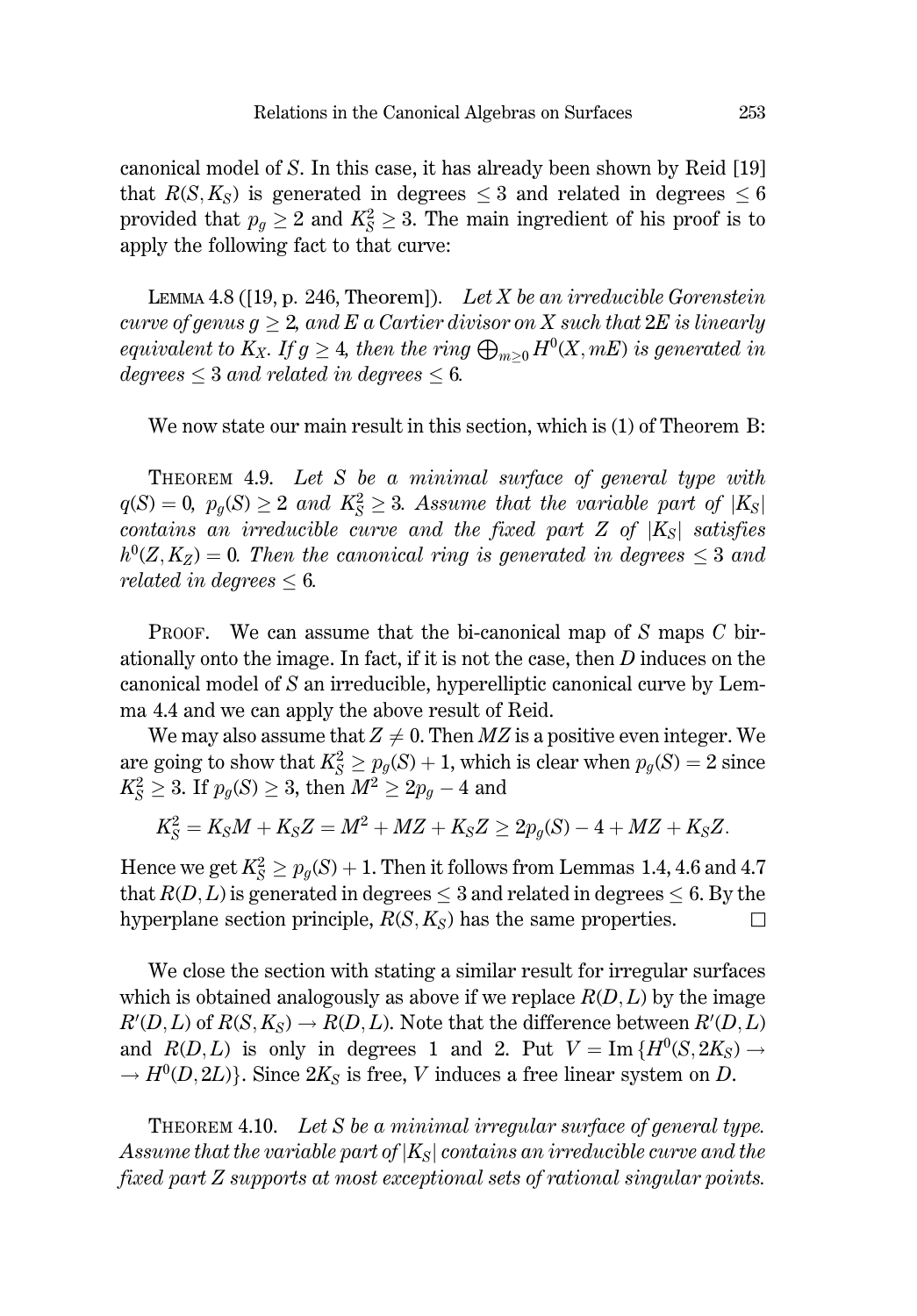If  $K_S^2 \ge \min\{p_q(S) + 2q(S), 2q(S) + 4 - K_S Z\}$ , then  $R(S, K_S)$  is generated in  $degrees < 4$  and related in degrees  $< 8$ .

PROOF. Let  $D = C + Z \in |K_S|$  be a general member as above. The exact sequence

$$
0 \to H^0(S, K_S) \to H^0(S, 2K_S) \to H^0(D, 2L) \to H^1(S, K_S) \to 0
$$

gives us dim  $V = K_S^2 + 1 - q(S)$ . Since Z supports at most exceptional sets of rational singular points, we have  $H^0(Z, \mathcal{O}_Z(Z)) = H^0(Z, K_Z) = 0$ . Hence, as in the proof of Lemma 4.5, we can show that  $H^0(D, L) \to H^0(C, L)$  is injective and that the Koszul map

$$
\bigwedge^p V \otimes H^0(D,L) \to \bigwedge^{p-1} V \otimes H^0(D,3L)
$$

is injective when  $h^0(D, L) \leq p$ . Then the Koszul map

$$
\bigwedge^{\dim V-2}V \otimes H^0(D, (6-m)L) \to \bigwedge^{\dim V-3}V \otimes H^0(D, (8-m)L),
$$

which is clearly injective for  $m > 6$ , is also injective for  $m = 5$ provided that  $h^0(D,L) < \dim V - 2$ . Then, by Theorem 1.1, we see that the multiplication map  $V \otimes H^0(D, (m-2)L) \to H^0(D, mL)$  is surjective for  $m \ge 5$  if  $h^0(D, L) \le \dim V - 2 = K_S^2 - q(S) - 1$ . We have  $h^0(D, L) \leq p_q(S) + q(S) - 1$  and  $h^0(D, L) \leq h^0(\tilde{C}, L) \leq K_S C/2 + 1$  by Clifford's theorem. Hence we get  $h^0(D, L) \le \dim V - 2$  provided that  $K_S^2 \ge \min\{p_q(S) + 2q(S), 2q(S) + 4 - K_S Z\}.$  Since we always have  $K_S^2 \geq 2p_q(S)$  for irregular surfaces, we get  $K_S^2 \geq 2q(S) + 4$  when  $\chi(\mathcal{O}_S) \geq 3.$ 

For  $m \geq 9$ , the Koszul map

$$
\bigwedge^{\dim V-3}V \otimes H^0(D,(8-m)L) \to \bigwedge^{\dim V-4}V \otimes H^0(D,(10-m)L)
$$

is injective, since  $h^0(D,(8-m)L) = 0$ . By Theorem 1.1, this shows that

$$
\bigwedge^2 V \otimes H^0(D, (m-4)L) \to V \otimes H^0(D, (m-2)L) \to H^0(D, mL)
$$

is exact at the middle term for  $m > 9$ . In sum, we have shown that the image  $R'(D,L)$  of the restriction map  $R(S,K_S) \to R(D,L)$  is generated in degrees  $\leq$  4 and related in degrees  $\leq$  8. Hence we can say the same things for  $R(S, K_S)$ .  $\Box$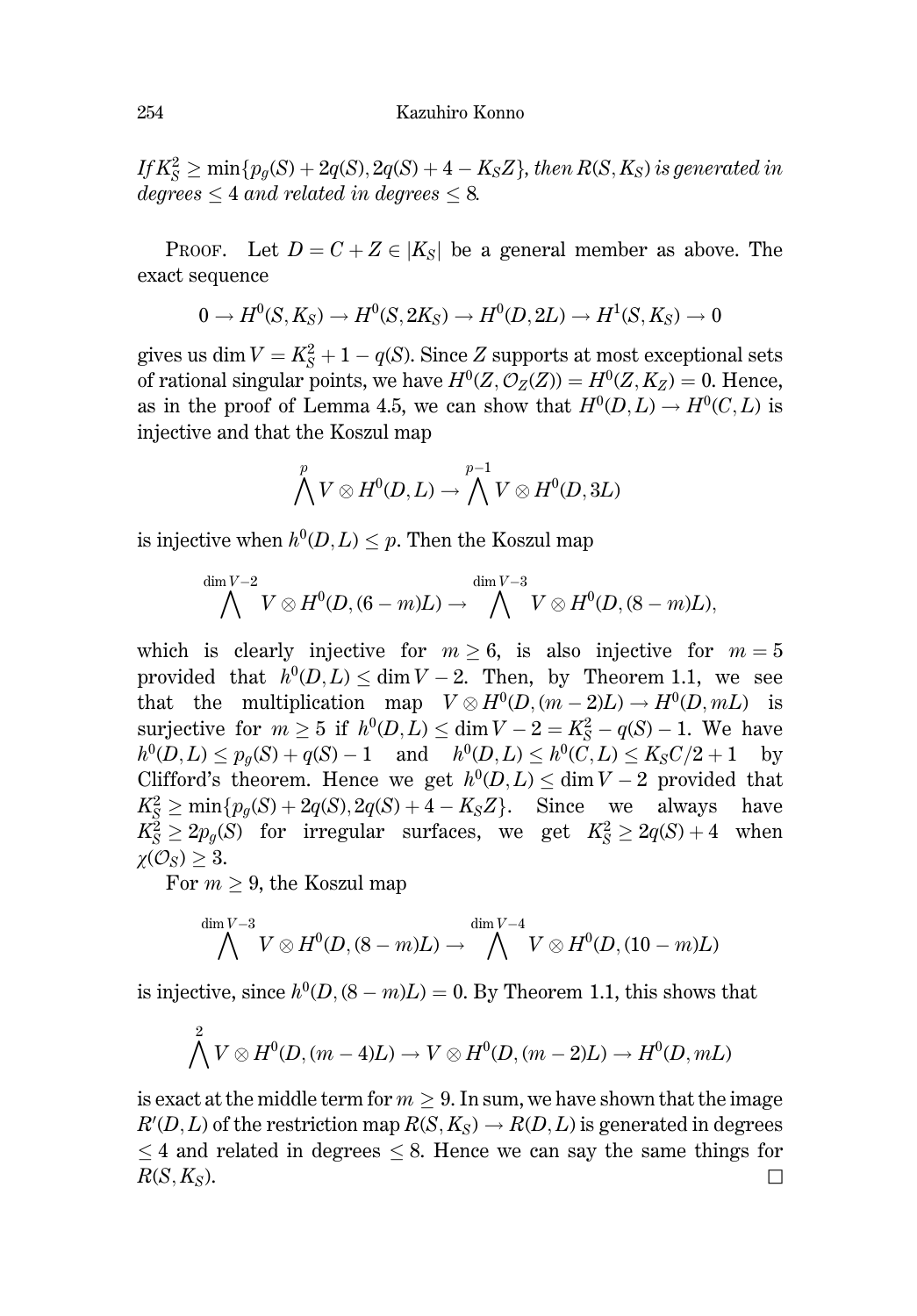## 5. The case of semi-negative fixed part.

In this section, we complete the proof of Theorem B by studying the case  $h^1(Z, \mathcal{O}_Z) > 0$  when Z is a numerically disjoint sum of chain connected curves which are semi-negative:

THEOREM 5.1. Let S be a minimal algebraic surface of general type with  $p_q(S) \geq 2$ ,  $q(S) = 0$  and  $K_S^2 \geq 3$ . Let  $|K_S| = |M| + Z$  be the decomposition into its variable and fixed parts. Suppose that  $|M|$  contains an  $irreducible member and Z does not contain a Francia cycle. If there is a$ decomposition  $Z = \Delta + \Gamma_1 + \cdots + \Gamma_n$  satisfying the following conditions, then  $R(S, K_S)$  is generated in degrees  $\leq 3$  and related in degrees  $\leq 6$ .

(1)  $\Delta$  is a curve consisting of  $(-2)$ -curves (possibly  $\Delta = 0$ ).  $\text{Supp}(\varDelta) \cap \text{Supp}(Z - \varDelta) = \emptyset \text{ and } Z - \varDelta \neq 0.$ 

(2) For each  $i \in \{1, 2, ..., n\}$ ,  $\Gamma_i$  is a chain connected curve such that  $K_S\Gamma_i > 0$ ,  $\mathcal{O}_{\Gamma_i}(-\Gamma_i)$  is nef, and  $\mathcal{O}_{\Gamma_i}(\Gamma_i)$  is numerically trivial when  $j \neq i$ .

The key point is as usual to show the following:

**PROPOSITION 5.2.** With the same notation and assumptions in Theorem 5.1,  $H^0(S, 4K_S)$  is generated by products of elements of lower degrees.

We first give the proof of Theorem 5.1 assuming Proposition 5.2.

PROOF OF THEOREM 5.1. By Lemma 1.4 and Proposition 5.2, it suffices to check that  $K_S^2 \geq p_q(S) + 1 + h^0(Z, K_Z)$  in view of Lemma 4.6. Let  $Z = \Delta + \Gamma_1 + \cdots + \Gamma_n$  be the decomposition as in the statement. We have

$$
h^{0}(Z, K_{Z}) = \frac{1}{2}Z(K_{S} + Z) + v, \quad v = h^{0}(Z, \mathcal{O}_{Z})
$$

Then the condition  $K_S^2 \ge p_g(S) + 1 + h^0(Z, K_Z)$  is equivalent to  $2M^2 + 3MZ \ge 2p_q(S) + 2v + 2$ . We have  $v = h^0(Z, \mathcal{O}_Z) = h^0(\Lambda, \mathcal{O}_A) +$  $+h^{0}(Z-\Delta, \mathcal{O}_{Z-\Delta})$  by (1). By an inductive argument using the cohomology long exact sequence for

$$
(5.5) \qquad 0 \to \mathcal{O}_{\Gamma_i}(-(\Gamma_{i+1} + \cdots + \Gamma_n)) \to \mathcal{O}_{\Gamma_i + \cdots + \Gamma_n} \to \mathcal{O}_{\Gamma_{i+1} + \cdots + \Gamma_n} \to 0
$$

one gets  $h^0(Z - A, \mathcal{O}_{Z - A}) \leq h^0(\Gamma_n, \mathcal{O}_{\Gamma_n}) + \sum_{i=1}^{n-1} h^0(\Gamma_i, -( \Gamma_{i+1} + \cdots + \Gamma_n)).$ Hence  $h^0(Z - A, \mathcal{O}_{Z-A}) \leq n$  by (2). We have  $h^0(A, \mathcal{O}_A) = -A^2/2$ , because  $h^1(\Lambda, \mathcal{O}_\Lambda) = 0$  and  $\chi(\Lambda, \mathcal{O}_\Lambda) = -\Lambda(K_S + \Lambda)/2$ . It follows from  $K_S \Lambda =$  $=(Z - \Delta)A = 0$  that  $M\Delta = -\Delta^2$ .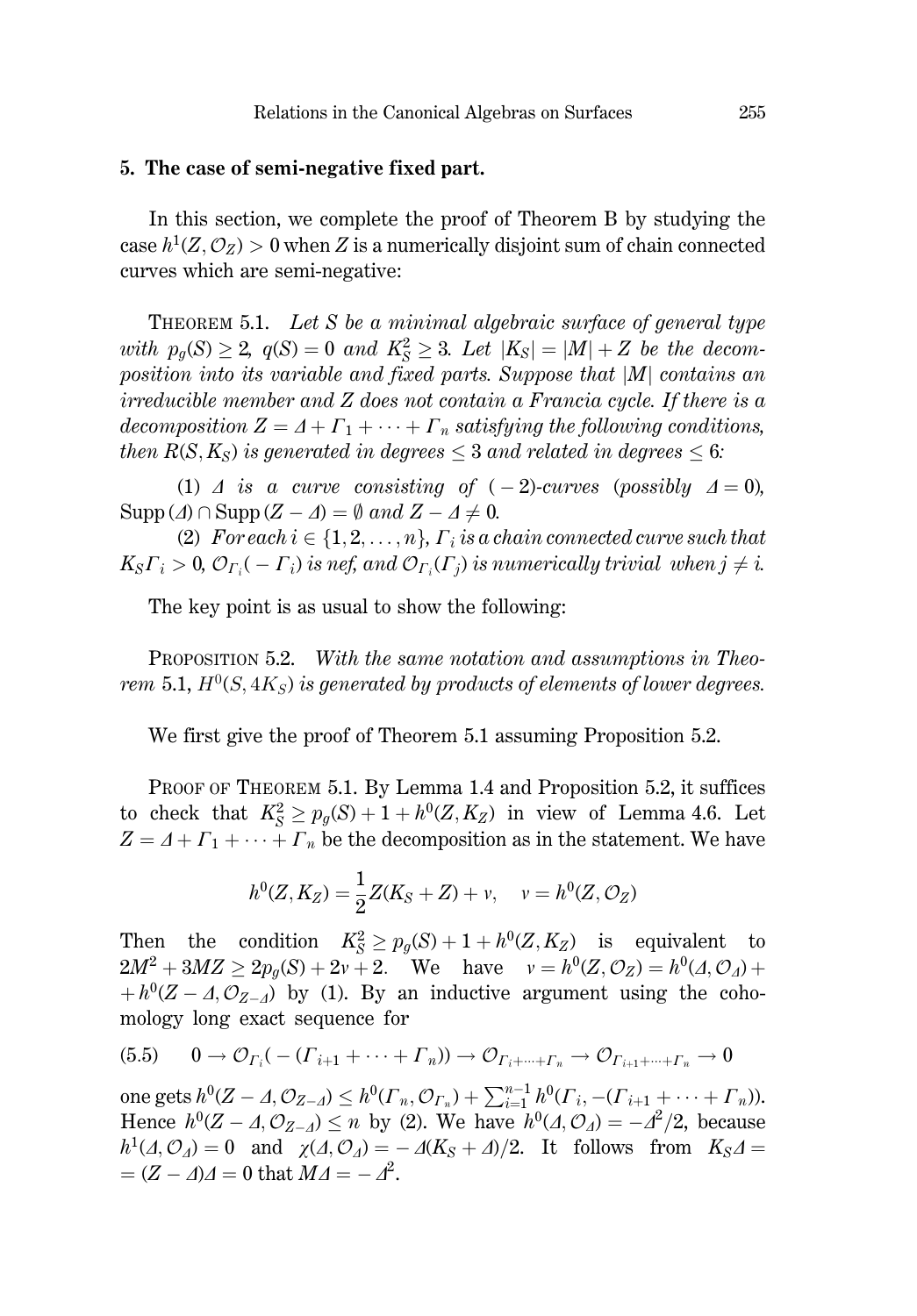By (2), we have  $\Gamma_i^2 \leq 0$  and  $\Gamma_i \Gamma_j = 0$  for  $i \neq j$ . Then, Lemma 4.1 shows that  $M\Gamma_i$  is a positive even integer. Furthermore, we get  $M\Gamma_i > 4$  by Lemma 4.3, since there are no Francia cycles in Z and  $K_S \Gamma_i > 0$ . It follows  $M(Z - \Delta) > 4n$  and we get  $MZ > 4n - \Delta^2$ . Then, since  $n > \nu - h^0(\Delta, \mathcal{O}_A)$  $v + \frac{A^2}{2}$ , we get  $MZ \geq 2v + 2n$ . Since  $M^2 \geq 2p_q(S) - 4$ , we get  $2M^2 + 3MZ \ge 4p_g - 8 + 6v + 6n$ . Hence  $2M^2 + 3MZ \ge 2p_g(S) + 2v + 2$  as wished.  $\Box$ 

In order to show Proposition 5.2, we slightly change the situation as follows. Let  $\sigma: S \to X$  be the contraction of  $\Lambda$ . Then X is a normal Gorenstein surface with (at most) rational double points and we have  $\sigma^* \omega_X = \mathcal{O}_S(K_S)$ ,  $R(X, \omega_X) \simeq R(S, K_S)$ . By (1) of Theorem 5.1, we can harmlessly push everything on  $S$  down to  $X$ , which enables us to assume that  $\Delta = 0$  with the cost that we cannot stay on a non-singular surface. We shall indeed work on such  $X$ . However, we use the same symbols as before for simplicity: S is now a normal Gorenstein surface with at most rational double points,  $Z = \Gamma_1 + \cdots + \Gamma_n$  and  $|\omega_S| = |M| + Z$  is the decomposition into the variable and fixed parts.  $C \in |M|$  is irreducible,  $D = C + Z$  and  $L = \omega_s \otimes \mathcal{O}_D$ . Note that Supp (Z) is entirely contained in the regular locus of S. Similarly as in the previous section, it suffices for our purpose to show that  $H^0(D, 4L)$  is generated by products of lower degree elements.

We put  $W_m = \text{Im} \{H^0(D, mL) \to H^0(C, mL)\}\$  for a non-negative integer  $m$ .

LEMMA 5.3.  $W_m = H^0(C, mL)$  when  $m \geq 3$ , and dim  $W_2 = h^0(C, 2L)$  - $-h^{0}(Z, \mathcal{O}_{Z})+1.$ 

**PROOF.** For integers  $m \geq 2$ , consider the exact sequence

$$
H^0(D, mL) \to H^0(C, mL) \to H^1(Z, mL - C) \to H^1(D, mL).
$$

We have  $\mathcal{O}_Z(mL - C) = \mathcal{O}_Z(K_Z + (m-2)K_S)$ . Since Z is a numerically disjoint sum of chain-connected curves  $\Gamma_i$  with  $K_S \Gamma_i > 0$ , we have  $H^1(Z, mL - C) = 0$  for  $m \ge 3$  by Lemma 2.2. In fact, by virtue of (2) in Theorem 5.1, one may argue by induction using  $(5.5)$  tensored with  $\mathcal{O}(- (m-2)K_S)$ , in order to get  $H^0(Z, -(m-2)K_S) = 0$ . When  $m = 2$ , we have  $h^1(Z, 2L - C) = h^0(Z, \mathcal{O}_Z)$  by duality,  $h^1(D, 2L) = 1$  and  $h^1(C, 2L) = 0$ . Hence the assertion follows.  $\Box$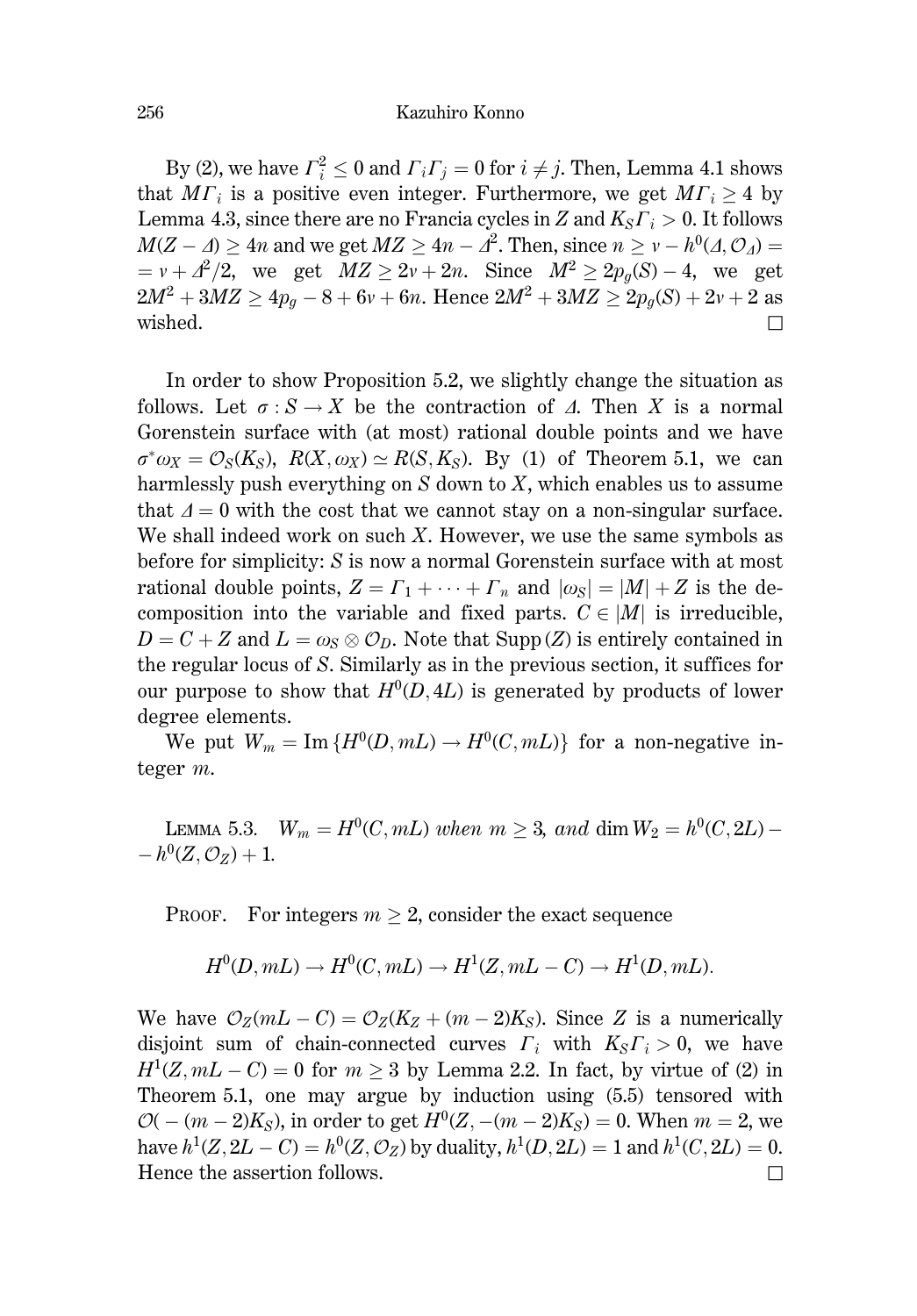Similarly as above, using the exact sequence

$$
0 \to \mathcal{O}_C(mL - Z) \to \mathcal{O}_D(mL) \to \mathcal{O}_Z(mL) \to 0,
$$

we can show that the restriction map  $H^0(D, mL) \to H^0(Z, mL)$  is surjective for  $m > 2$ . Then, by a diagram chasing, we see that the multiplication map

(5.6) 
$$
H^{0}(D, L) \otimes H^{0}(D, 3L) \qquad \longrightarrow H^{0}(D, 4L)
$$

$$
H^{0}(D, 2L) \otimes H^{0}(D, 2L)
$$

is surjective provided that

$$
(5.7) \tH0(Z, 2L) \otimes H0(Z, 2L) \to H0(Z, 4L)
$$

and

(5.8) 
$$
H^{0}(C, L - Z) \otimes H^{0}(C, 3L) \qquad \longrightarrow H^{0}(C, 4L - Z)
$$

$$
H^{0}(C, 2L - Z) \otimes W_{2}
$$

are both surjective. Recall that  $\mathcal{O}_C(L - Z) = \mathcal{O}_C(M)$  and  $\mathcal{O}_C(2L - Z) = \omega_C$ .

LEMMA 5.4. The multiplication map  $(5.7)$  is surjective.

PROOF. Recall that  $\Gamma_i$  is chain connected. Since  $2K_{S|\Gamma_i} - K_{\Gamma_i} =$  $=(K_S - \Gamma_i)_{\vert \Gamma_i}$  which is nef and non-trivial by the assumption, we have  $H^1(\Gamma_i, \mathcal{L}) = 0$  for any invertible sheaf  $\mathcal L$  on  $\Gamma_i$  numerically equivalent to  $\mathcal{O}_{\Gamma_i}(2K_S)$ , by Lemma 2.2. By the assumption,  $\mathcal{O}_{\Gamma_i}(\Gamma_i)$  is numerically trivial when  $i \neq j$ . From the inductive argument using the exact sequences

$$
0 \to H^0(\Gamma_k, 2K_S - \Gamma_1 - \cdots - \Gamma_{k-1})
$$
  

$$
\to H^0(\Gamma_1 + \cdots + \Gamma_k, 2K_S) \to H^0(\Gamma_1 + \cdots + \Gamma_{k-1}, 2K_S) \to 0,
$$

it follows that the restriction map  $H^0(Z, 2K_S) \to H^0(\Gamma_i, 2K_S)$  is surjective. At the same time, we see that, in order to show that  $(5.7)$  is surjective, it suffices to show that  $H^0(\Gamma_i, L_1) \otimes H^0(\Gamma_i, 2K_S) \to H^0(\Gamma_i, L_1 + 2K_S)$  is surjective for each  $\Gamma_i \preceq Z$  and for any line bundle  $L_1$  on  $\Gamma_i$  which is numerically equivalent to  $2K_s$  on  $\Gamma_i$ . But it is nothing but a special case of Theorem 2.6.  $\Box$ 

We next consider the map (5.8). We let  $\zeta$  denote the fixed part of  $|M_{\text{IC}}|$ , that is, the smallest effective Cartier divisor  $\zeta$  on C such that  $|\mathcal{O}_C(M - \zeta)|$  is free from base points. We put  $N = M_{|C|} - \zeta$ .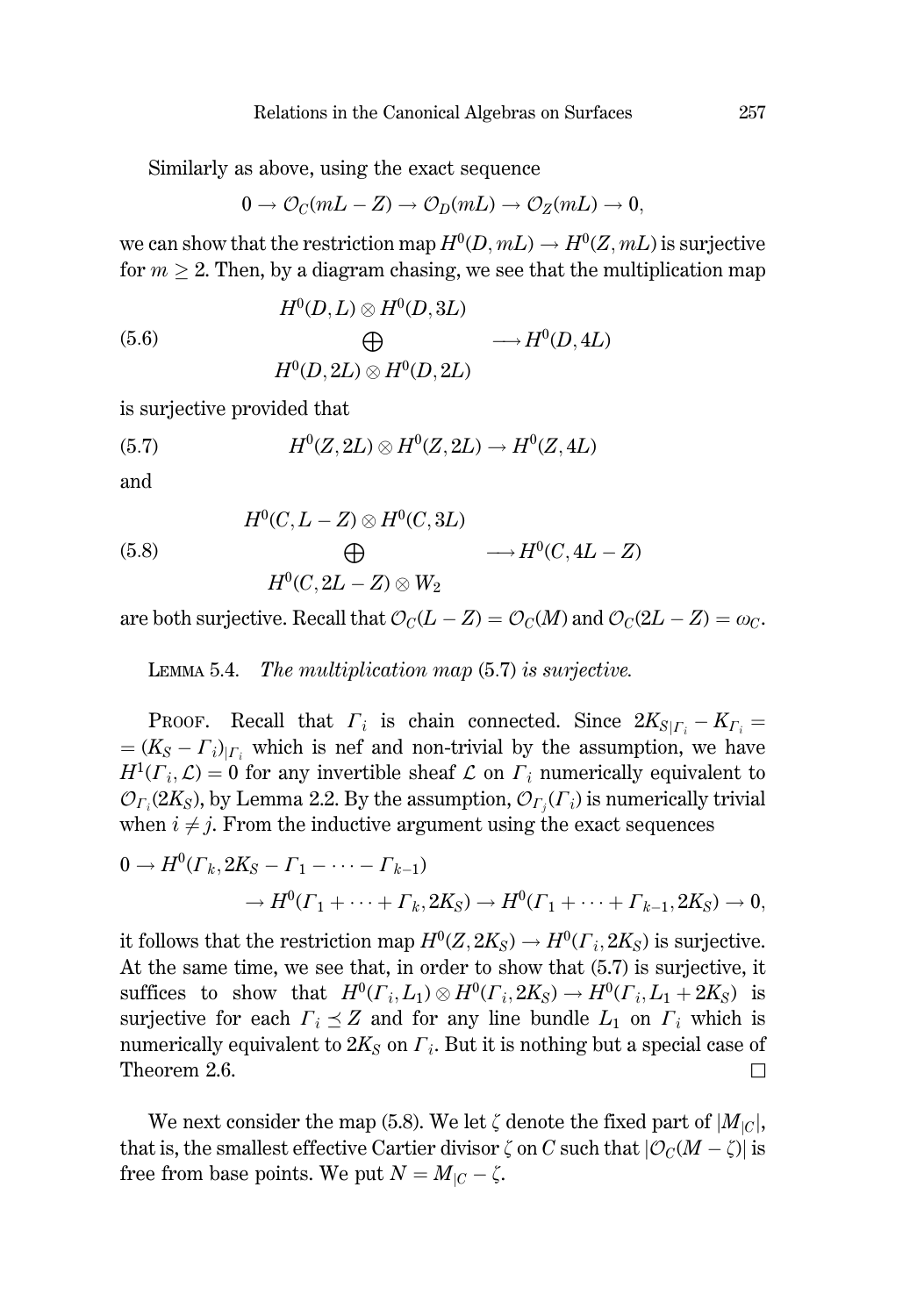LEMMA 5.5. The image of the multiplication map

$$
H^0(C, M) \otimes H^0(C, 3L) \to H^0(C, 4L - Z)
$$

is the subspace spanned by elements vanishing on  $\zeta$ .

kernel of the restriction map  $H^0(C, 4L - Z) \rightarrow$ PROOF. The  $\rightarrow$   $H^0(\zeta, 4L - Z)$  is isomorphic to  $H^0(C, 4L - Z - \zeta)$ , and we have an injection  $H^0(C, N) \simeq H^0(C, M - \zeta) \to H^0(C, M)$  by multiplying the section defining  $\zeta$ . Hence it suffices to show that the multiplication map

$$
H^0(C, N) \otimes H^0(C, 3L) \to H^0(C, 4L - Z - \zeta)
$$

is surjective. We have  $Bs|N| = \emptyset$ . By Castelnuovo's lemma, it suffices to show that  $H^1(C, 3L - N) = 0$ . Since  $\mathcal{O}_C(3L - N) \simeq \mathcal{O}_C(K_C + 2Z + \zeta)$ , we in fact have  $h^1(C, 3L - N) = 0$ . П

The following completes the proof of Proposition 5.2.

The multiplication map (5.8) is surjective. LEMMA 5.6.

PROOF. By the previous lemma, it is sufficient to show that the composite of the multiplication map  $H^0(C, K_C) \otimes W_2 \to H^0(C, 4L - Z)$  and the restriction map  $H^0(C, 4L - Z) \to H^0(\zeta, 4L - Z)$  is surjective. We claim that the restriction map  $H^0(C, K_C) \to H^0(\zeta, K_C)$  is surjective. This can be seen as follows. Note that we have  $h^0(C, \mathcal{O}_C(\zeta)) = 1$ , because  $\zeta$  cannot move. Then it follows from the Riemann-Roch theorem that  $h^1(C,\zeta) = h^0(C,K_C-\zeta)$  $= p_a(C) - \deg \zeta$ . By the dimension count, this implies that  $H^0(C, K_C) \rightarrow$  $\rightarrow$   $H^0(\zeta, K_C)$  is surjective. Then, since  $|2K_S|$  is free from base points, the multiplication map  $H^0(\zeta, K_C) \otimes W_{2|\zeta} \to H^0(\zeta, 4L - Z)$  is clearly surjective. This show the claim and we see that  $(5.8)$  is surjective.  $\Box$ 

## 6. Appendix.

In this appendix, we state some results about canonical algebras of curves on a smooth surface in order to supplement [13].

Let  $D$  be a numerically 1-connected curve on a smooth surface such that  $p_a(D) \geq 2$  and  $K_D$  is nef. In [13], we studied the canonical ring  $R(D, K_D)$  =  $=\bigoplus_{m>0} H^0(D, mK_D)$  and showed that it is generated in degrees  $\leq 3$ .

THEOREM 6.1. Let  $D$  be a numerically 1-connected curve on a smooth surface such that  $p_a(D) > 2$  and  $K_D$  is nef. Then the canonical ring of D is generated in degrees  $\leq$  3 and related in degrees  $\leq$  6.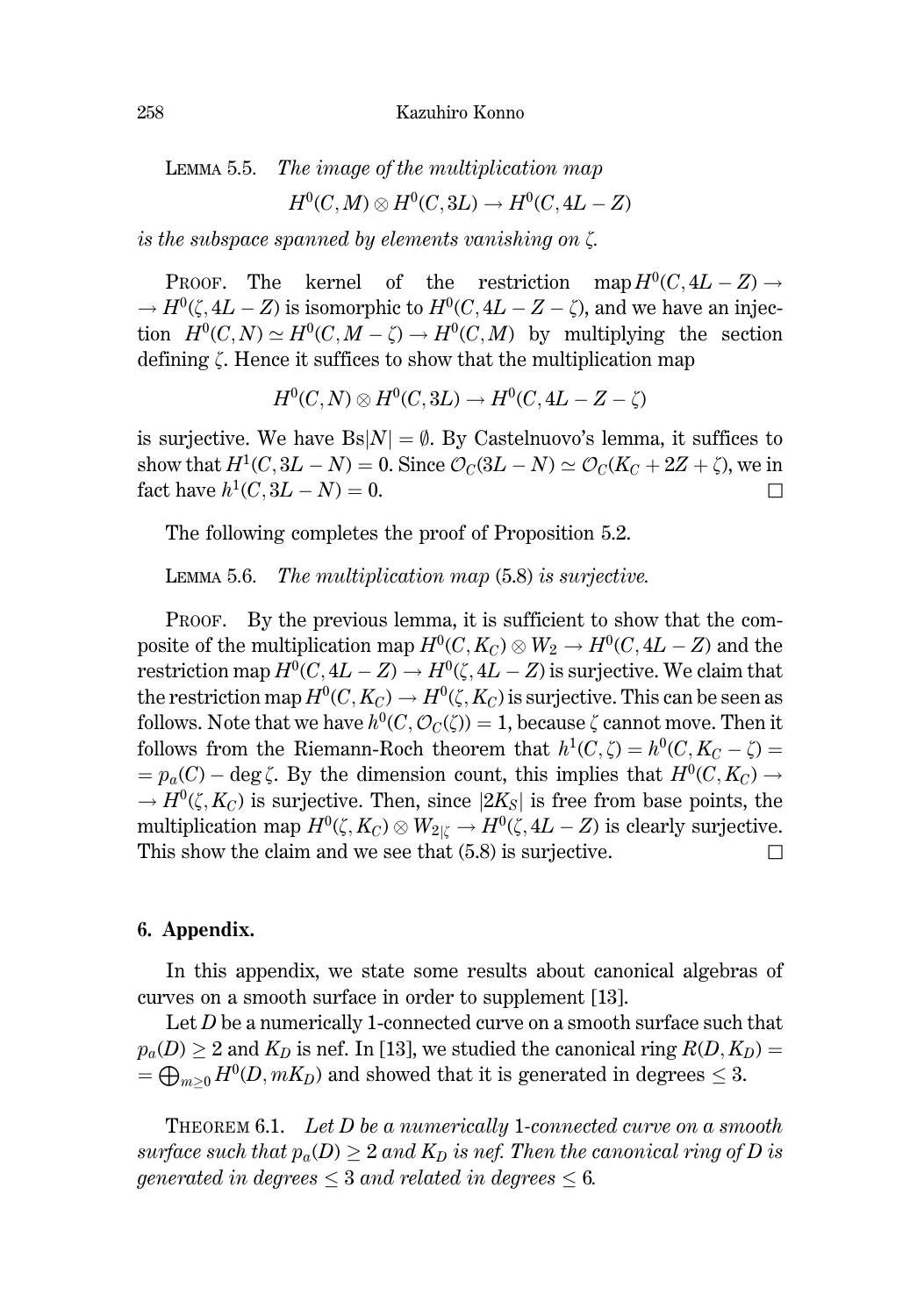PROOF. Let the notation be as in Lemma 1.4. As we remarked above. we have  $d \leq 3$  by [13, Theorem II]. By [13, Corollary 1.2.3], we have  $d_0 = 4$ and  $d_1 = 6$ . Now, apply Lemma 1.4.  $\Box$ 

Via Nakayama's lemma, this also applies to the relative canonical algebra of a relatively minimal fibration  $f : S \to B$  over a non-singular curve B whose general fibre is of genus  $\geq 2$ . Recall that we have [13, Theorem III] for generators.

The relative canonical algebra for a relatively minimal THEOREM 6.2. fibration of curves of genus  $> 2$  is generated in degrees  $\leq 4$  and related in  $de~g$  degrees  $\leq 8$ . If furthermore there are no multiple fibres whose canonical system has  $a(-1)$ -elliptic cycle as a fixed component, then the relative canonical algebra is generated in degrees  $\leq$  3 and related in degrees  $\leq$  6.

A further application goes over the relative canonical algebra for a normal surface singularity. Let  $(V, p)$  be a normal surface singularity and  $\pi: S \to V$  the minimal resolution. We regard S as a sufficiently small, strongly pseudo-convex neighbourhood of  $A = \pi^{-1}(p)$ . Let D be the fundamental cycle on A. We are interested in the canonical ring  $R(S, K_S) = \bigoplus_{m=0}^{\infty} H^0(S, mK_S)$ . Laufer [15] showed that it is generated in degrees  $\leq$  3. The following can be found in [14] and [15]:

**THEOREM 6.3.** Let D be the fundamental cycle on A and n a positive integer. Then  $H^1(nD, L) = 0$  for any line bundle L on S such that  $L - K_S$  is nef on D. Furthermore, the ring  $R(nD, K_S) = \bigoplus_{m=0}^{\infty} H^0(nD, mK_S)$  is generated in degrees  $\leq 3$ .

Let  $n$  be a positive integer. We claim that the Koszul sequence

$$
\bigwedge^2 H^0(nD, 2K_S) \otimes H^0(nD, (m-4)K_S)
$$
  

$$
\rightarrow H^0(nD, 2K_S) \otimes H^0(nD, (m-2)K_S) \rightarrow H^0(nD, mK_S)
$$

is exact at the middle term for  $m \geq 7$ . By Theorem 1.1, it suffices to show that

 $\Omega$ 

$$
\bigwedge^{r_n-2} H^0(nD, 2K_S) \otimes H^0(nD, K_{nD} - (m-6)K_S)
$$
  

$$
\longrightarrow \bigwedge^{r_n-3} H^0(nD, 2K_S) \otimes H^0(nD, K_{nD} - (m-8)K_S)
$$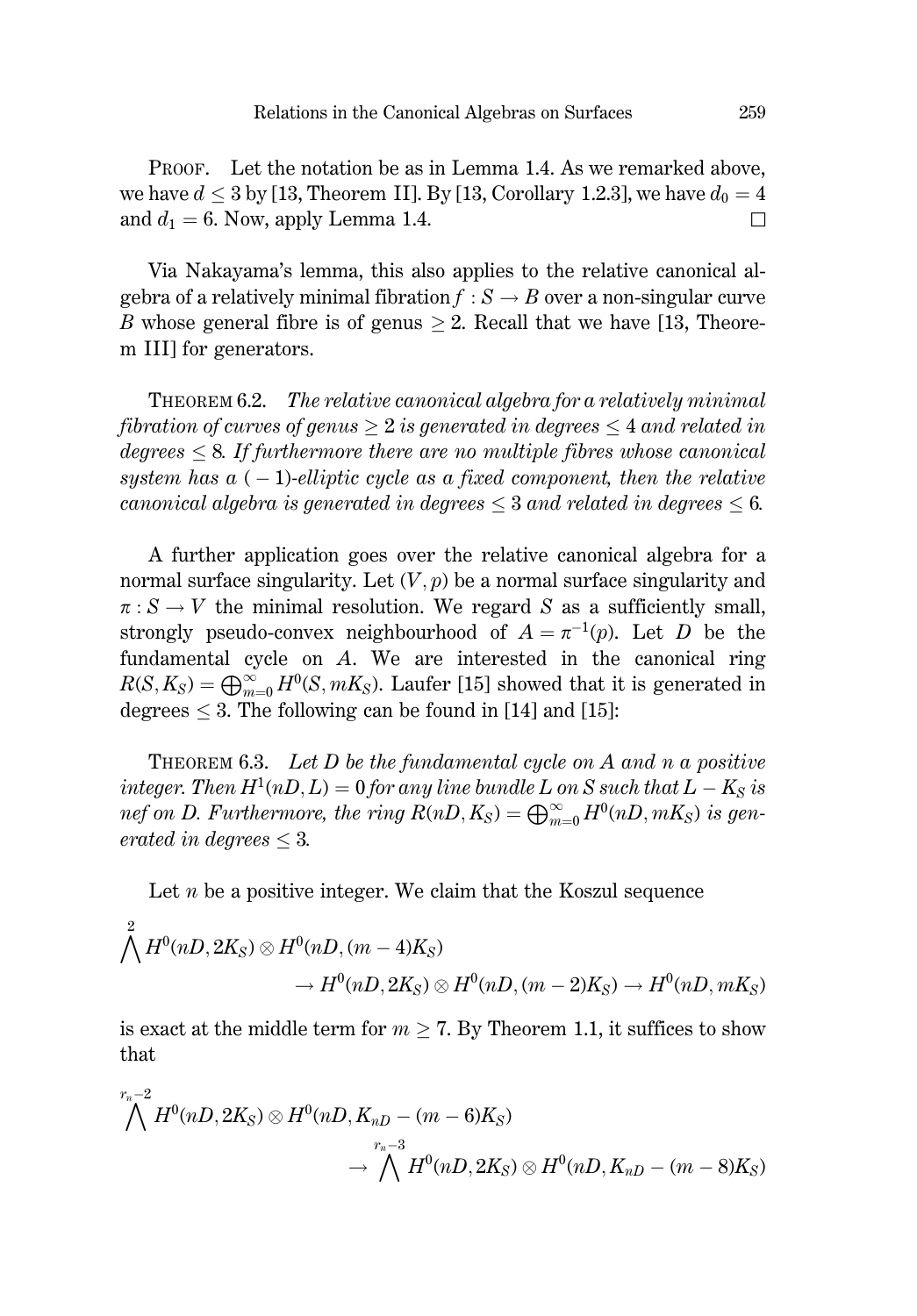is injective for  $m \ge 7$ , where  $r_n = h^0(nD, 2K_S) - 1$ . By Serre duality, we have  $H^0(nD, K_{nD} - (m-6)K_S)^{\vee} \simeq H^1(nD, (m-6)K_S)$ , which vanishes for any integer m with  $m > 7$  by the above theorem. Hence we conclude that  $R(nD, K_s)$  is related in degrees < 6.

Note that, for any positive cycle  $\Delta$  supported on A, we can find a positive integer *n* such that  $\Delta \leq nD$ . We have  $\pi_* \mathcal{F}^{\wedge} = \lim_{M \to \infty} H^0(\pi^{-1}(p), \mathcal{F} \otimes \mathcal{O}_M)$  for a coherent sheaf  $\mathcal F$  on S. Therefore, we get the following as conjectured by Reid:

THEOREM 6.4. The relative canonical algebra for a normal surface singularity is generated in degrees  $\leq$  3 and related in degrees  $\leq$  6.

#### **REFERENCES**

- [1] F. CATANESE, Surfaces with  $K^2 = p_q = 1$  and their period mapping, Algebraic geometry (Proc. Summer Meeting, Univ. Copenhagen, Copenhagen, 1978), pp. 1–29, Lecture Notes in Math., 732, Springer, Berlin, 1979.
- [2] F. CATANESE, On a class of surfaces of general type, Algebraic Surfaces, CIME 1977, Liguori (1981), pp. 269-284.
- [3] F. CATANESE C. CILIBERTO, Surfaces with  $p_g = q = 1$ , Problems in the theory of surfaces and their classification (Cortona, 1988), pp. 49-79, Sympos. Math., XXXII, Academic Press, London, 1991.
- [4] C. CILIBERTO, Sul grado dei generatori dell'anello canonico di una superficie di tipo generale, Rend. Sem. Mat. Univ. Politec. Torino, 41:3 (1983/84), pp. 83-111.
- [5] C. CILIBERTO P. FRANCIA M. MENDES LOPES, Remarks on the bicanonical map for surfaces of general type, Math. Z., 224 (1997), pp. 137–166.
- [6] O. DEBARRE, Inégalités numériques pour les surfaces de type général, Bull. Soc. Math. France, 110 (1982), pp. 319-346.
- [7] P. FRANCIA, On the base points of the bicanonical system, Problems in the *theory of surfaces and their classification (Cortona, 1988), pp. 141–150,* Sympos. Math., XXXII, Academic Press, London, 1991.
- [8] M. GREEN, The canonical ring of a variety of general type, Duke Math. J., 49  $(1982)$ , pp.  $1087-1113$ .
- [9] M. GREEN, Koszul cohomology and geometry of projective varieties, J. Diff. Geom., 19 (1984), pp. 125-171.
- [10] E. HORIKAWA, Algebraic surfaces of general type with small  $c_1^2$ . I, Ann. of Math., 104 (1976), pp. 357-387.
- [11] E. HORIKAWA, Algebraic surfaces of general type with small  $c_1^2$ . II, Invent. Math., 37 (1976), pp. 121-155.
- [12] E. HORIKAWA, Algebraic surfaces of general type with small  $c_1^2$ . V, J. Fac. Sci. Univ. Tokyo Sect. IA Math., 28 (1981), pp. 745-755.
- [13] K. KONNO, 1-2-3 theorem for curves on algebraic surface, J. reine. angew. Math., 533 (2001), pp. 171–205.

260